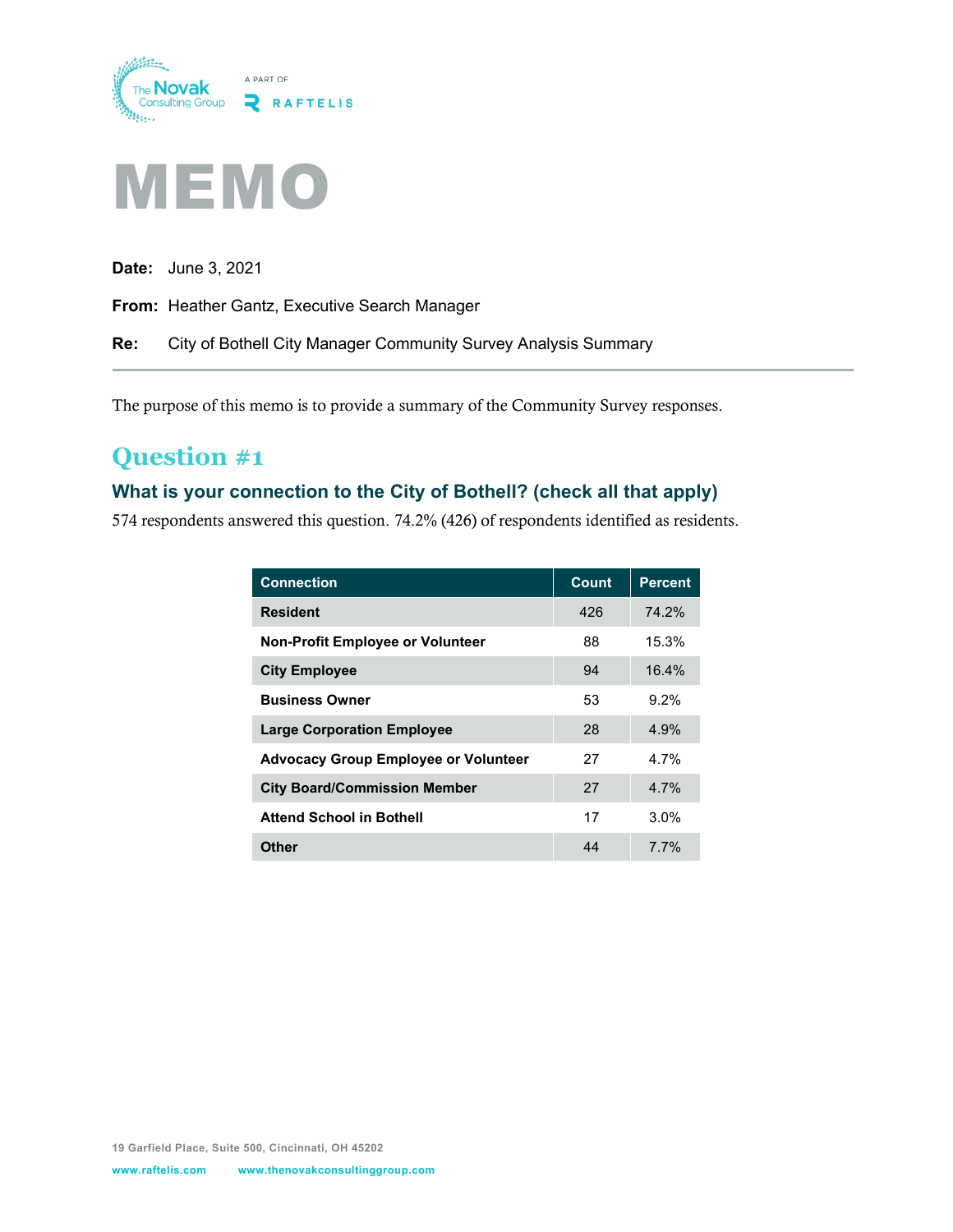### **What traits, qualities, and characteristics does the City Manager need to be successful in this role? Select your top ten (10) choices.**

520 respondents answered this question. 51.5% (268) identified Accountability as a top ten trait, quality, or characteristic that the City Manager needs to be successful in this role.

| Ranking                 | <b>Traits, Qualities, Characteristics</b> | <b>Count</b> | <b>Percent</b> |
|-------------------------|-------------------------------------------|--------------|----------------|
| 1                       | Accountability                            | 268          | 51.5%          |
| $\mathbf{2}$            | Integrity                                 | 216          | 41.5%          |
| $\mathbf{3}$            | Community-Focused                         | 214          | 41.2%          |
| $\overline{\mathbf{4}}$ | <b>Problem Solver</b>                     | 190          | 36.5%          |
| 5                       | Values Diversity, Equity, and Inclusion   | 187          | 36.0%          |
| 6                       | Honesty                                   | 186          | 35.8%          |
| $\overline{7}$          | Transparency                              | 185          | 35.6%          |
| 8                       | Collaborative                             | 173          | 33.3%          |
| 9                       | Leadership                                | 170          | 32.7%          |
| 10                      | Communication                             | 164          | 31.5%          |

# **Question #3**

### **What experience, background, and knowledge should the next City Manager have to be successful in this role? Select your top five (5) choices.**

494 respondents answered this question. 59.9% (296) identified Budget and Financial Management as a top five choice in experience, background, or knowledge that the next City Manager should have to be successful in the role.

| Ranking      | <b>Traits, Qualities, Characteristics</b>      | <u> Count </u> | <b>Percent</b> |
|--------------|------------------------------------------------|----------------|----------------|
| 1            | <b>Budget and Financial Management</b>         | 296            | 59.9%          |
| $\mathbf{2}$ | Developing/Implementing a Strategy Plan/Vision | 194            | 39.3%          |
| 3            | Community Development/Planning                 | 193            | 39.1%          |
| 4            | <b>Community Engagement</b>                    | 176            | 35.6%          |
| 5            | <b>Broad Range of City Services</b>            | 145            | 29.4%          |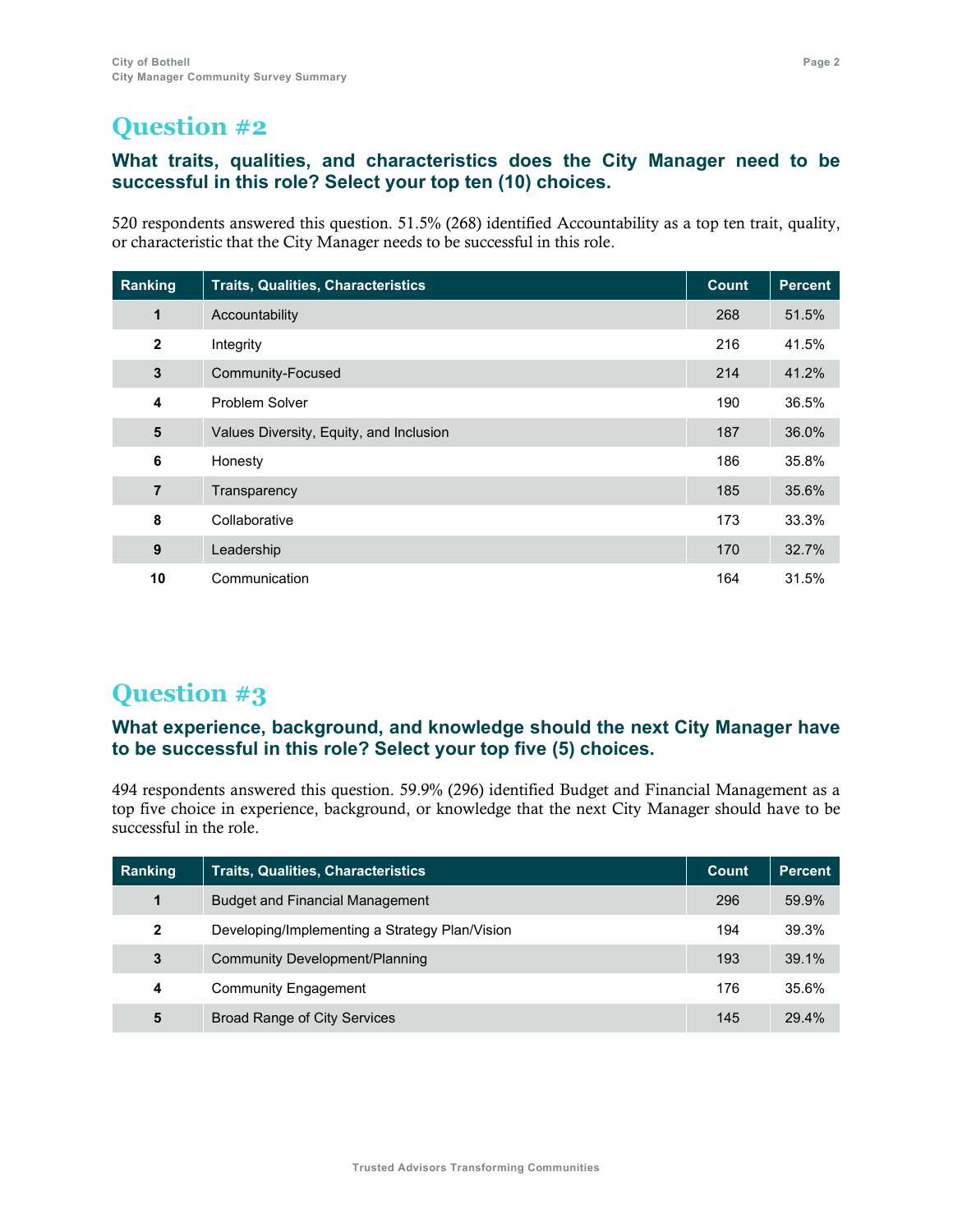### **The City Manager implements the policy direction of the City Council and sets the tone for the entire organization through his/her leadership. What are the most important of the following? Finish the following sentence by selecting your top five (5) choices. I want a City Manager who...**

483 respondents answered this question. 63.4% (306) identified Transparency as a top five leadership trait for the next City Manager, followed by Continuous Improvement Mindset, Drive Economic Development, Creating an Equitable and Inclusive Environment, and Holding City Staff Accountable to High Standards.

| Ranking      | <b>Issues</b>                                                                                                   | <b>Count</b> | <b>Percent</b> |
|--------------|-----------------------------------------------------------------------------------------------------------------|--------------|----------------|
| 1            | Provides transparency and is willing to share information regarding<br>decisions facing the City                | 306          | 63.4%          |
| $\mathbf{2}$ | Has a continuous improvement mindset and will strive to reduce waste and<br>make City government more efficient | 217          | 44.9%          |
| 3            | Can drive economic development and recruit new business/opportunities<br>to Bothell                             | <b>200</b>   | 41.4%          |
| 4            | Creates an equitable and inclusive environment/strives to overcome<br>organizational bias                       | 193          | 40.0%          |
| 5            | Holds City staff accountable to high standards                                                                  | 190          | 39.3%          |

# **Question #5**

### **What do you believe are the three (3) most pressing issues facing the City of Bothell?**

481 respondents answered this question. 47.4% (228) identified Budget/Financial Sustainability as a most pressing issue facing the City of Bothell, followed by Affordable Housing, and then Economic Development/Business Development.

| Ranking      | <b>Issues</b>                             | <b>Count</b> | <b>Percent</b> |
|--------------|-------------------------------------------|--------------|----------------|
| 1            | <b>Budget/Financial Sustainability</b>    | 228          | 47.4%          |
| $\mathbf{2}$ | Affordable housing                        | 194          | 40.3%          |
| 3            | Economic Development/Business Development | 149          | 31.0%          |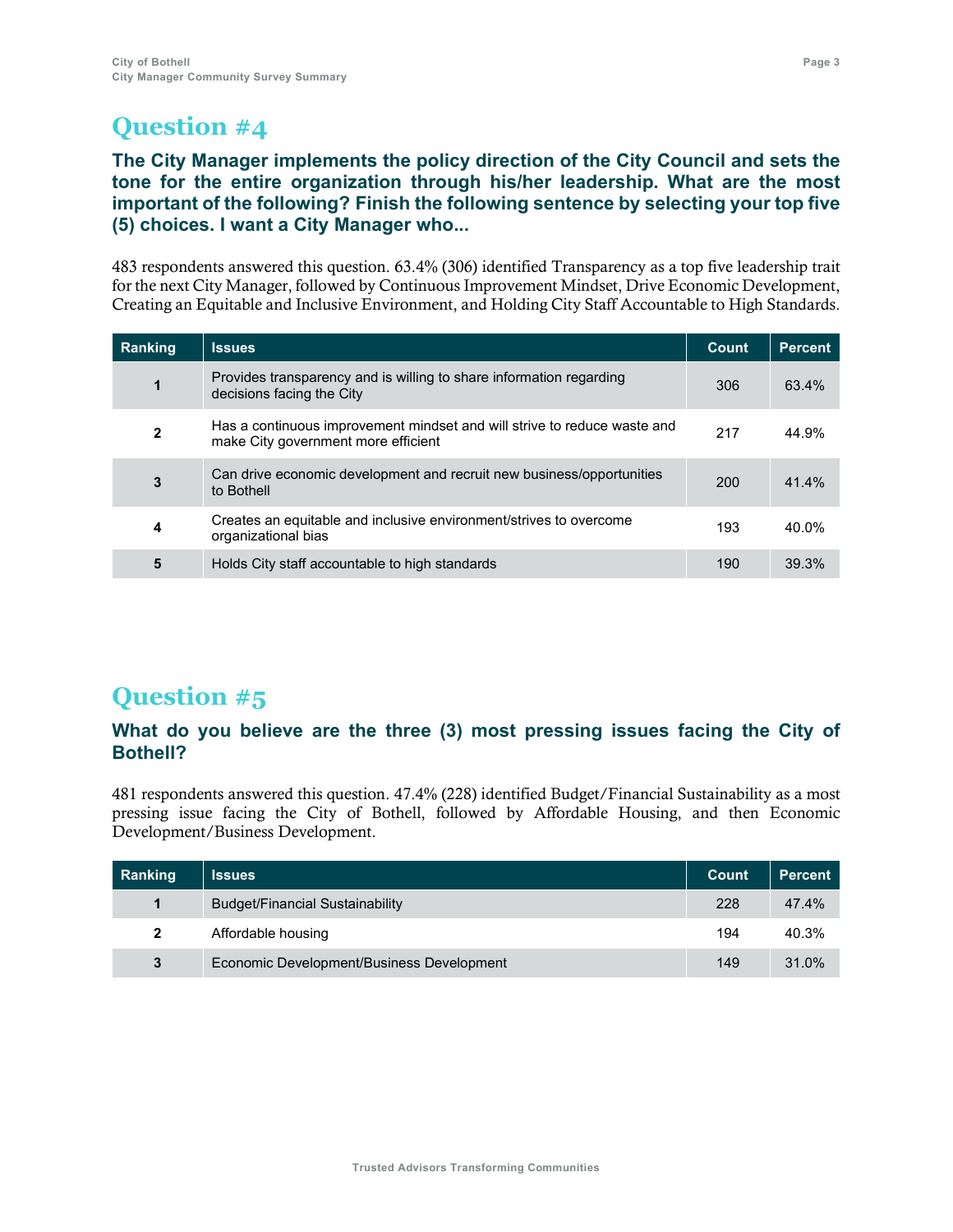### **What advice do you have for the next City Manager?**

297 respondents answered this open-ended question.

- 19.9%% (59) advised to "increase business and development opportunities."
- 11.1% (33) advised to "listen to input and feedback."
- 8.8% (26) advised to "build relationships with the City Council, Boards, and Commissions."
- 8.4% (25) advised to "enhance parks and public spaces."
- 8.1% (24) advised to "be a strong leader."
- 7.1% (21) advised to "make changes and improvements."
- 5.7% (17) advised to "focus on diversity and inclusion."

# **Question #7**

### **Where would you like to see the City of Bothell in ten (10) years?**

350 respondents answered this open-ended question.

- 17.4% (61) fell within the Enhanced Transportation and Walkability category.
- 16.0% (59) fell within the Affordable Housing and Livability category.
- 15.7% (55) fell within the Public Safety and Policing category.
- 15.1% (53) fell within the Business  $&$  Economic Development category.
- 14.6% (51) fell within the Strong Community category.
- 14.6% (51) fell within the Enhance Parks and Open Spaces category.

# **Question #8**

### **Is there anything else you would like the City Council to consider when selecting a new City Manager?**

234 respondents answered this open-ended question.

- 31.2% (73) fell within the Quality Candidate category.
- 15.4% (36) fell within the Ability to Build Relationships category.
- 13.3% (31) fell with the Vested Community Interest and Commitment to Public Service category.
- 12.8% (30) fell within the Make Bothell a Great Place to Work and Live category.
- 11.5% (27) fell within the Diversity and Political Neutrality category.
- 7.7% (18) fell within the Engage and Citizenry category.
- 4.3% (10) fell within the Fiscal Responsibility, Sustainability category.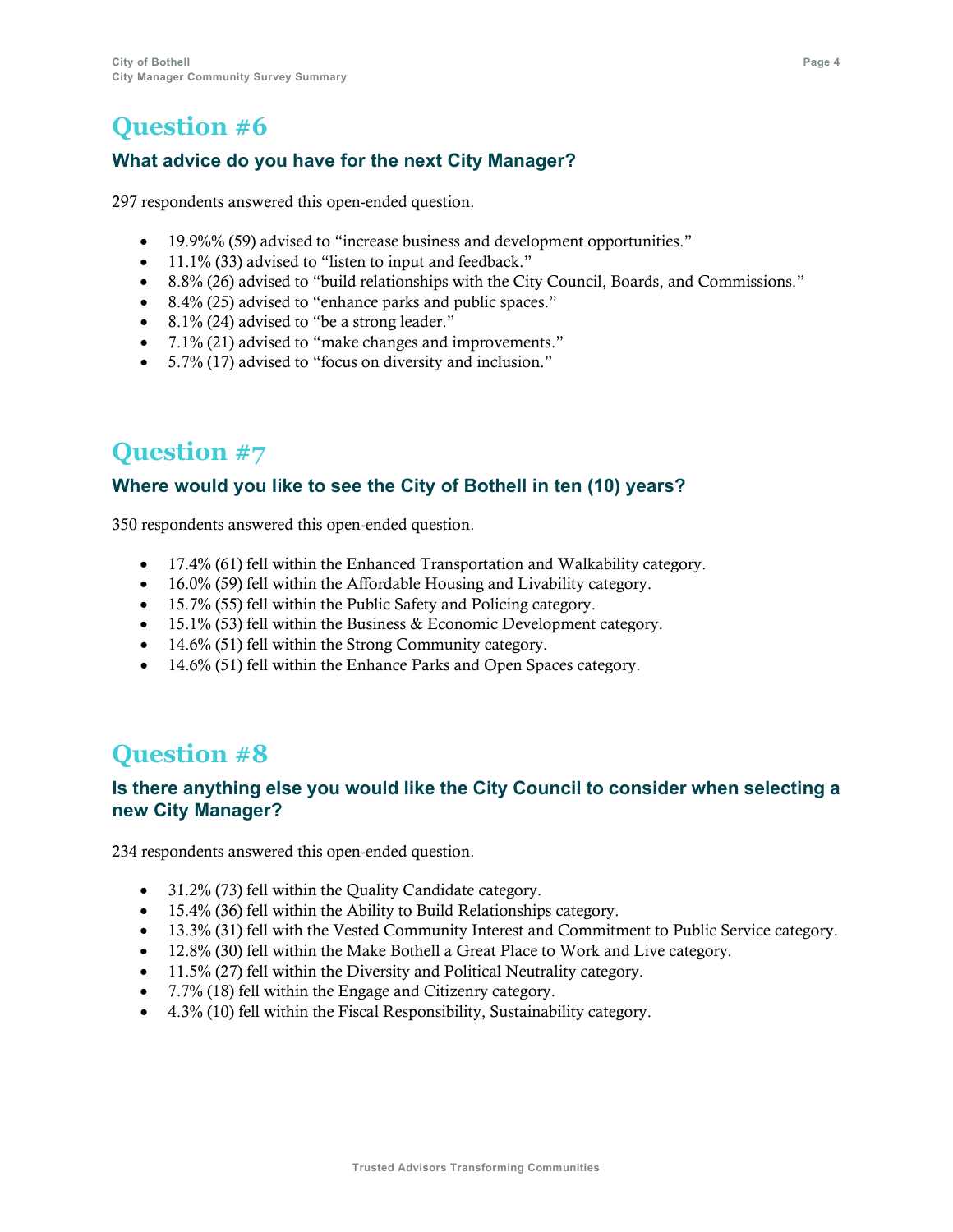### **What is the best way to provide you information on the City Manager recruitment process and other City issues?**

 respondents answered this question. 54.9% (257) identified the City Website as the preferred method of communication.

| Ranking        | <b>Method</b>                                          | <b>Count</b> | <b>Percent</b> |
|----------------|--------------------------------------------------------|--------------|----------------|
| 1              | City's website                                         | 257          | 54.9%          |
| $\mathbf{2}$   | City eNews (email)                                     | 207          | 44.2%          |
| 3              | City's Facebook                                        | 156          | 33.3%          |
| 4              | Community social media pages                           | 141          | 30.1%          |
| 5              | Bothell-Kenmore Reporter or other local paper          | 128          | 27.4%          |
| 6              | <b>City Council meetings</b>                           | 98           | 20.9%          |
| $\overline{7}$ | City's Twitter                                         | 55           | 11.8%          |
| 8              | Neighbors or other community members                   | 50           | 10.7%          |
| 9              | City's Nextdoor                                        | 49           | 10.5%          |
| 10             | Other (please specify; a written response is required) | 36           | 7.7%           |
| 11             | Television                                             | 14           | 3.0%           |
| 12             | Calls with elected officials                           | 12           | 2.6%           |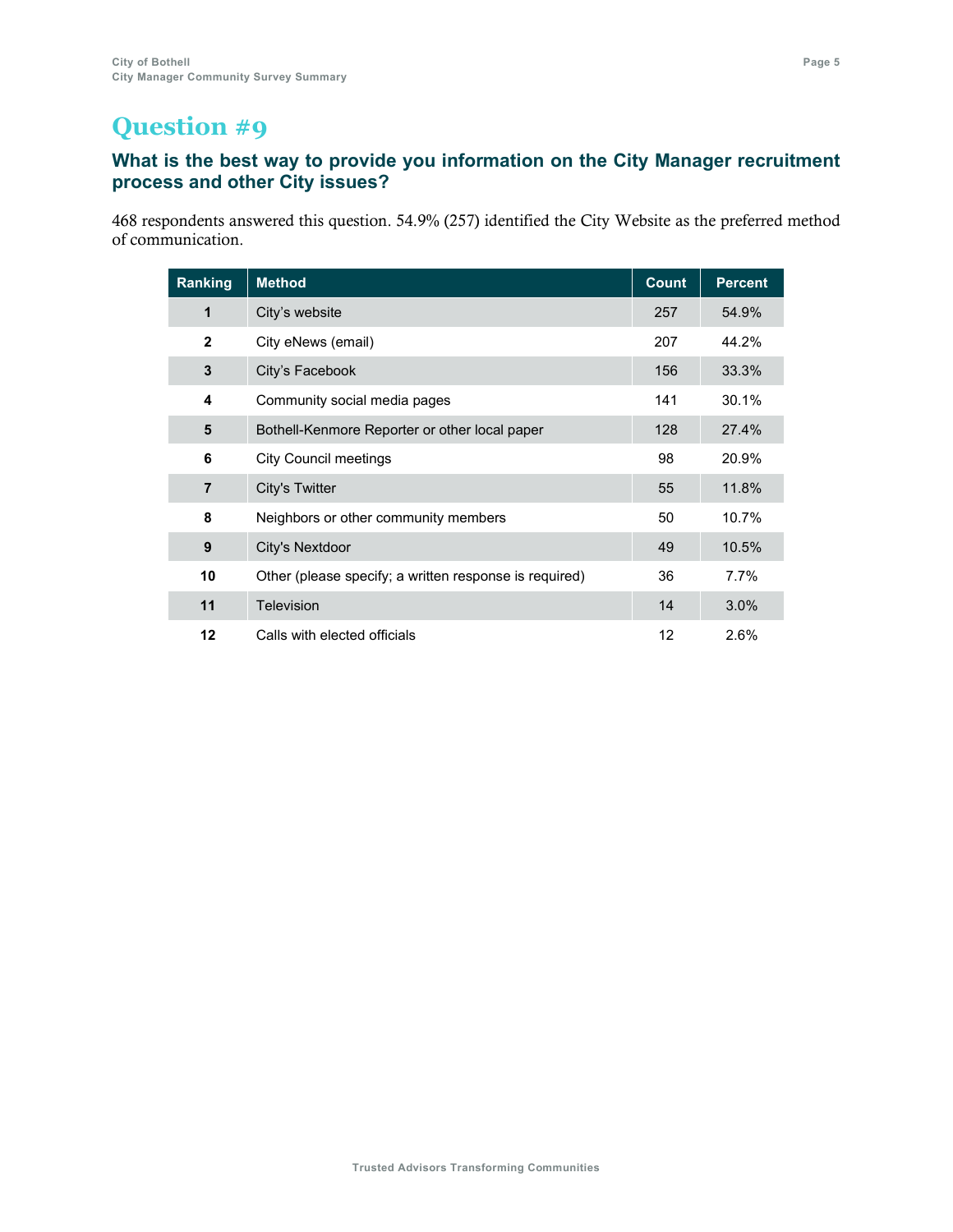This page intentionally left blank to facilitate two-sided printing.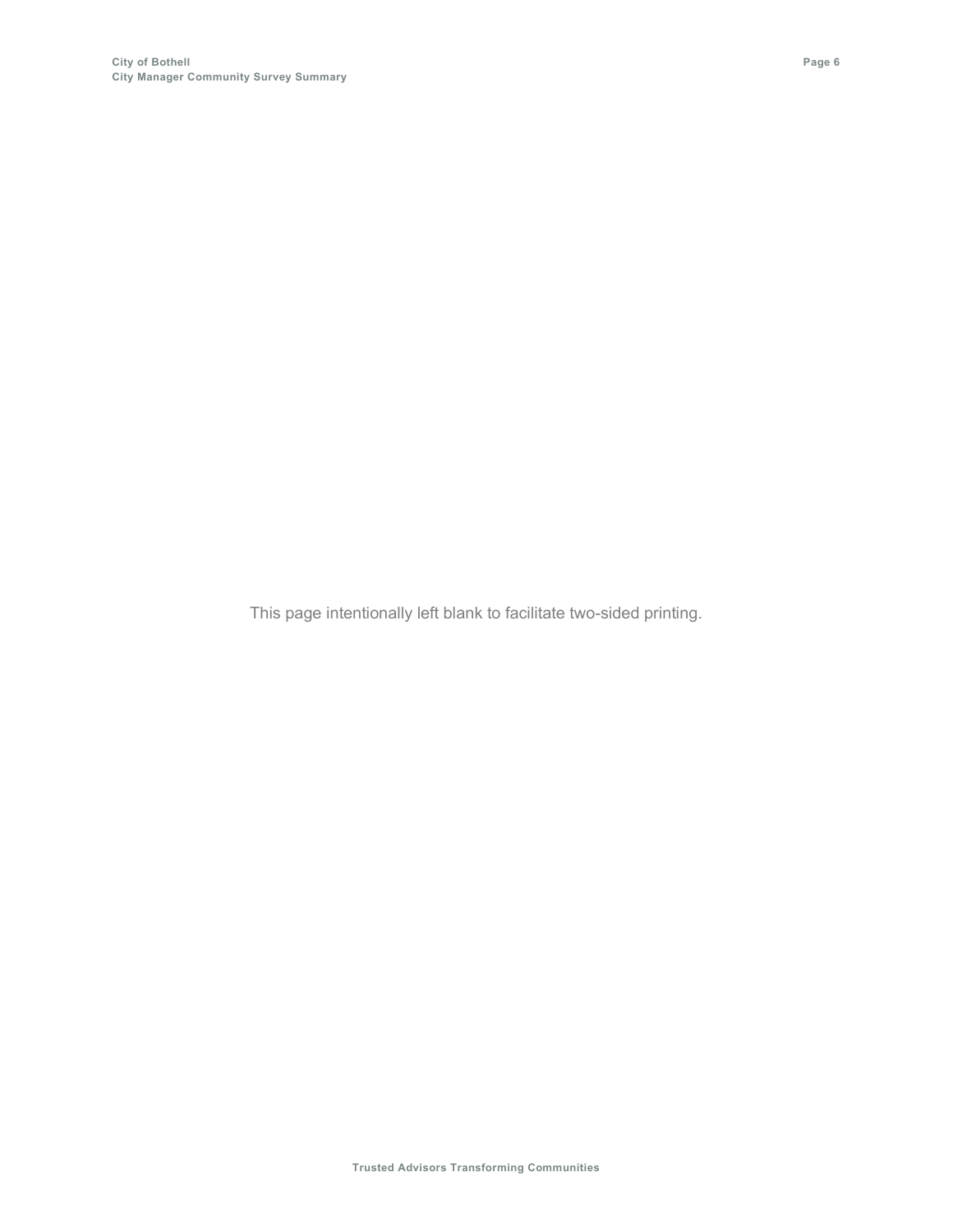# **Appendix:**

# **"Other" Write-in Answers & Open-Ended Responses**

*Answers have not been modified or edited*

### **Question #1**

### **What is your connection to the City of Bothell (check all that apply)?**

44 respondents wrote in answers to this question.

### **Question 1: Individual Answers**

my children attend school in Bothell

I grew up in Bothell and still go there often.

I co-produce Bothell's Tree Lighting Festival along with the tree's owner, Nancy Pipinich. 2019 attendance estimated at 5,000

I teach in Bothell and live on a street that divides Bothell from unincorporated Snohomish County.

I am planning to move to Bothell

Teacher in Bothell

Work in Bothell

Former resident

I live in Kenmore

I work at UW-Bothell

Looking to buy a home and move to Bothell

Employee of the Northshore School District

I grew up in Bothell and live adjacent to Bothell

I live in Kenmore and frequent Bothell businesses.

Former employee

Northshore School District

I will be annexed into Bothell

I am a 40 plus year resident active in land-use issues in Bothell

Former Park & Rec Board member

live in sno. co. ll unincorporated area that wishes to annex to Bothell. Fire dist. defeated us when we voted. Hell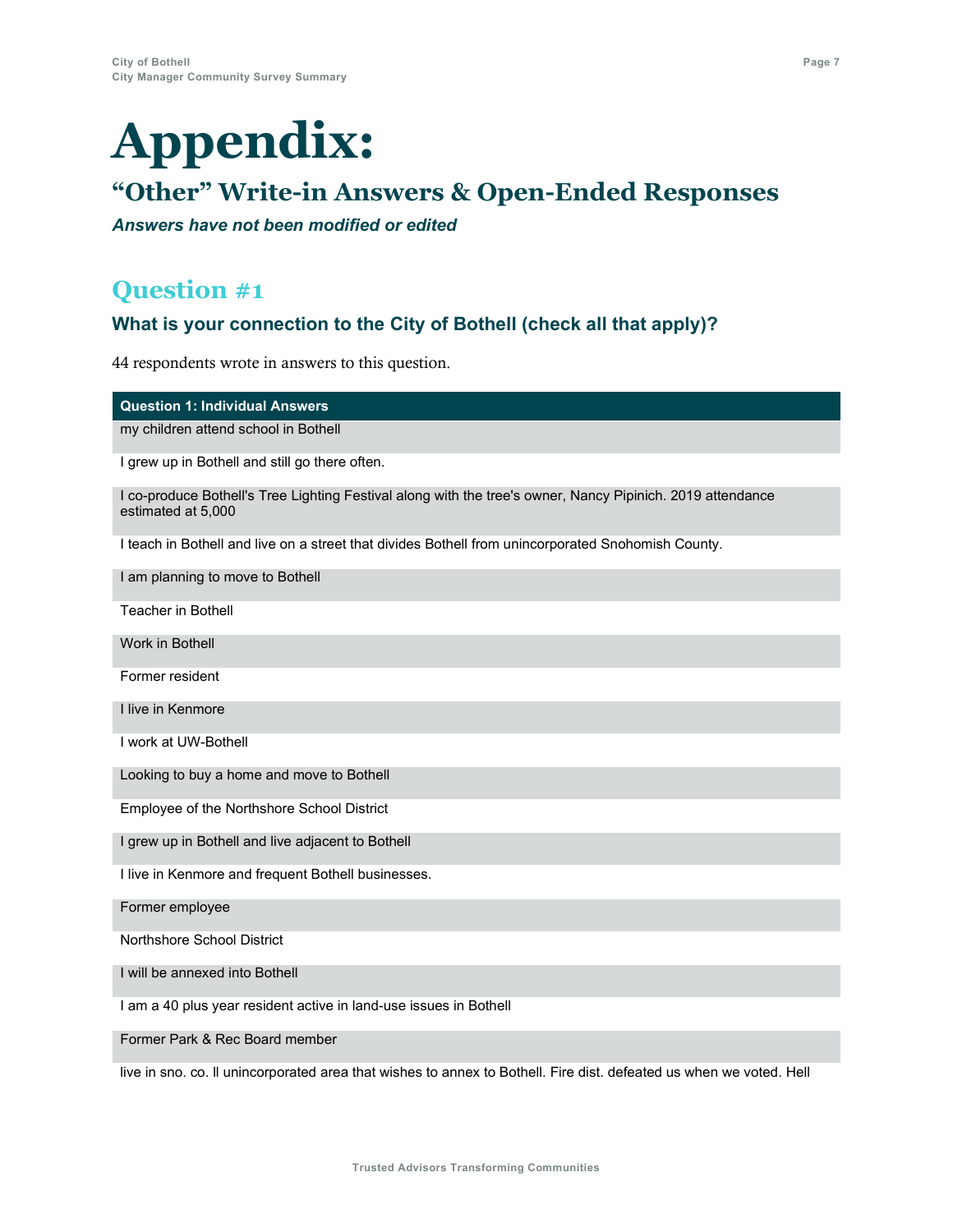I'm unemployed but would like to work within the city of Bothell in my chosen profession.

I work for a small business in Bothell

Work at Cascadia College

Provide service in Bothell

I am a Bothell Kenmore Chamber Member

I am 50-year resident and have served on the Landmarks Board, City Council, President of the Bothell Museum, plus many city and community committees and action groups.

Trying to open a business in Bothell

I have been served on several City Boards/Commissions/Committees/Task Forces and Council.

I am right across the Bothell/Kenmore line. We have garbage service thru Waste Management 3 houses on this cul-de-sac: first is in Bothell, other two are Kenmore (84th Ave NE)

I have a Bothell address, but I live in unincorporated Snohomish County

I live in the area and care about the future of Bothell.

work at UWB

Used to live in Bothell 16 years.

Former longtime resident, now live in Bothell MUGA

I represent businesses that work in Bothell

born and raised in Bothell

I shop in Bothell.

Fire Commissioner, FD#10

I work for an affiliate of the city of Bothell.

Have friends that live in Bothell.

I have children in public schools in Bothell.

Former city employee

I was Bothell's Assistant City Manager for over 15 years

My children attend schools in Bothell.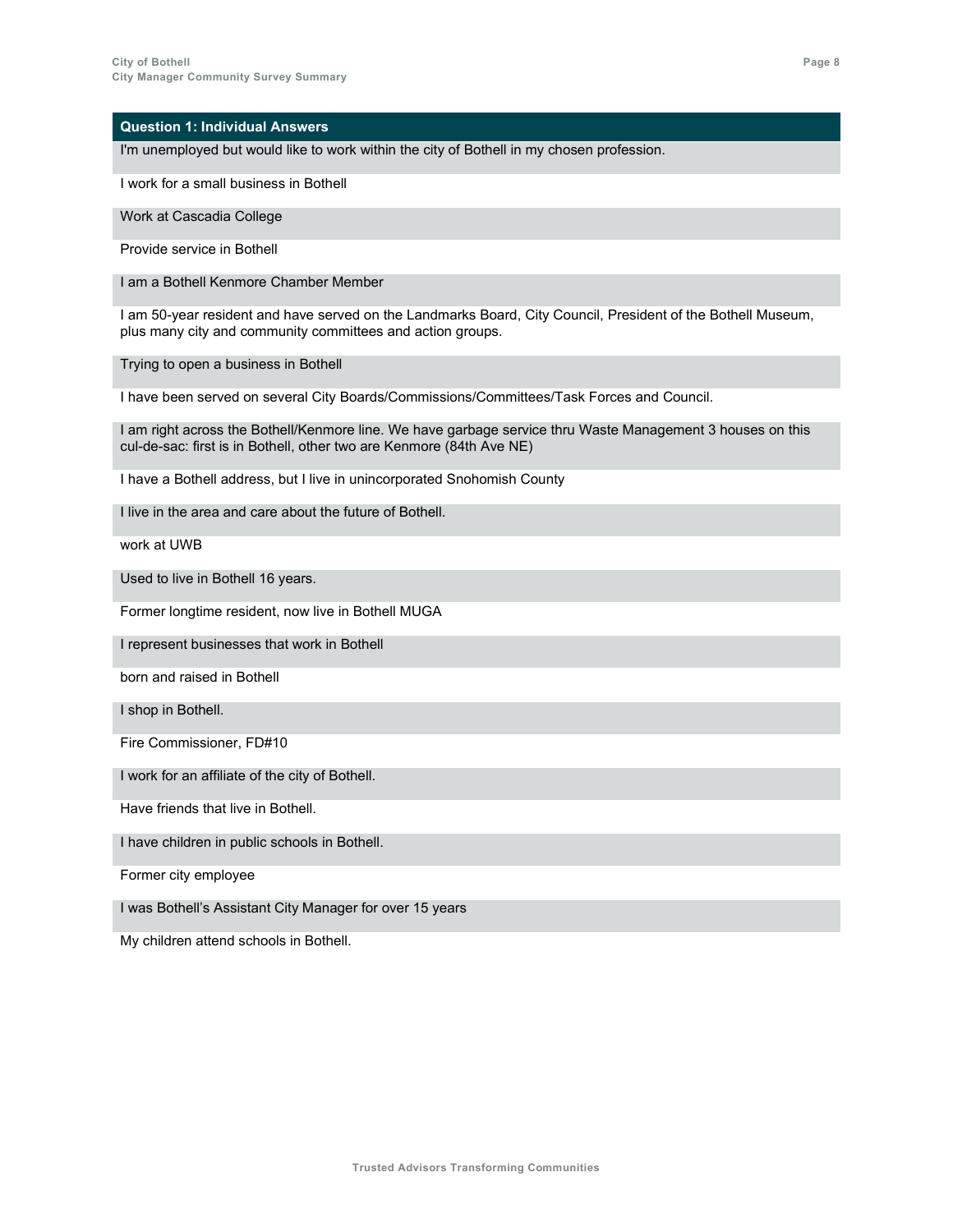### **What traits, qualities, and characteristics does the City Manager need to be successful in this role? Select your top ten (10) choices.**

51 respondents wrote in answers to this question.

### **Question 2: Individual Answers**

Environmentally minded; doesn't make short-term gains at the expense of the future (think preserving wild spaces and trees)

Actively Anti-Racist

Positive relationship builder.

Belief that people are more important than finances.

Fiscally responsible

Environmentalist

Willing to partner with citizens

Believes in personal responsibility

understands and allows healthy conflict to learn core values of those impacted by decisions

business savvy, intelligent, sense of humor,

MUST LIVE IN BOTHELL

Capable of discussing race and racism

Politically neutral

handles the very cliquey City Council

Supports the arts

Environmentally Conscious

Understands municipal budgeting and finance

Can clean house

Fiscally responsible, responsible economics

Financial literacy

Willing to address and mitigate the city's role regarding climate change

Experience and competence really belong on this list.

Sustainable values regarding climate change etc.

values environmental sustainability and climate action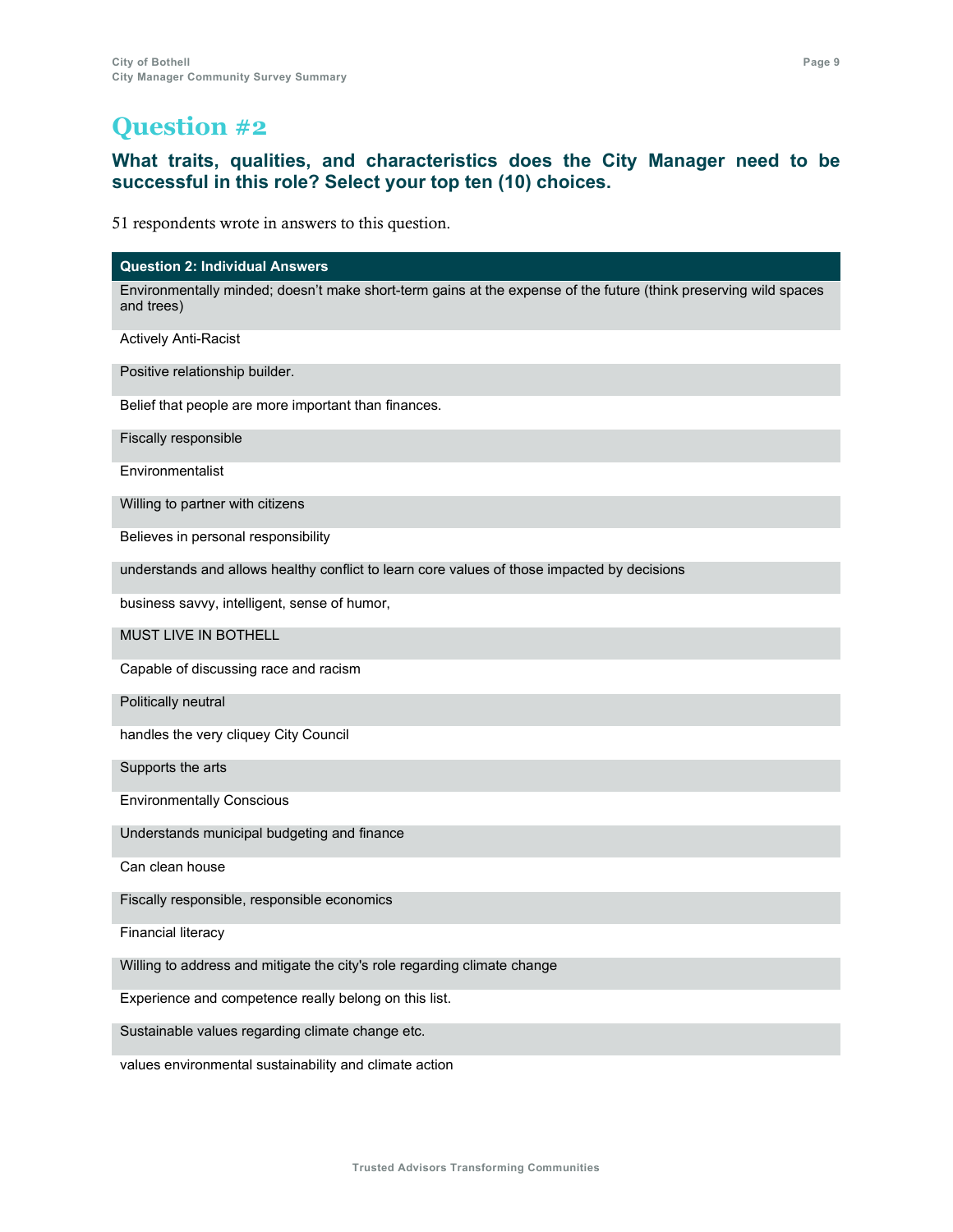Award winning and willing to be fired by dingbats while on a family vacation like the great fiscally responsible city manager we had for many years.

financially conscious and business minded

Unlike the past manager, the new manager should be transparent, be accountable to the community and keep the Bothell citizens well-being first priority.

Obviously, all of the above, but most important is the knowledge that the position requires implementation of policy that the duly elected COUNCIL adopts. In other words, he/she does what the council says!!

Does not act in self-interest, such as the whole Wayne golf course fiasco

Supports police

#### Financially responsible

There should be someone with an equity lens and can work from an anti-racist framework to work towards social justice

Stop ruining open spaces, forests by building unnecessary townhomes, apartments, business parks

Please post ongoing events in the area.

#### Fiscally Responsible

Tell residents the truth about why the city has so much debt and bought contaminated land and pay a fortune for an empty city hall. Can we get rid of that? Lower taxes less policing

Don't try to make everyone happy, sometimes tough decisions have to be made to better our community

Doesn't just go along with what City Council wants but will voice the needs if the community even if it's not popular with Council.

#### non reactionary

apolitical not subject to core group in Bothell w/ excessive influence

Inspire, motivate staff to understand their role is to act in the best interest of the community as a whole

Someone who isn't going to follow the current agenda of the mainstream media and be bullied by special interest groups to meet their agendas and narratives.

Is willing to be unbiased to act on the direction of the city council

Work with Council and City Employees smartly and able to move forward in a creative way

Does not acquiesce to the "woke" crowd.

**Fthical** 

Lives in Seattle of Bothell and makes decisions that benefit the residents of Bothell only - not businesses (especially if owner is not a local resident) or development companies.

Has a strong vision to revitalize the downtown development to be people centric?

All of the above!

Trusts staff to do their jobs, as the previous CM did.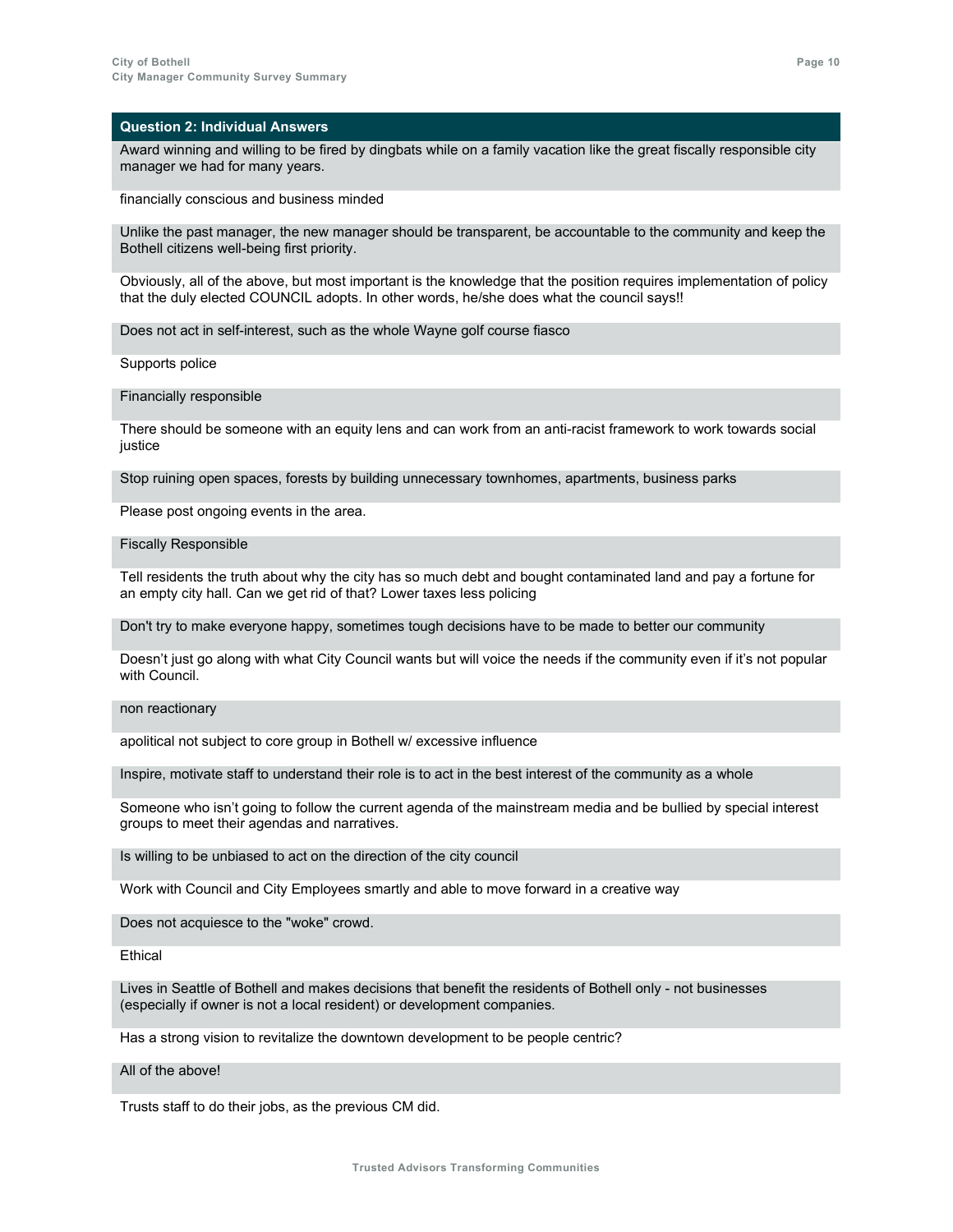Focus more on upkeep of city, as opposed to growth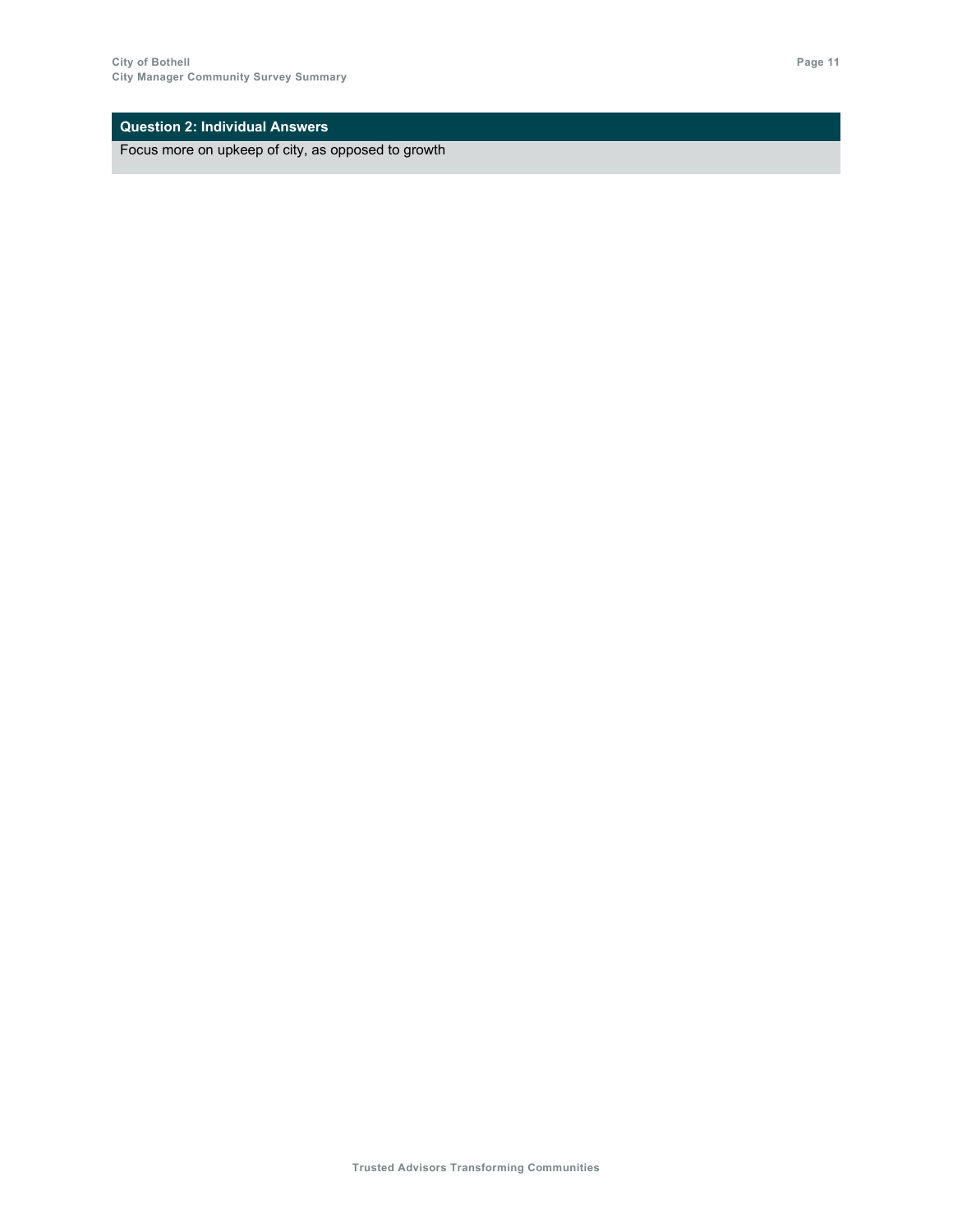This page intentionally left blank to facilitate two-sided printing.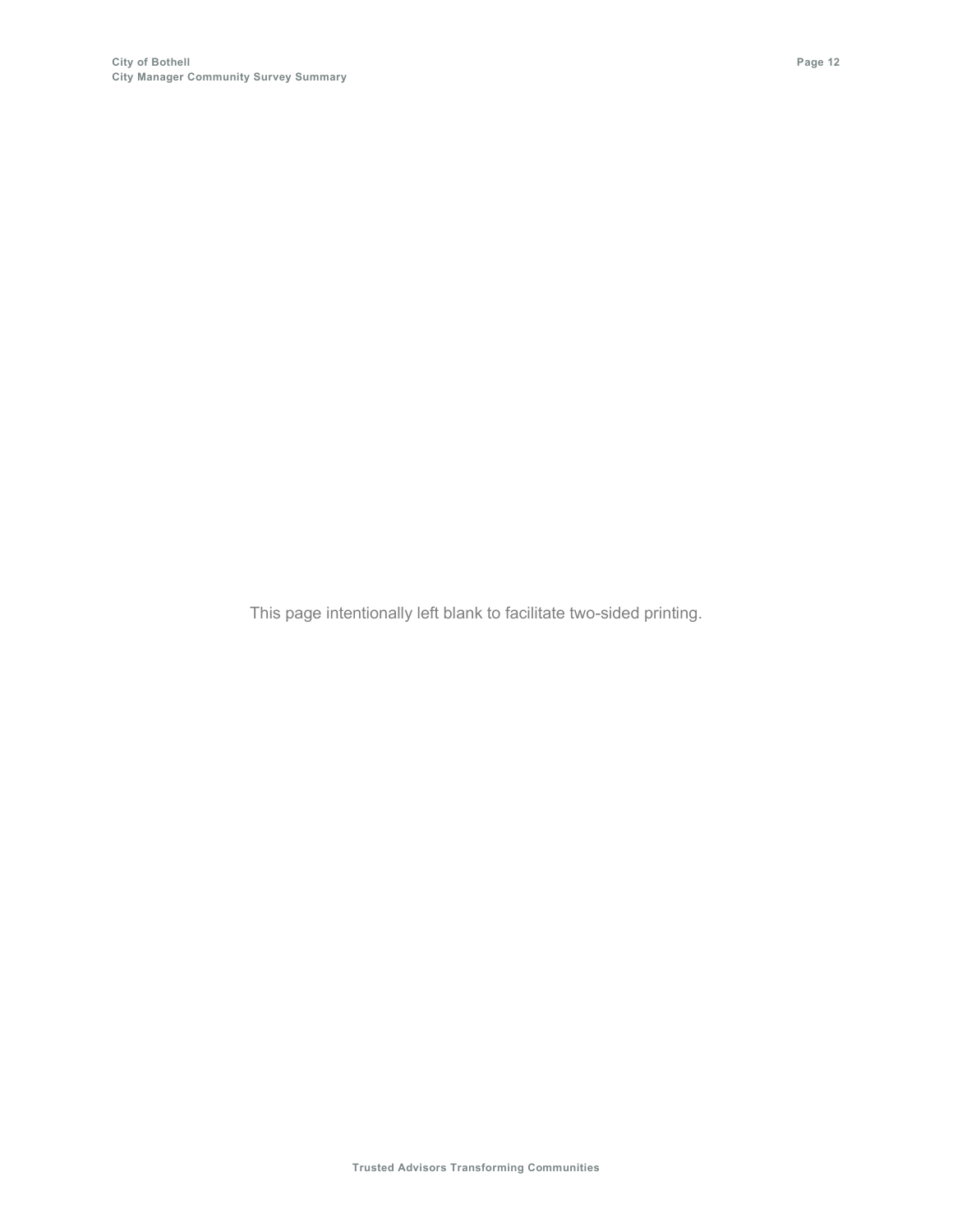### **What experience, background, and knowledge should the next City Manager have to be successful in this role? Select your top five (5) choices.**

23 respondents wrote in answers to this question.

**Question 3: Individual Answers**

Knowledgeable in Climate Change and incorporates sustainability into all work

Environment

Environmental / climate change awareness

conflict resolution skill

In tune with how current technologies can improve and help city government make more efficient and informed decisions.

Understanding systemic racism and inequity

Fiscal stewardship with taxpayer money

A desire and intent to develop and work with existing local businesses, organizations, city staff, and consultants. The people, organizations, and businesses that are already part of our community and have invested in its wellbeing and success.

Understand that arts play a vital role in the city

Background in Environmental issues and how cities can adapt resiliency practices

Is a Daring Leader instead of an Armored Leader

Interest in climate action

Award Winning fiscal management and willingness to be fired while on family vacation by doofuses as happened to our greatest city manager

Supports City and Community Sponsored Events

Technology knowledge/background

Should be able to produce a balance budget and successfully abide by it.

A person who has worked with diverse racial communities, or has lived experience and can work from an equity lens

Common sense

Environmental leadership

make police smaller and train them and promote social services

Comes from outside of government & success executing in the private sector.

Expanding residential services such as parks, pools, and recreation facilities

Ability to increase infrastructure (roads, speed enforcement, traffic mitigating measures) in step with the speed of development of the city.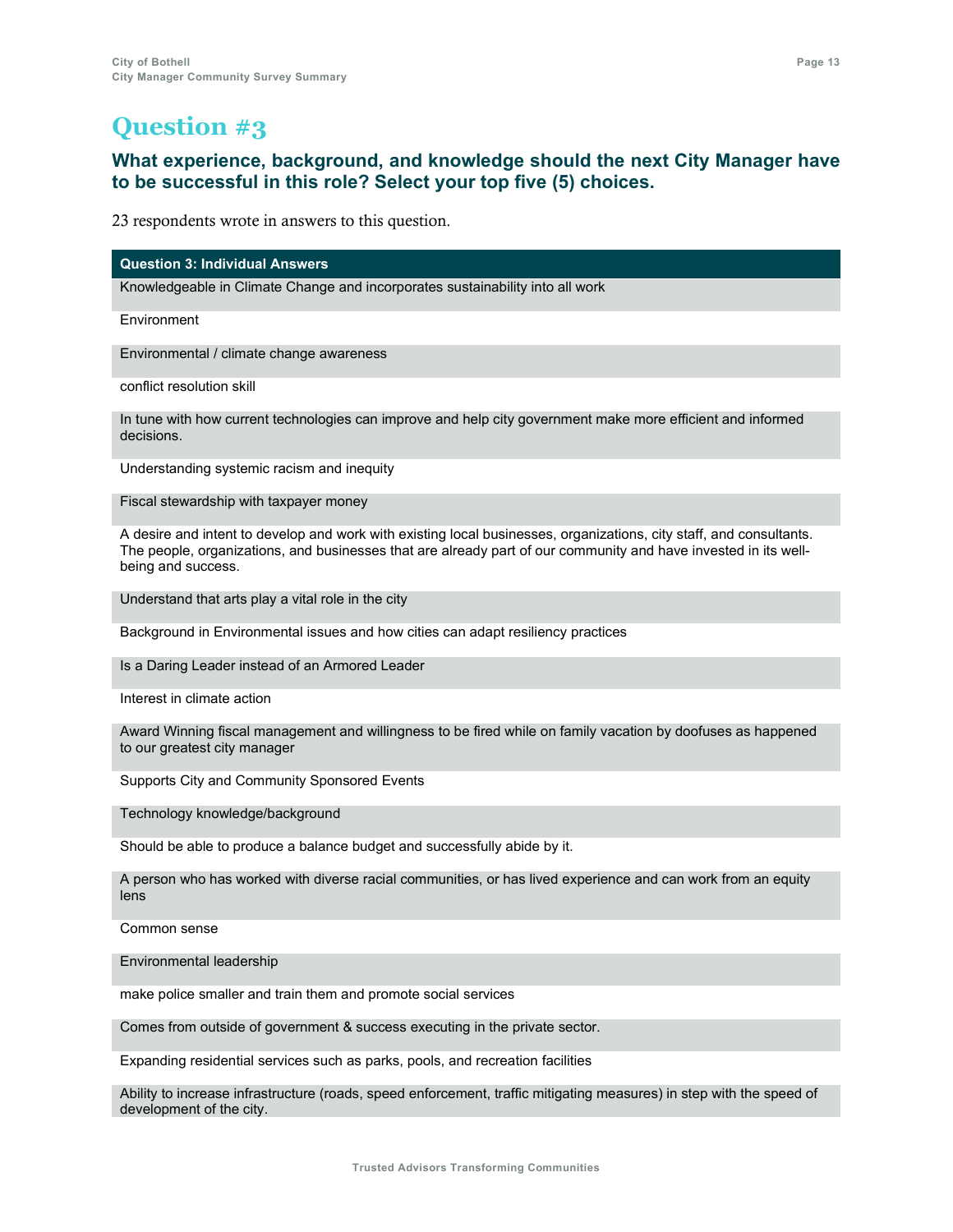This page intentionally left blank to facilitate two-sided printing.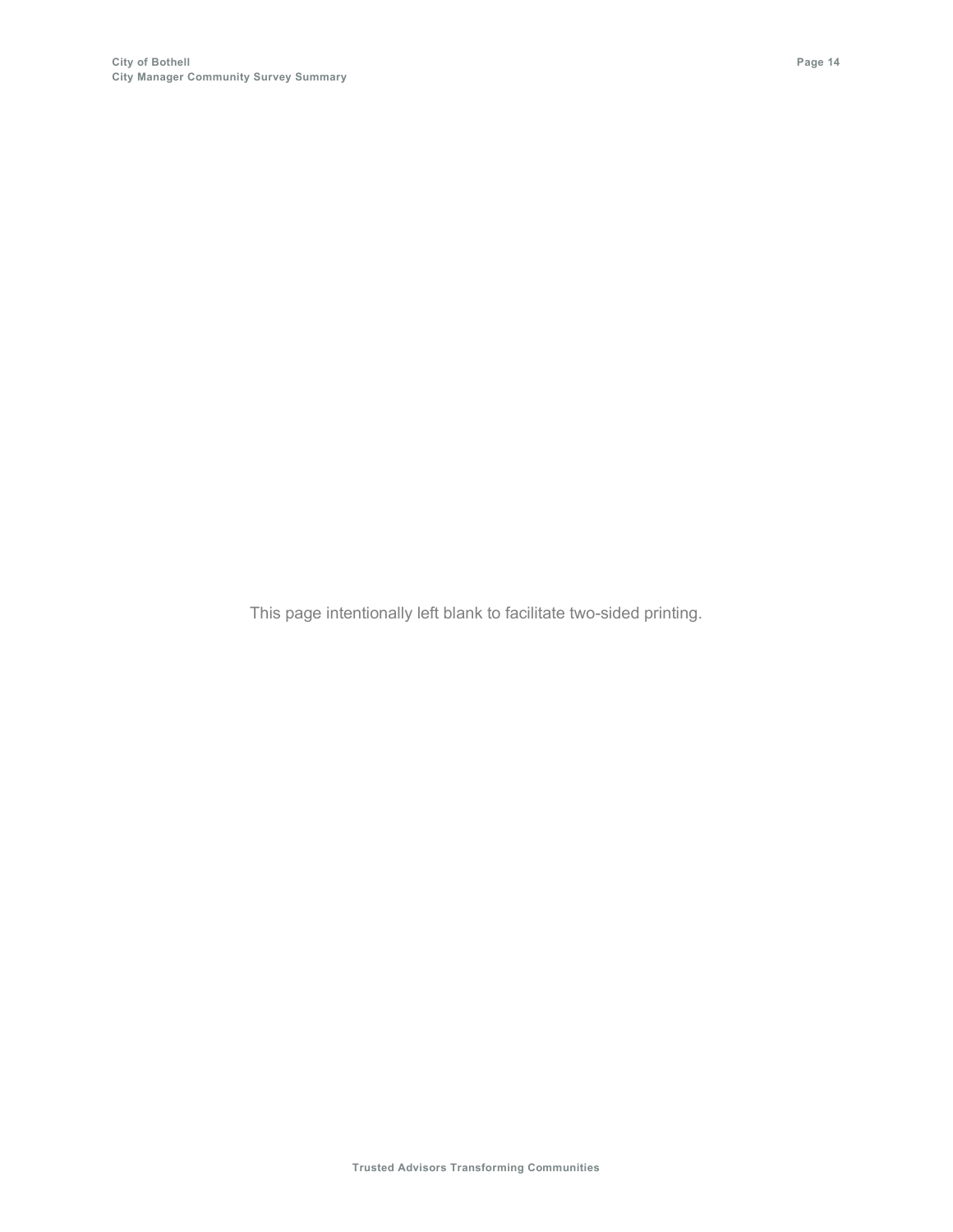**The City Manager implements the policy direction of the City Council and sets the tone for the entire organization through his/her leadership. What are the most important of the following? Finish the following sentence by selecting your top five (5) choices. I want a City Manager who...**

36 respondents wrote in answers to this question.

### **Question 4: Individual Answers**

Ensures that the city employees treat "less financially important" people with the same consideration as developers

Is committed to doing what is best for the people of Bothell, regardless of how much it will cost to do so.

is fiscally responsible (not necessarily conservative)

Realizes Bothell is a mess and has a vision to fix it. I fully regret moving here 6 years ago.

creates positive community relations, environmental focus

builds partnerships with business

Will listen to Bothell Citizens as to what they would like to see in the future of Bothell

Will is not in favor of defunding police in any aspect

MUST LIVE IN BOTHELL

Stop the clear-cutting of the few remaining forests here

### **Republican**

Will not allow unbridled development and increased density before existing neighborhoods and infrastructure are improved and supported.

Who embraces existing Bothell businesses and organizations, and works with them to develop? Ignoring what/who is already here won't work in our small tight-knit community.

Can be the forward thinker so staff are able to do their jobs

invests in the needs of the broad community, and does not simply listen to the voices of the few, the influential, or the wealthy

Can fix budget challenges is important. I don't think the City Manager needs to be a "Fiscal conservative" to do so, however.

Willing to get fired while on family vacation by the worst city council majority we have ever elected.

Willing to provide a safe community at all costs even if it might not be popular to some but necessary.

Values conserving natural areas with 40% green cover (trees, wetlands, forests, etc.)

Understands the urban growth boundary and missing middle housing

Is forward thinking and seeks to create solutions that solve multiple problems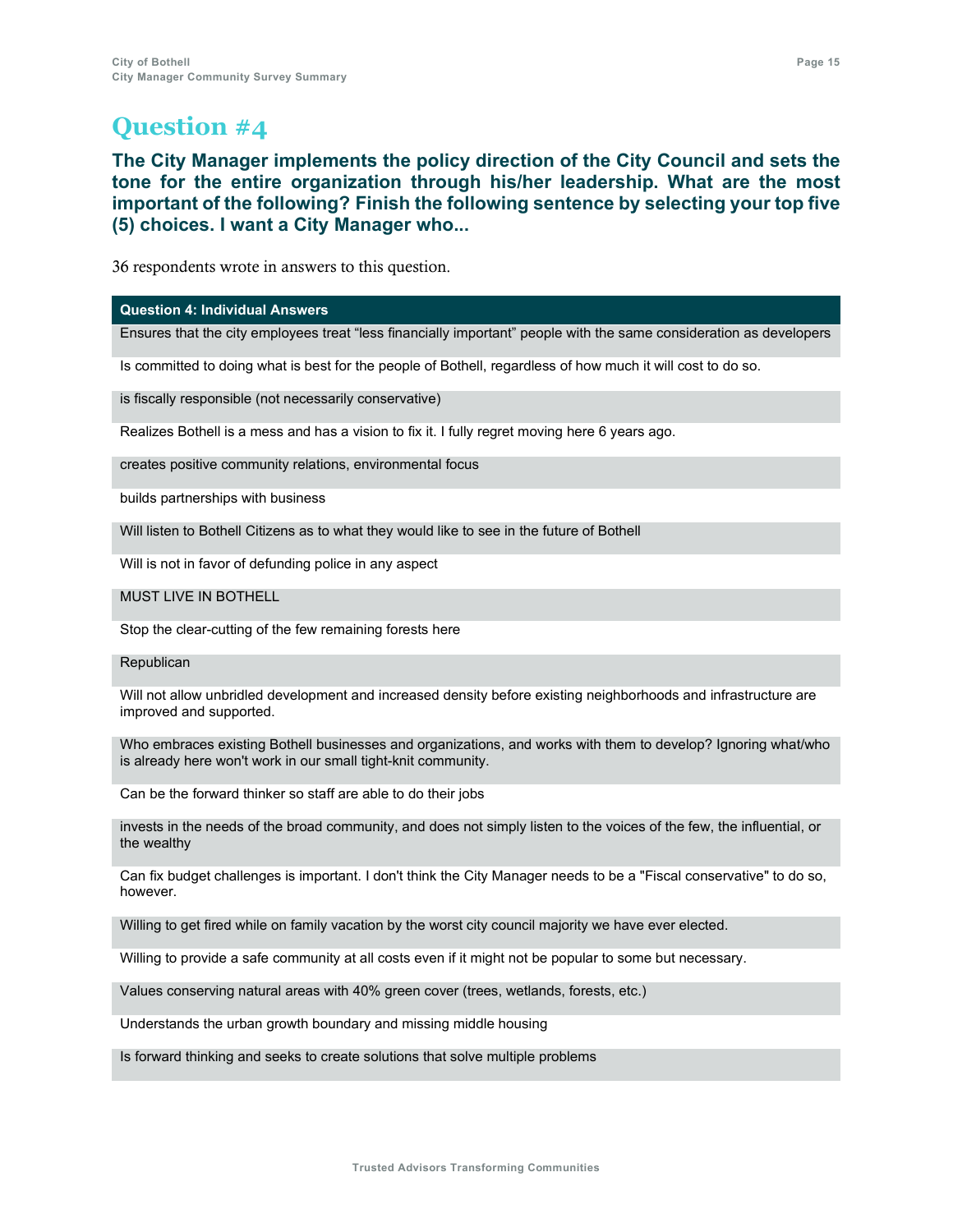Is excited about developing Bothell so that it maintains and shows its personality, rather than just slap-up tons of apartments and housing. I'm thinking Farmers Market, cool shops, walkable and interesting/beautiful downtown. Great and innovative restaurants, as well!

Stops building and stops clearing trees. BAN Fireworks!!

Believes that a city should be planned/oriented for people, first and foremost

is responsive.

Recognition of all, regardless of race.

Doesn't have conflicts of interest (\$\$\$); Promotes the health potential of children

BIPOC? so racist. Should be who fits the job the best no matter what color. I'm offended.

Is committed to supporting public safety (police and fire)

Has a background in Council-Manager government, not general public administration?

Continues to develop goals for City Council so there's consistency, time management is in place (not constantly having staff move from one thing to another), and fiscal responsiveness (again, goals create fiscal responsibility. No goals create reactionary behavior and costs time and money).

Understands principals of smart growth and how to strategically plan for and implement growth that benefits both Bothell and the region.

Is committed to ensuring that traffic safety infrastructure is valued as much as the rapid speed of development.

How are we to be "anti-racist" if we are asking people to choose a CM by race? Isn't asking if I want a BIPOC CM injecting race into the qualifications? Are we asking people to decide if the color of one's skin makes them more or less qualified? If we want to truly be "ant-racist" and stand against racism (AND WE SHOULD!) let's be more thoughtful about the implications of questions like this. The second YOU ask people if they prefer one race over another YOU are feeding that fire.

Someone who wants to see Bothell be on par with the region when it comes to use of technology and IS technical capabilities. We need staff with XML, web service, database administrator training, more specialized/ non-entry level skills.

Doesn't only care about growth and businesses, like past city managers.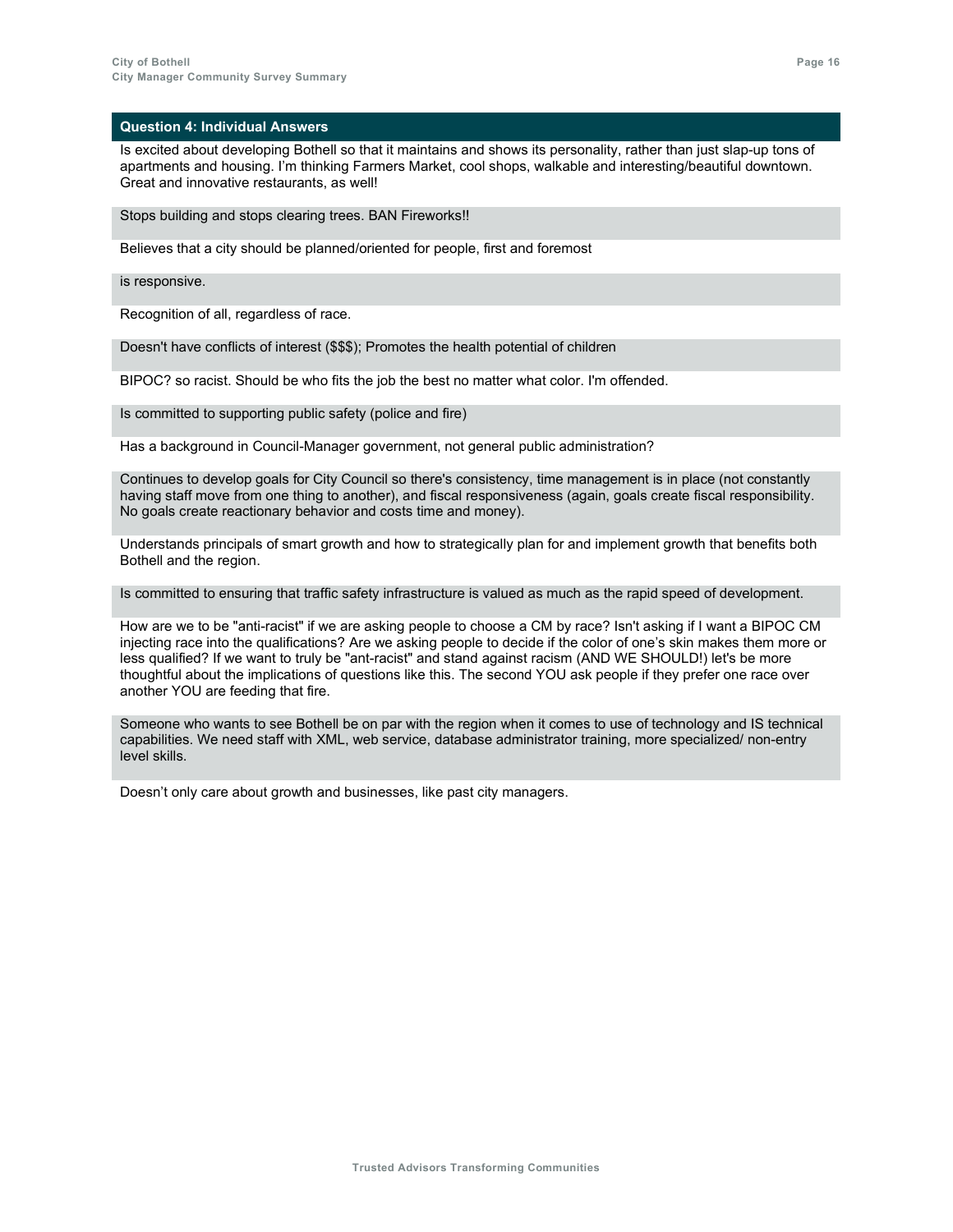### **What do you believe are the three (3) most pressing issues facing the City of Bothell?**

62 respondents wrote in answers to this question.

**Question 4: Individual Answers**

Stop building multi housing units that lead to parking crisis.

Development, cutting down all the trees, limit it!

infrastructure before adding housing that relies on alternative modes - need sidewalks and crosswalks

Way too much high-density housing growth without support structures such as roads, shopping, schools.

create policy for at least 30% tree canopy (50% is best)

Parking

How about lack of economic development

Downtown core: vibrancy, parking solutions, welcoming to business and visitors

Lack of sidewalks!

growth management

Bothell is under increasing growth, the new manager needs to manage this growth well

Park space, Shelton View Forest

Instead of bike route access/safety I would expand that to say pedestrian access/safety more broadly (esp. sidewalk access to downtown Bothell)

More dog parks. I don't have a dog, but I really enjoyed the energy that pop up dog park brought, and I'll be furious if it isn't there this summer

Crime

Noise pollution. More residents and cars, but speed limits not respected on most city roads

Density. Stop with the condos!

We've grown so much in the last five years and haven't had much work on infrastructure.

I hate that downtown Bothell turned into Redmond

A second downtown to replace the lost country village

Mental Health Services

Retaining open space and large green spaces. Zoning to keep some larger lots and tree canopy

Saving Shelton View Forest

Recalling the bums that used politics of personal destruction to gain a council majority so they could prevent the view from their condo on the slough from becoming a view of condos on the slough.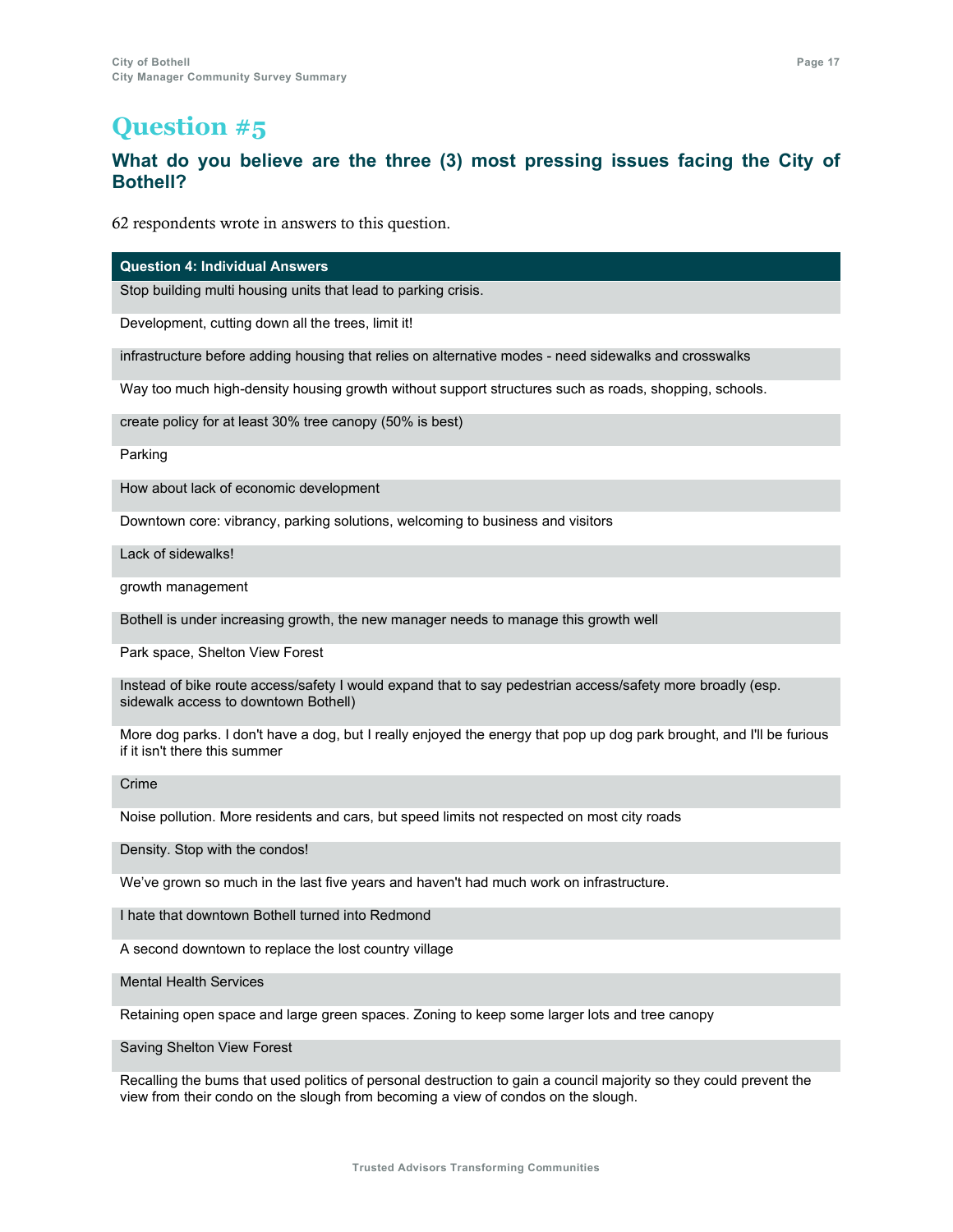### rebounding from Covid-19 impacts

Not sure

Require roads, sidewalks, available school space, PARKING are approved before permits are approved for large housing and commercial developments.

Developing on forested land!!

human services

Feeling of a united community

human services support

we need lower taxes

Dog parks

Public safety as defined by living wage jobs, equity in education and affordable housing

Lot D development. I was really looking forward to retail and groceries coming to downtown.

The danger of Bothell losing its charm and appeal due to tons of apartments and townhouses being added and not enough enhancements to make people want to visit. Let's make A modern, current city while maintaining its smalltown charm. Let's have more walkable businesses and restaurants. Let's get rid of that ridiculous parallel parking on Main Street that is scraping everyone's car and make it permanently closed to cars.

Prevent overcrowding, prevent more development and cease building new residential spaces

Overbuilding of high-density housing

Parking in city core

Parking

Too many dwellings without the infrastructure to support the increased population density

DEBT and TAXES and too much policy too much development no green space... left they are cutting our trees...

Controlling development so that multifamily housing does not negatively impact the community feeling and the single-family neighborhoods.

Culture Change: Bothell is no longer a "small" city, but many staff are stuck in the past.

sidewalk replacement were lifted by tree roots- our neighborhood has damaged areas.

Forces trying to follow disgusting and degrading City of Seattle

Transformation of city gov't ops from "small town" mentality to a major urban regional player mentality

Economic development outside the downtown and canyon park area.

The "covidification" of everything. It's time to stop the regulations.

We need to get our community programming back (e.g., Friday Night Summer concerts, parade, rec programs. It makes a difference in the community feel of Bothell.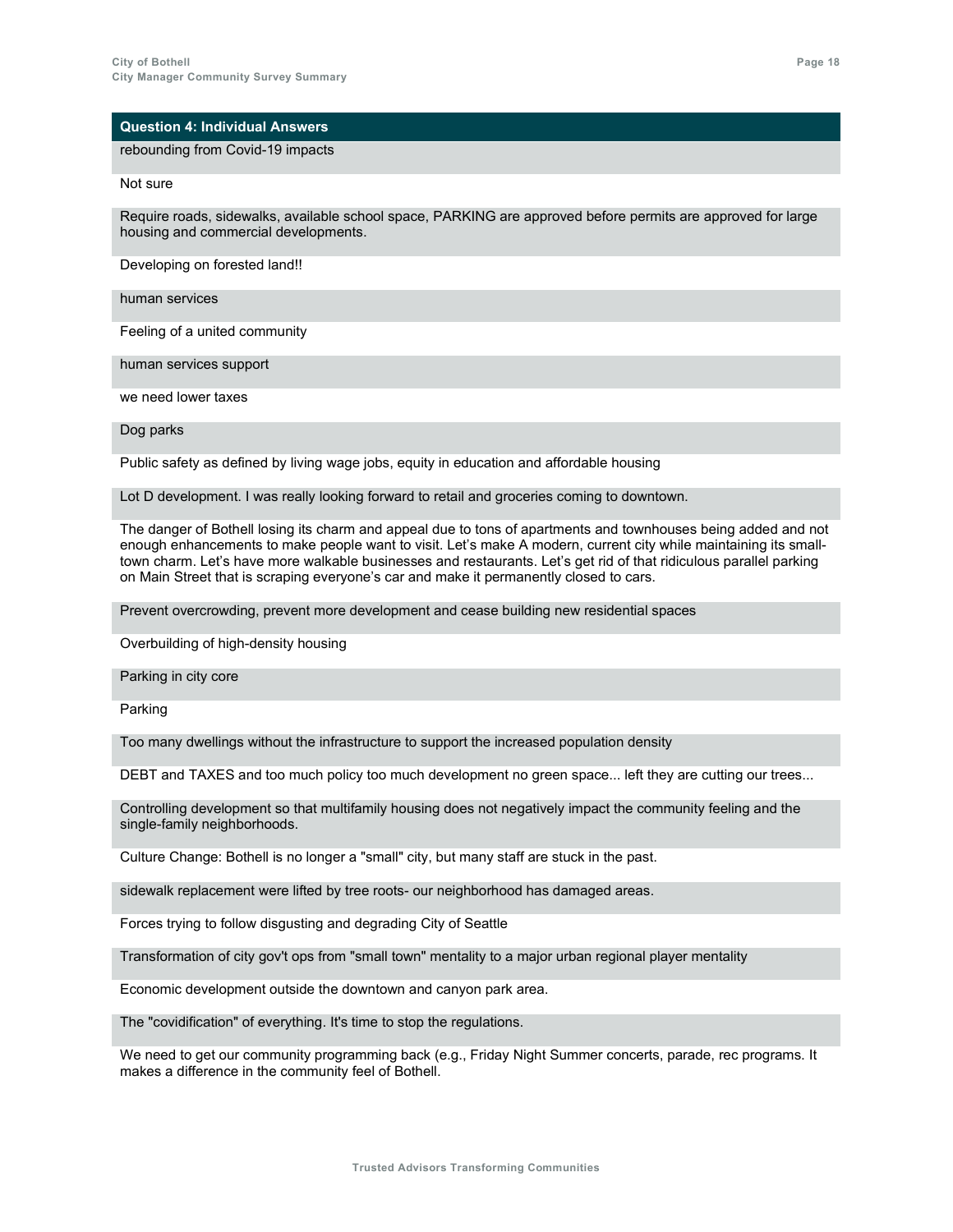Creating an internally consistent development for downtown rather than the mess that's in planning now

Pedestrian safety & wheelchair access

Massive overdevelopment and road infrastructure and parking are missing

Getting rioters & bad actors under control and PROTECTING YOUR LAW-ABIDING CITIZENS

zoning reform! this impacts climate, affordability, equity, and so much more. fix our zoning.

Comprehensive planning and implementation that balances all of the above.

The city needs to stop wasting time and money on police reform. We have an amazing department who has a good relationship with the majority of the citizens save for a few loud voices.

All of the above!

more businesses in the community to generate income for the city and provide reasons for people to come here, and more parking spaces downtown for everyone - residents, visitors to the community for the aforementioned new businesses, employees of the businesses, etc.

technology advancement

School Size and Resources.

Too much growth that makes Bothell undesirable, shoving apartments and businesses into every sq ft possible downtown makes the area inaccessible.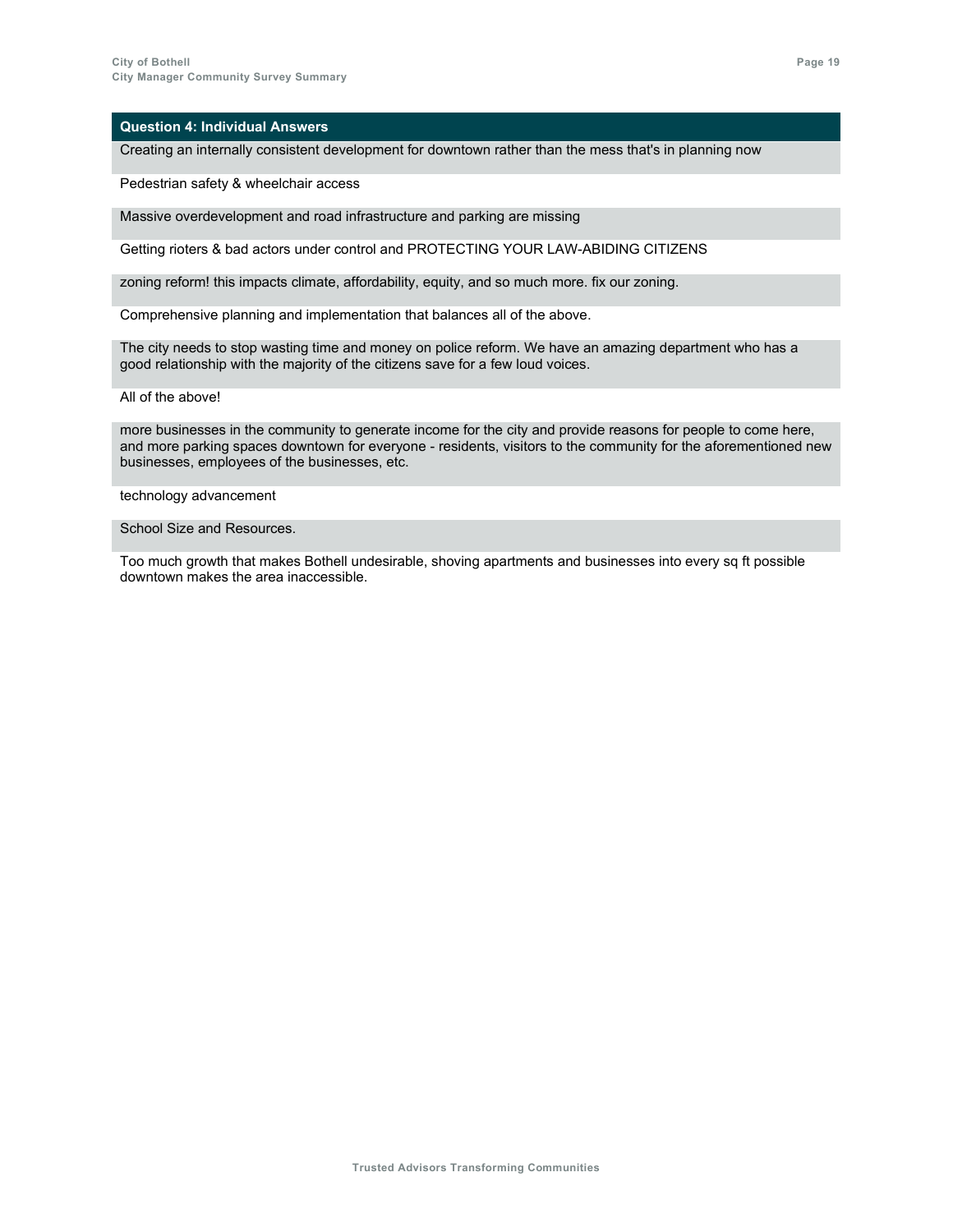This page intentionally left blank to facilitate two-sided printing.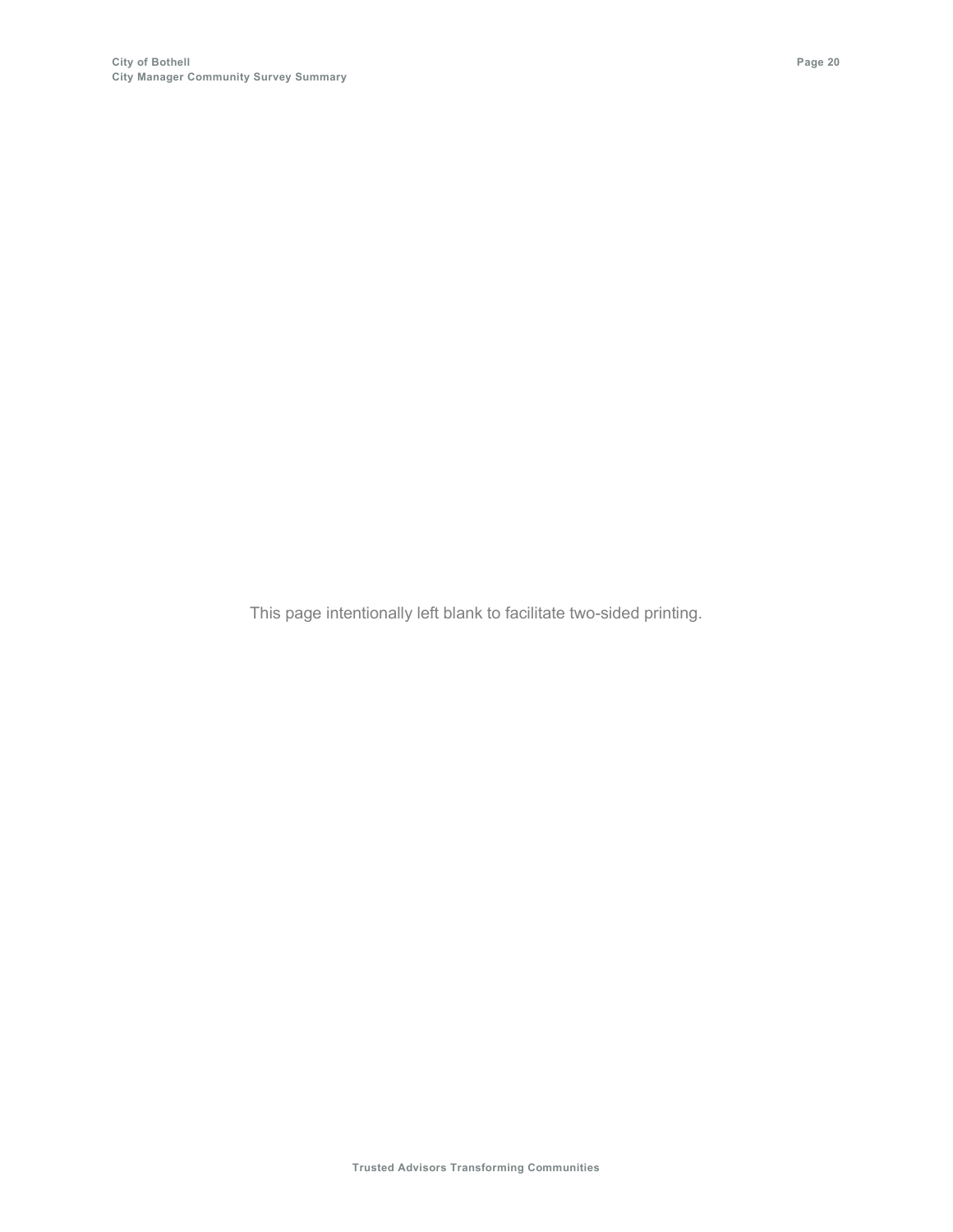### **What advice do you have for the next City Manager?**

297 respondents wrote in answers to this open-ended question.

| <b>Question 6: Summary by Category</b>                            |                |                |  |
|-------------------------------------------------------------------|----------------|----------------|--|
| <b>Category</b>                                                   | <b>Count</b>   | <b>Percent</b> |  |
| <b>Increase Business and Development Opportunities</b>            | 59             | 19.90%         |  |
| <b>Listen to Input and Feedback</b>                               | 33             | 11.10%         |  |
| <b>Build Relationships with City Council, Boards, Commissions</b> | 26             | 8.80%          |  |
| <b>Enhance Parks and Public Spaces</b>                            | 25             | 8.40%          |  |
| <b>Strong Leadership</b>                                          | 24             | 8.10%          |  |
| <b>Make Changes and Improvements</b>                              | 21             | 7.10%          |  |
| <b>Balanced Budget, Stable Revenue</b>                            | 17             | 5.70%          |  |
| <b>Focus on Diversity and Inclusion</b>                           | 17             | 5.70%          |  |
| <b>Make Bothell a Unique, Thriving Destination</b>                | 13             | 4.40%          |  |
| Make Bothell Affordable, Clean, Safe                              | 12             | 4.00%          |  |
| <b>Have Open Communication and Transparency</b>                   | 11             | 3.70%          |  |
| <b>Build Community</b>                                            | 10             | 3.40%          |  |
| <b>Be Politically Neutral</b>                                     | 8              | 2.70%          |  |
| <b>Be Collaborative and Build Partnerships</b>                    | 8              | 2.70%          |  |
| <b>Fix Infrastructure</b>                                         | 8              | 2.70%          |  |
| <b>Create Unity</b>                                               | 3              | 1.10%          |  |
| <b>Be Progressive and Innovative</b>                              | 3              | 4.40%          |  |
| <b>Be Flexible and Open-minded</b>                                | $\overline{2}$ | 0.70%          |  |

### **Question 6: Individual Answers**

Get out of city hall and visit Mail Street once in a while to see what real issues are faced by small business.

You're in charge, and we expect you to lead our community. Don't let development interests alter the character of Bothell. Make more trees stay. Make more trails, make more parks. This will make people want to live here.

Balance growth with community and inclusiveness. Balance expansion with your stewardship of the environment.

Be willing to make the big, probably unpopular, changes that will be the most beneficial for the future even if it is hard for the present to accept.

Be a good listener, not a know it all. Reach out to all of Bothell and the surrounding area. Know this city and it's needs. Think about future citizens and imagine their needs.

Ensure that you take all of Bothell's citizens into account when making decisions, instead of just those who have historically held the most power. Help uplift ALL of Bothell's community instead of just the privileged community members.

Have fun!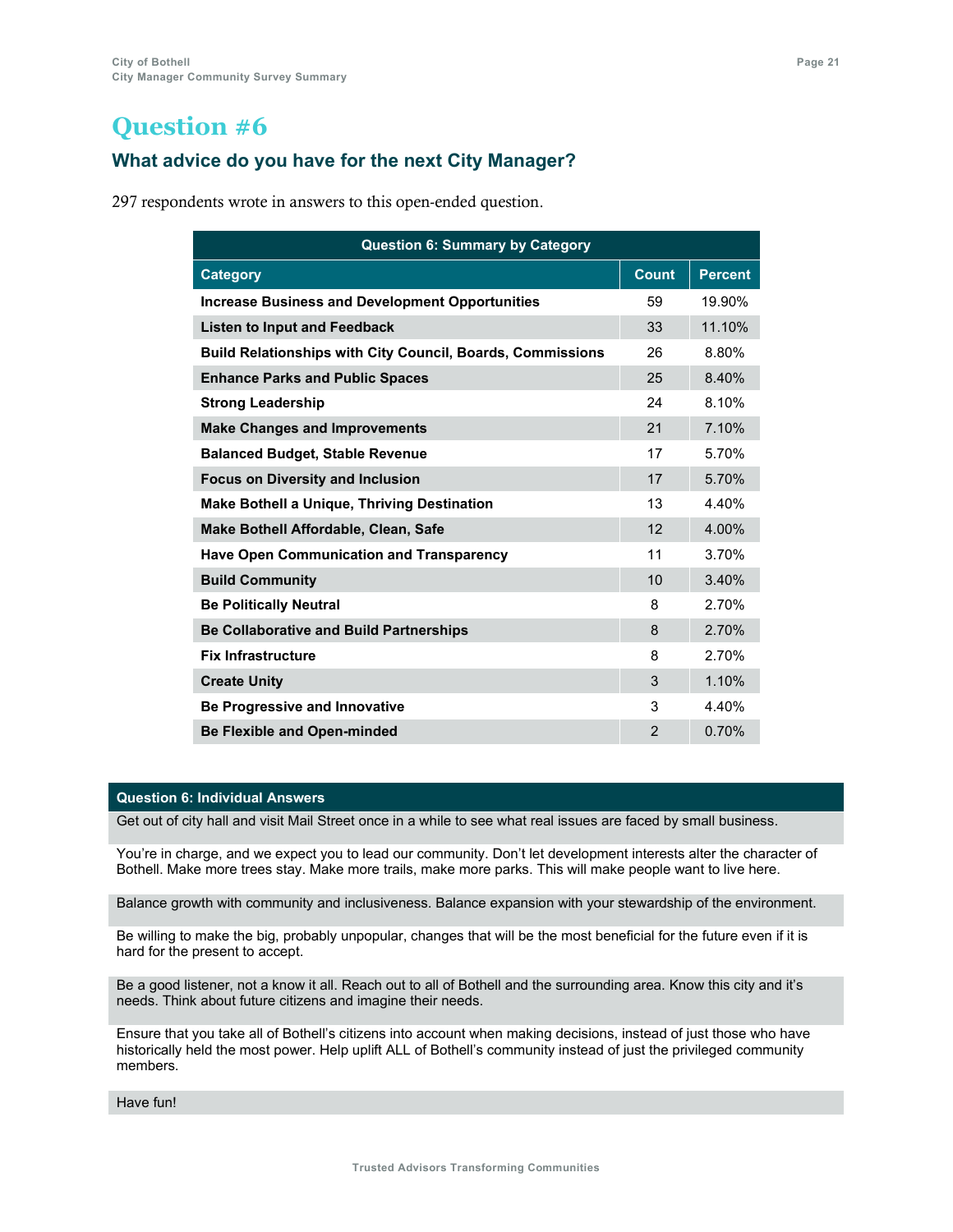Do not follow Seattle's example. Do not make snap decisions because you are afraid of the media.

Please do not let development destroy our city! It should not all be about money.

Be approachable, have integrity, build a strong team around you with strengths you don't have, care about both the citizens and staff, hold your directors accountable and use 360 evals, collaborate with end users for new programs/software.

You cannot please or appease everyone or allow people to use emotionally charged feedback and testimony to pull you in all different directions. Take in all views and feedback and calmly, rationally reach sensible solutions that are right for Bothell.

Turn Bothell into a place that meets needs of current residents, so we don't all have to go to Kirkland, Woodinville and Lynnwood for Trader Joes, Target, Costco, etc. And stop high density building until you figure out how to get school capacity to match it.

make policy for Bothell to live by what we teach our children and not by what administrators and business owners want and do. No bullying, growth at all costs. Make sustainability and livability the goal.

Don't try to change the world. Take care of Bothell

build partnerships between businesses, community, and city hall.

Cooperation and encouragement with local retail businesses and events.

Don't treat Bothell citizens and business owners like they are the enemy

be prepared....

Bothell is in the midst of transition from conservative small town to a more diverse, metropolis. Despite some community concern, there is no going back. Focus on building a strong, diverse community, rather than maintaining the "feel" of Bothell. Bothell values our river, our trail, and local businesses. Our infrastructure should support those things.

Identify something unique Bothell can offer the region and pursue a vision to make it happen

It's OK to not build that extra apt complex. There are dilapidated properties that could be utilized instead of cutting down every last tree

- Embraces the City's history.
- Looks for opportunities to partner with citizens to enhance the Bothell experience.
- Values citizen/community input.
- Believes in efficient use of City resources.
- Encourages policies that welcomes people to work and play in Bothell.
- Critically reviews and amends the City's permitting process. \*
- Plays well with others.
- "listens" and "nurtures"

Save open spaces for public use. Add to the parks, including Shelton View Forest. We have so much new construction and are losing open space.

Survey the community on what they feel needs improvement to promote community and safety.

Understand the difference between treating people 'equally' and the racism / dehumanization behind what is today called 'equity'.

Get to know the community and the staff before making any major changes. Understand the culture and go from there.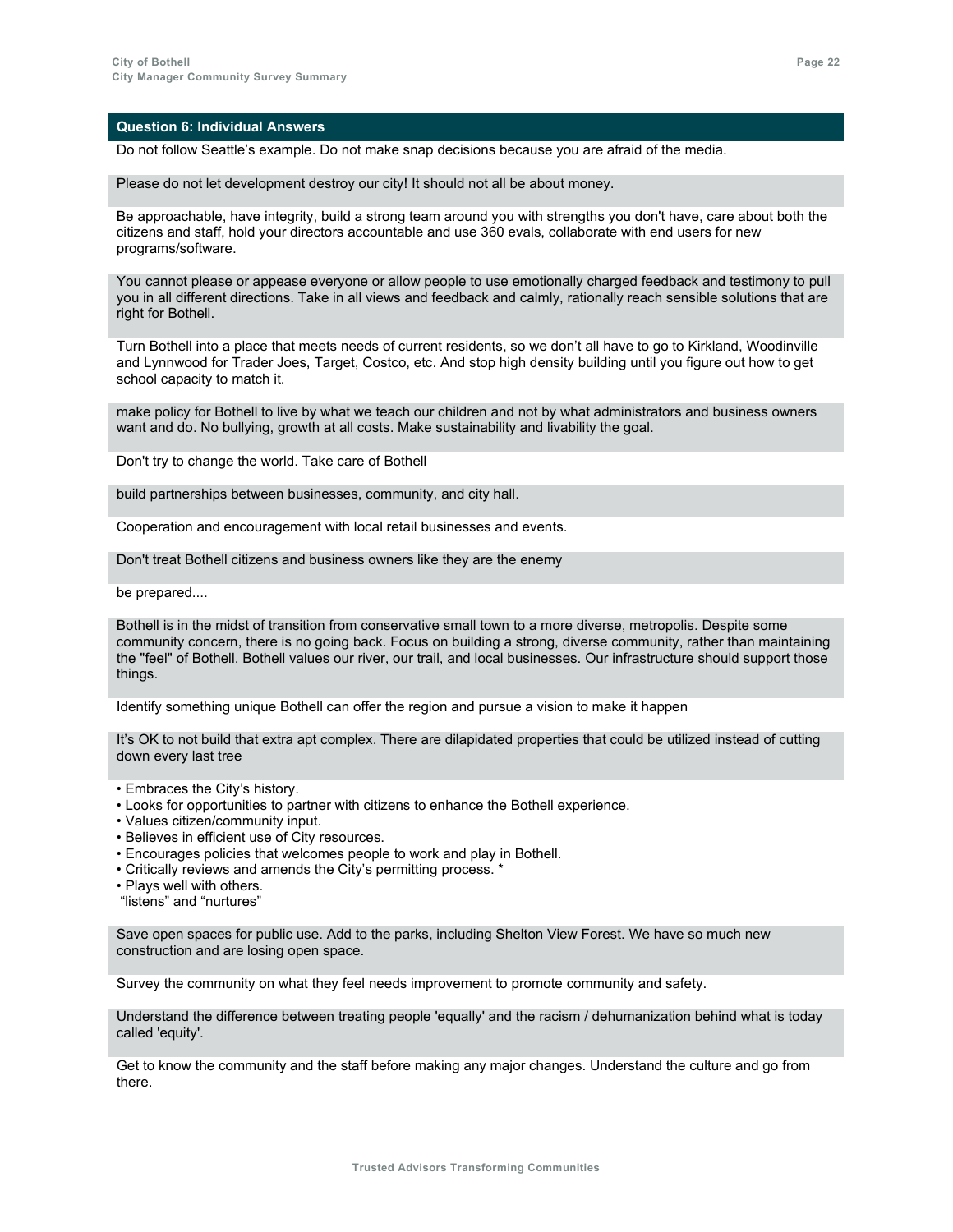Small steps matter. Instead of his/hers use they/their in documentation, social media, other communications. If a project or decision will have an impact on a certain group of the community make sure to include them in the process from the beginning. The people who work in Bothell should also be able to afford to live in Bothell.

Be bold and know that changes are necessary, albeit difficult to sell and implement. Do not get stuck in the frozen mindset of government.

Listen to small business needs, backbone of Bothell

Make families and community a focus again. We have moved away from this and are now too focused on businesses. We need more places in Bothell for families, kids, and teens to recreate. Not more shopping.

The loudest isn't always right

Be positive, open, transparent, and approachable. Be able to balance the budget without cutting services as much as possible.

Don't build another ugly building!

Be yourself

Listen! You have a great staff and the community of Bothell cares about the city!

Please make the downtown look nice. The concrete blocks on the Bothell way and ne 183 scream lack of basic management.

#### Start as you mean to go.

Don't take this job for the money or power. Take it because you love this type of work.

be honest, open minded, accepts criticism

Bothell is likely on the cusp of a major cultural change; growth is bringing many new demands and new thinking to the city along with resistance to change. Bothell cannot sit still, it must manage and make this change work for the city, not try to prevent it.

### Good luck

Do what's right and don't let the bullies get to you.

Bothell is a good place to live. The demographics of the population appear to be changing rapidly, which is a good thing! Anyone coming in will need to hold an awareness of these changes and develop strategies with a multicultural focus in mind.

Woke, groupthink, is dragging all persons down to a low common denominator. Be bold. Honor God. Love people. Have a spirit. Have morals. We support you! Whoever you are.

### Good luck & DON'T f\*\*k it up!

Listen to your constituents, but also ask the right questions. Actively seek out minority opinions, not just the most vocal ones. Be visionary, yet practical. Communicate - a lot. Compromise where you can, in order to keep moving the town forward. Develop a plan and stick it, but be flexible when the realities of life set in. Good luck!

### Be strong!

I'm tired of city officials who only care about economic growth and land development. Bothell does not need any more high-rise buildings or hotels or high-class neighborhoods. We need community support and services for taxpayers. More parks space. More transportation. More investing in schools. Stop prioritizing the wealthiest in our community.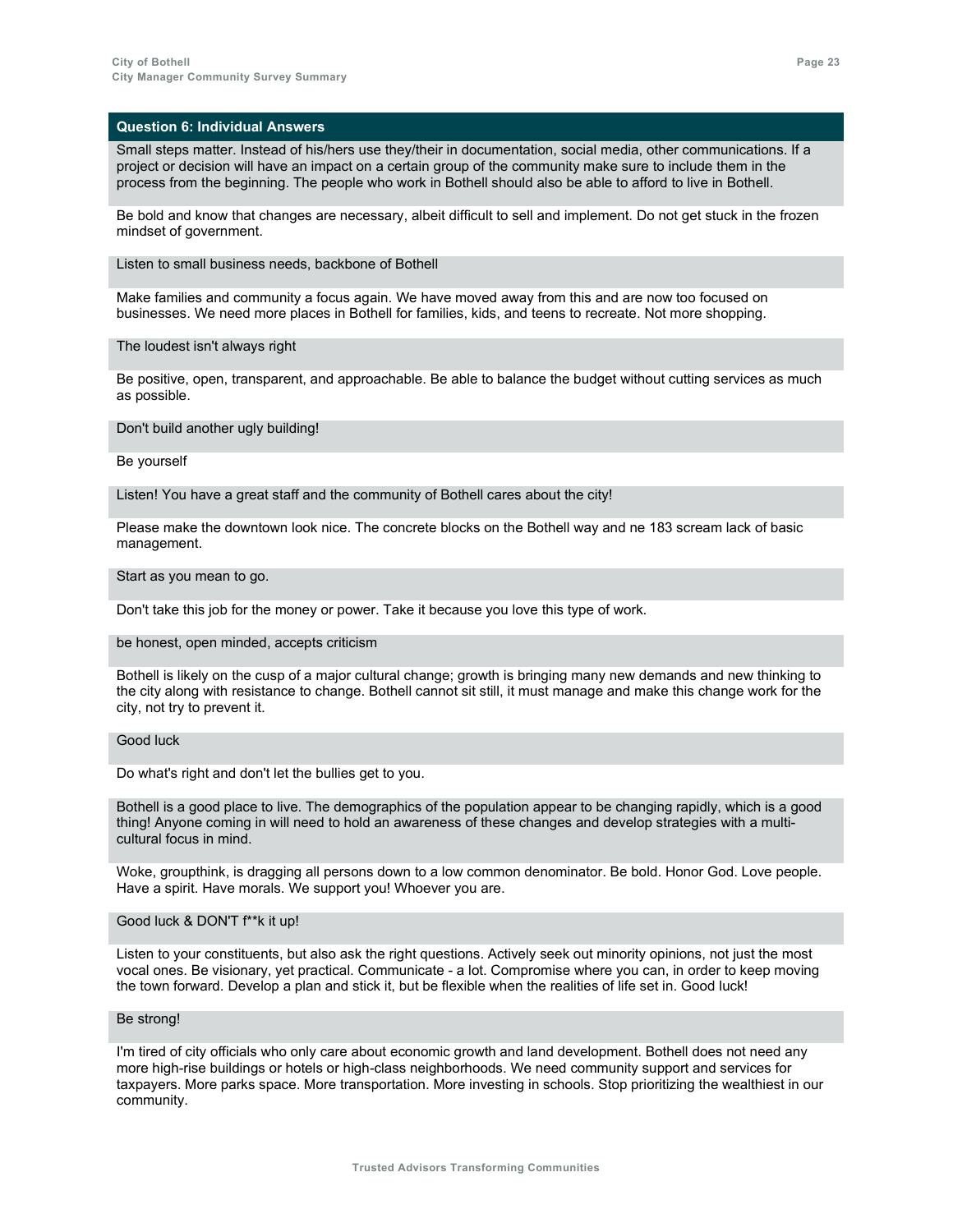I'd like for our next city manager to be well-rounded with experience with fiscal responsibilities, skilled in attracting new businesses, and appreciate the importance of community relations.

Reach out to Bothell ARC and BoPoP

Don't play politics. Manage the city

Every square inch of Bothell is seemingly being developed for housing above \$600,000 with little regard for traffic / rest / park spaces and generally how it changes the areas feel. Traffic is saturated, stores are congested, and I don't see any thought of a slower more sustained growth that emphasizes quality of living over packing more identical neighborhoods next to each other as the fastest rate possible.

Listen to and communicate clearly with the community as much as possible

listen to young people and their ideas

Be professional and not follow political trends if it harms city population

Find a long-term way to balance the budget. Find some way to dump the old golf course, since it's drain on resources and money. Be aware that the CC is about to change, and probably fairly dramatically, so be prepared to change directions.

Be flexible and open minded.

Ignore the churches

Nonpartisan, accountable, and transparent leadership

Please make Bothell Main Street the community hub with incentives for attractive new businesses like a Starbucks or local coffee shop. Make a permanent dog park!

Rent Control

Do a good job

N/a

Look around the community yourself. Talk to residents in their daily activities not the folks in council meetings

Reach out to the residents please. They pay for this city through their taxes, so they deserve to be heard, and they deserve to live in a place they love

While you won't be able to make everyone happy with your decisions and direction, if you always make sure what you are doing is for the good and betterment of the people of Bothell, then that is what matters.

Finish the downtown development. It's an eyesore.

Bothell's history and small-town feel is what makes it unique. That is being destroyed by the current development and building, with more in the future. Without curbing some of this development, or at least providing the infrastructure to support the density, Bothell will be ruined. If we wanted this, we would live in Kirkland.

Focus on the basics, the budget, minimize bureaucracy, increase accessibility through digitization of government services, be visible to the residents, community.

Please make Bothell a sanctuary city for life!!!

Understand the financial structure of city residents, viability of Bothell city /county-based businesses and impact on financial impacts to public services. Getting ahead of current business challenges, Residential issues, multicultural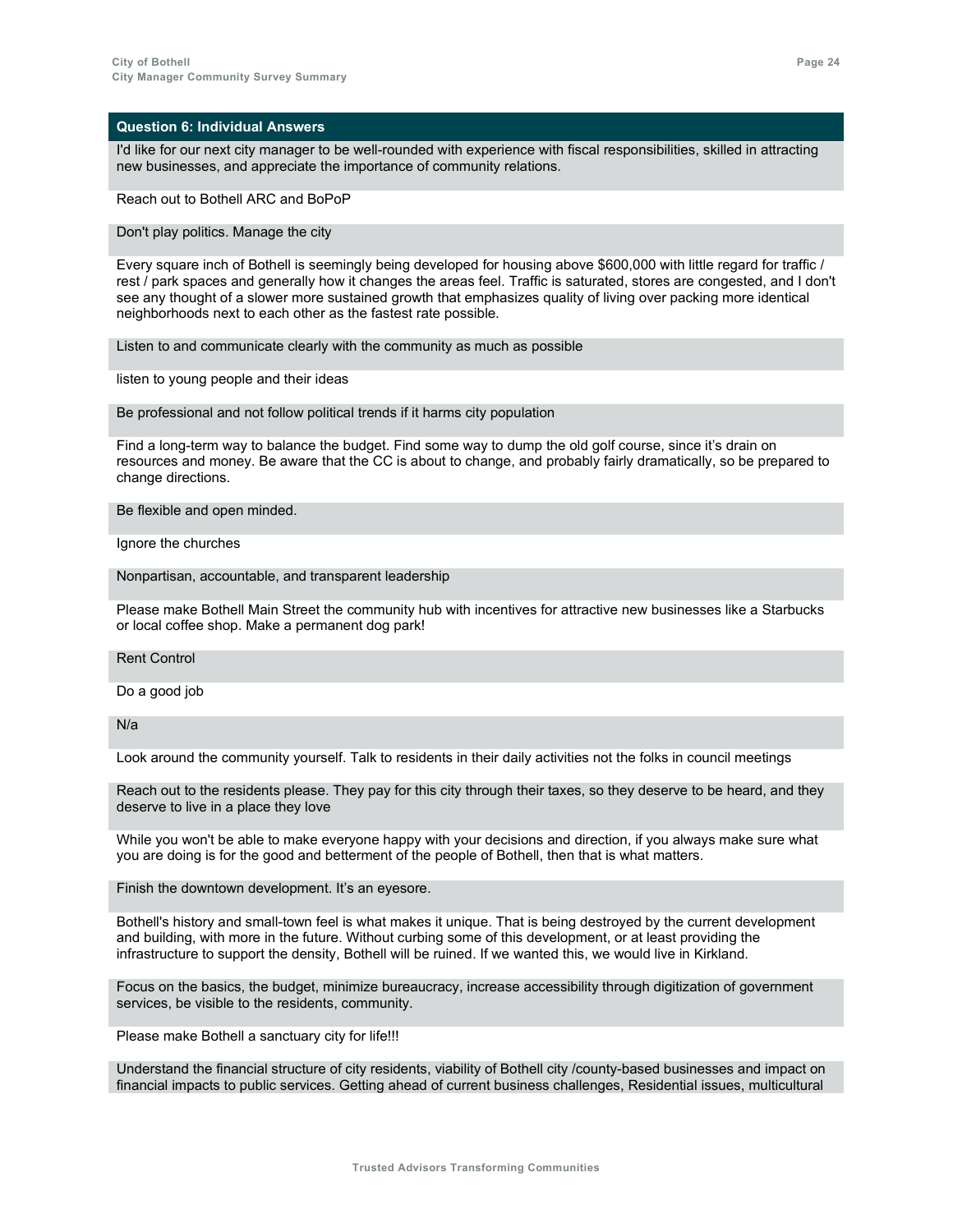support needed and awareness of additional upcoming community, cultural, social, business, and religious based organizations and forecasted challenges.

Keep Bothell a nice place to live and don't try to over develop every square inch.

The need for transparency in all decisions. Educate the public by giving all sides of the argument (unbiased information). Like math teachers always say, "show me your work". Give all variable to the equation to the public and let them decide.

Focus on affordable housing, parking solutions for downtown apartments and businesses, make it easier (more affordable) for a business to lease a space instead of hitting them with huge traffic impact fees, and focus on community such as with a community space where we can gather. Use local or WA based businesses and consultants - we have almost everything we need right here.

Listen to your Executive Leadership Team. They are very strong and dedicated.

Bothell is a wonderful community! It has transformed so much in the last seven years that I have lived here. I hope that we can take some time to reflect on where we've been and where we are going. This should include updating infrastructure to be able to handle our growing population. With all the work that the city has done to revitalize the downtown and bring in businesses, we're only going to have more problems if we don't address it now. Good luck!

Stop the overcrowding problem of too many people here.

Please plan to stay longer than the last one. Please don't overcommit yourself and do what you say you will

My advice to the new City Manager is to meet with as many people as possible and get to know Council, Commissions, and the Community. Learn about Bothell and then jump in to make improvements.

Communicate to the community what you are doing.

Attend the Chamber of Commerce, build relationships with business owners, ask questions, learn the Bothell story, champion the potential of our city at every gathering, give us vision and hope for the future to complete what has begun.

Understand the short- and long-term budget and capital plans and make decisions that align with the strategy. Perform fiscal analysis before making decisions.

Surround yourself with great advisors and let them advise you!

Stop letting every developer build huge apartment and condo buildings. Every piece of land downtown is being built with that. We need a better mix downtown.

Listen and learn from your Business owners, Private Citizens, and your Staff

Mutual respect--even when you are not able to agree.

There are many people who want to be involved in fighting climate change and reducing their waste but are not sure how to do so.

Be patient and learn the history and needs of the residents and city staff.

Listen first.

Worth to protect open green spaces

This city is divided, seek to be transparent and unify. There is no "right" or "left" way to run the city. We need someone who will work with both ends of the spectrum

Save Sheltonview Forest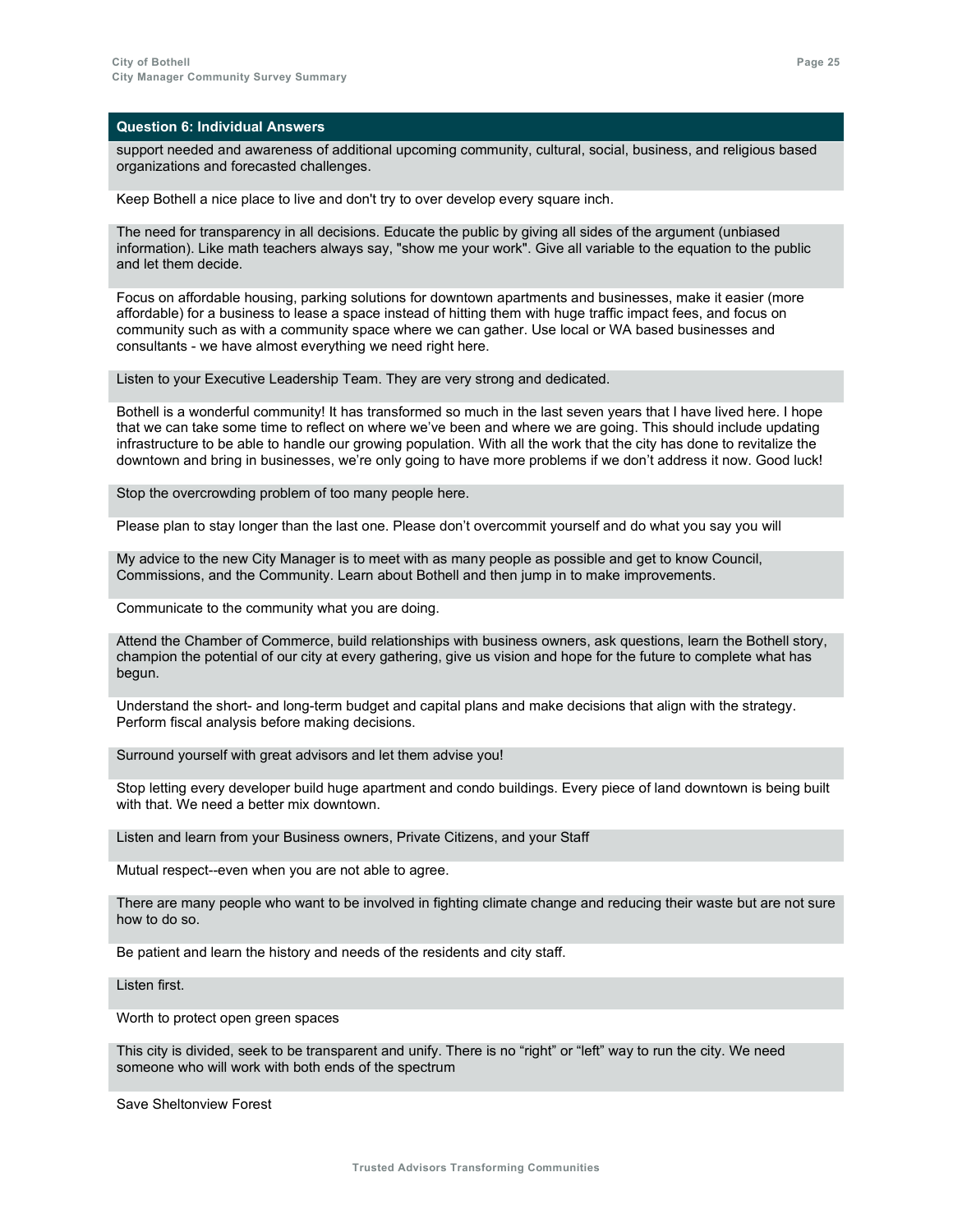Work with Council to establish better communication at Council meetings between the public and Council- especially if meetings continue to be held remotely on Zoom.

Try to understand the range of perspectives and respect a person's right to their own opinion.

Please work for the people of Bothell beyond Downtown/Main Street.

Be open minded, listen and show strength

Live in Bothell, get to know the constituents, respect the elected city council, build bridges, not walls.

Get to know your community - residents as much as business owners. Live in the city. While it is good to stand up to Council if they are following a path that could be detrimental but don't let your personal feelings overshadow.

You will need to bring solutions to city council but not make the decisions for them... that's a tough balance. Please respect the inputs of people who may not look like you.

Good Luck, Mental Toughness, Extra Effort (MTXE)

I've lived here for over 30 years. I've experienced the decline in a community feeling of caring for one another, our city, our green spaces, our gathering spaces, and the loss of a robust Parks & Rec Dept. that offered activities for people of all socio-economic standards. Please focus on making Bothell unique and a place where people want to live, meet people, build friendships, and become part of the community. Not just for people who want a house here because of the excellent location. Please focus on community development and not just business development.

Show that you care about all boards in the city. Take interest in everything we have to offer.

Work to make Bothell a long-term success, not just short-term development.

Maintain the things going well (parks and rec) and focus on areas of opportunity instead of fixing things that aren't broken.

N/A

Be a champion for the residents of Bothell. Connect with the many people and organizations that care about the City's future. Listen to them, don't exclude, or belittle them. Learn what is most important to them and work to understand the issues.

#### Engage with the community

Don't try to please everyone and every agenda. Have a good short term, mid-term, and long-term strategic plan that is best for the city and work the issues in each of those plans without adding to the list each time some new issue comes up.

Be Holistic, and widespread in your approach. Understand racial and climate justice needs. Find ways to bring affordable housing to Bothell.

Wishing the new manager much luck!

Partnerships and collaboration

Don't take a family vacation after a council election.

People and organizations love Bothell. Please be opened to working with the different Non-profits and community organizations to support events that will both bring community and commerce to our wonderful city.

big town with a small-town heart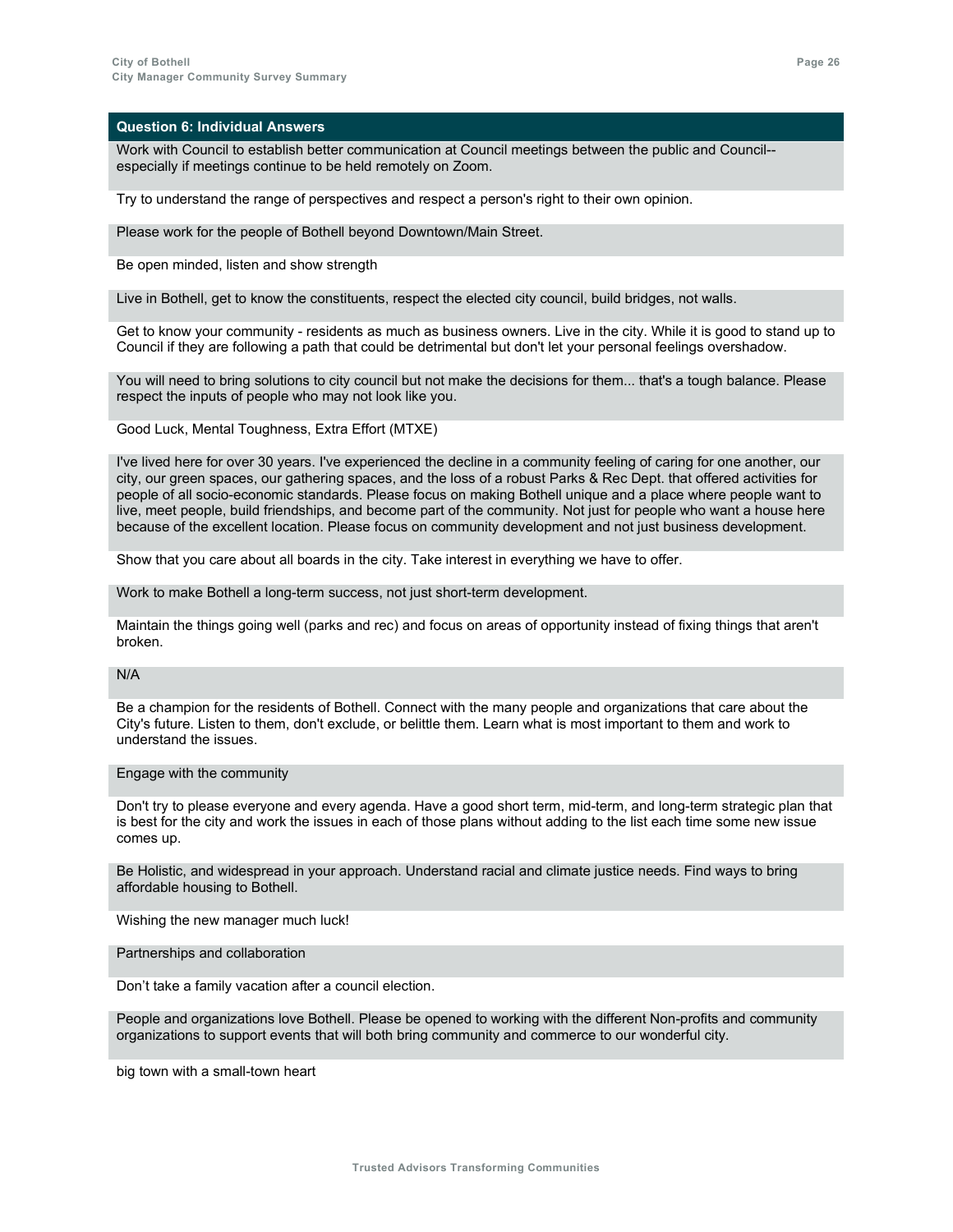Take a hike... on some of the five (5) miles of trails in Shelton View Forest, inside City limits, yet connecting City, County, State, Federal and private parcel green spaces. If preserved for carbon sequestration, recreation, habitat, and noise sink... it's a regionally attractive place to breath deep or have a workout!

You are a team captain of a large team. This means you strive to be a role model, a cheerleader, and a wise leader.

### be honest and transparent

Communicate to the residents of Bothell in a clear manner, how local law enforcement is to conduct themselves when engaging an individual/the public.

The community is your center of support and partnership. I believe a City Manager should promote programs and back initiatives that involve the community. Also, if there is not a Healthy Cities initiative, we should start one.

Listen to the community their concerns, fears, and insights.

Please hire a person that has fiscal responsibility (proven) and a willingness to engage other community members in large decisions that affect the whole of Bothell.

Know your place and listen to the community (e.g.: Wayne Golf Course property and Yakima Fruit Market)!!!

Please beautify City of Bothell. It needs lot of improvement. The main downtown Bothell surrounded by ugly bushes and vegetation. Please clean and make it attractive.

Save the trees! Stop unchecked housing growth for a city that lacks necessary infrastructure to support an influx of home buyers! And stop allowing expensive housing! Million-dollar townhouses are not "affordable" and longtime residents are being pushed out of Bothell.

Bring more IT talent to make US Silicon Valley, more racial equity.

Honest

Listen to all perspectives and do what's right even if not popular. Bothell has a healthy, positive work culture that brings out the best in staff - build on that rather than try to change it because it could be lost.

Recently we have seen a housing boom in Bothell without much attention to build infrastructure that includes road/transit and parks. This city is getting overcrowded. I hope tax income that is coming from new housing is used to improve that specially more parks and recreational activity areas.

Understand poverty and know that, despite the exterior image of wealth, Bothell has poor low-income individuals and families who need services and housing

The next 10-15 years are a critical time for Bothell to be a contemporary city...we can make a city that residents love and can afford, and visitors enjoy with inclusivity, walkability, and good urban planning. A growing city faces different challenges from a declining one, which offers a forward-facing city manager great opportunity!

Keep the pulse of the local citizens.

Figure out how to sustain Bothell's growth without cutting down any more trees!!

Be collaborative. Encourage City staff. Communicate City needs and opportunities to the public. Understand and respect the history of Bothell. Acknowledge that we have problems and challenges like any similar city and work to maximize our opportunities within the region.

Try not to please everybody. Stop building so damn many apartments without parking. Leave our neighborhoods alone. Stop building so damn many apartments, period. I want the city my family moved to in 1974.

Have an open mind check out other successful small town across United States make a note of it for planning discussion.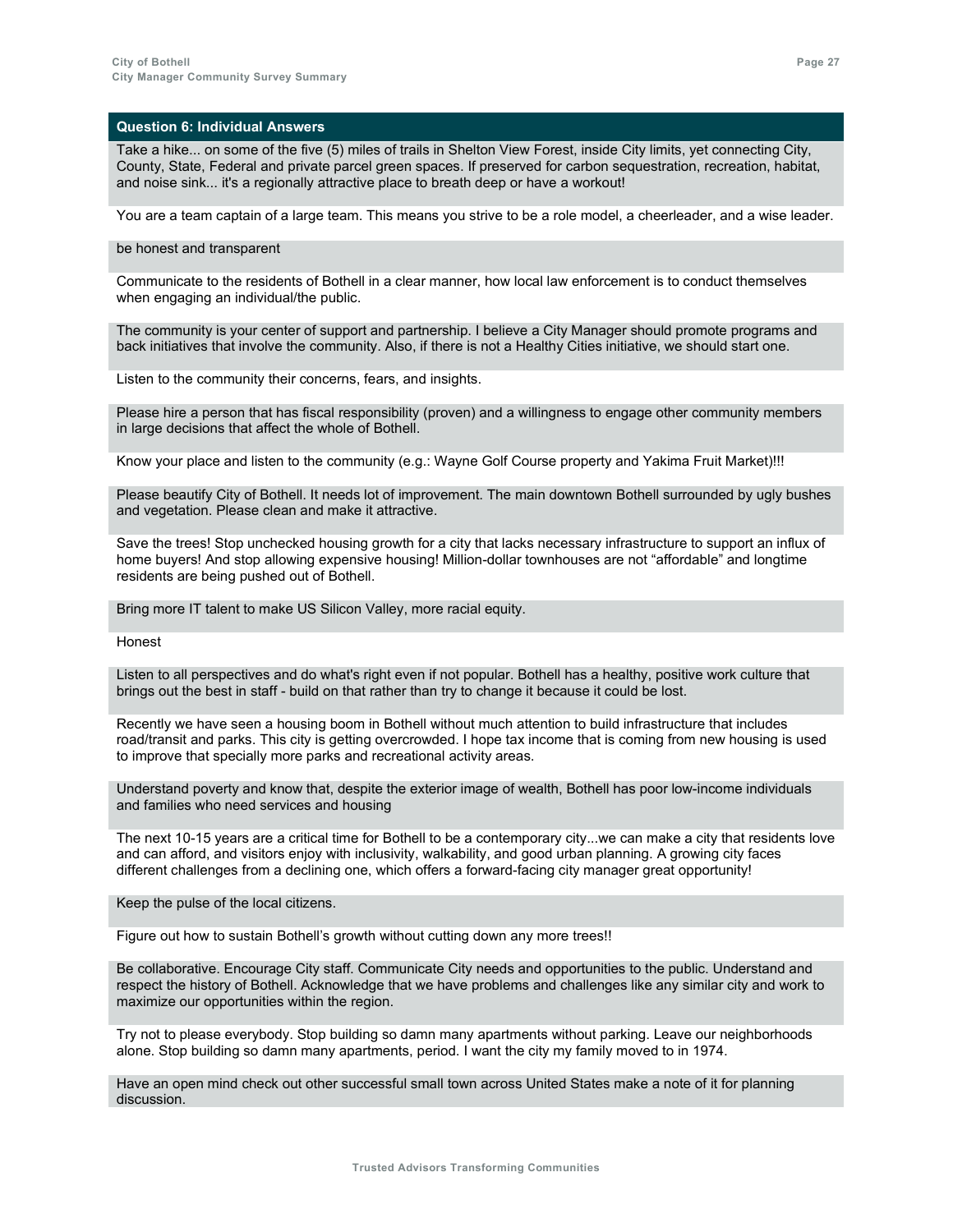Get to know Bothell, its history, neighborhoods, businesses, and organizations.

To be willing to work with the citizens of Bothell and what changes they think need to take place

No

Our city has always had that small town feeling. I miss that. It has turned into a miniature Seattle. Stop trying to make a metropolis out of our home

Error on the side of keeping taxes paid by residents on the low - average end of the scale and seek new business that generates sales tax revenue and good jobs!

You are spending our hard-earned money. Please manage it wisely.

Be honest, transparent, and professional.

Let's develop the area around downtown Bothell so it's pleasant for families to hang out which will draw more businesses. It would be great to have a downtown with an Edmonds-esque feel. No more big, tall buildings...more charm.

Do the job well with the people and environment in mind

Don't let the loud social justice warriors steal the s show and overshadow the real needs of actual residents. I'm tired of false claims if racism. Let's quit singling out our differences and unify on our similarities. We all want the same thing for our kids and grandkids. Unify not divide. Dump the critical race theory misinformation and concentrate on looking at everyone as humans with inalienable rights.

### To be open-minded

Please stop letting UW do whatever they want with their G&E projects. There are decades old agreements that clearly spell out what they can/won't do and the city just signs whatever permit they request and it's not right for the residents who live in the near million-dollar homes affected by this. Many of whom have lived here from the beginning. More thought needs to go into development of the downtown area. We want to see more culture and people-oriented growth and support of local businesses. Hire developers from the area, who know the area and what works, not lowest bidders from Texas who put up prison like structures that totally clash with the Bothell culture. Also choose candidates for the positions under your direct preview wisely. Without naming names, one can't even show up to work in the business she owns on a regular basis where she's the only employee. That's not someone I want in charge of anything in my city. I seriously question the current city managers competency on that one. Are the free lattes for life really worth it? The people of Bothell have and should have high expectations and are growing very tired of the seemingly many unqualified people doing half-assed jobs occupying our city hall positions. Bothell people are majority educated and earn high dollar incomes. Work with us not against us. Respect the position you have. That is my advice...Thank you for requesting input.

- 1. To be a leader instead of a follower of a few with a boisterous voice.
- 2. Don't cave to stupid social movement just to appease a small percent of community without any legitimate/justifiable cause.
- 3. DO what is right for the Citizens, Employees and Visitors of this great community.
- 4. Unlike the elected group of Seattle (I will not call them leaders, because they are not) HAVE A BACKBONE!!

### Lead by example.

Make Bothell a great place to live, and hire people better than you to make you look good

We want a good advocate for staff. Someone who understand the challenges we face every day.

Maintain the charm of Bothell while growing the community in safety, diversity and thriving business.

Well, that ship has sailed since we allowed Country Village to be bulldozed and turned into luxury condos but let's see if we can retain a tiny bit of the character that drew me here in the first place, please.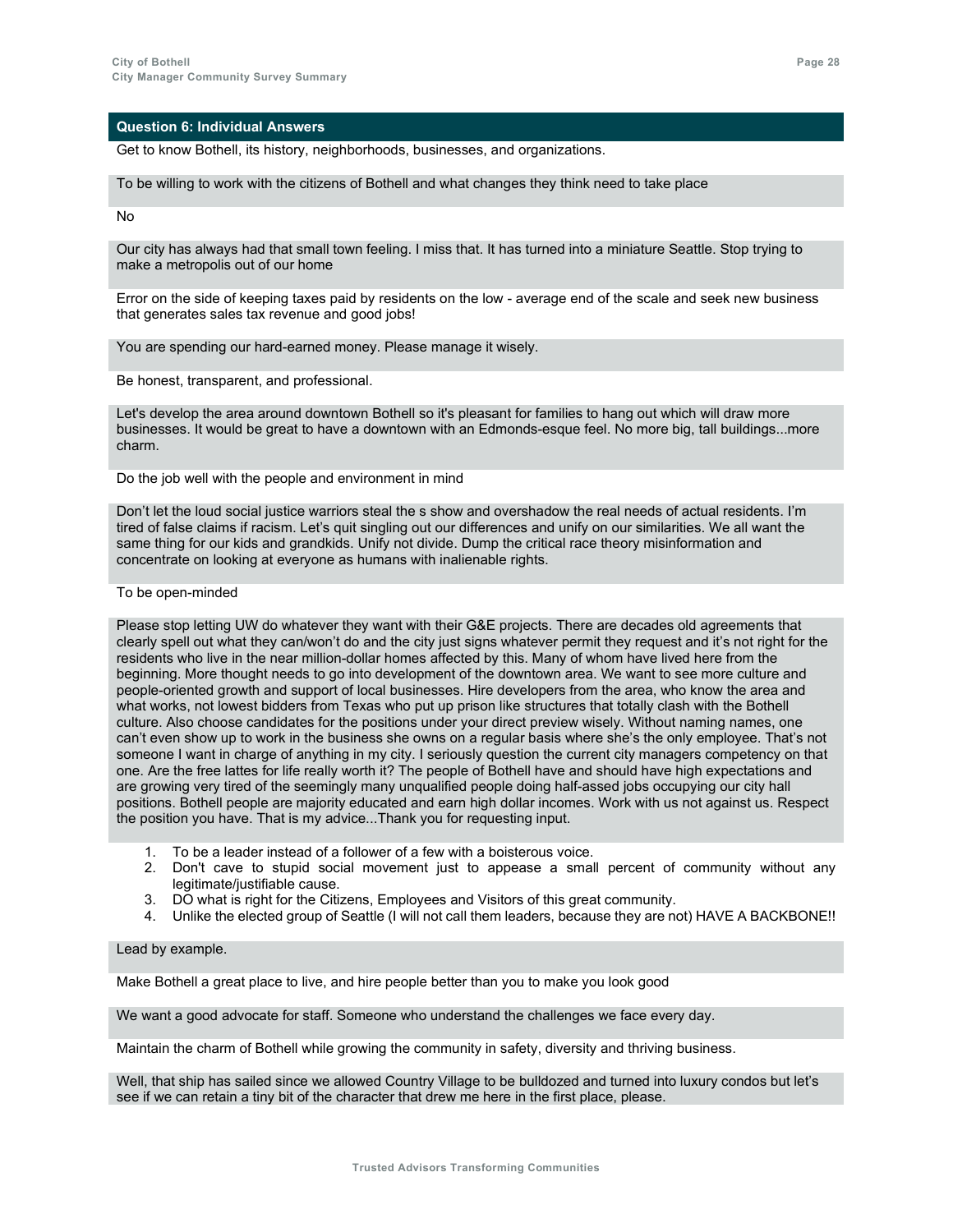Be objective, fair, and honest. Do not give into woke pressure and devote resources to problems that do not exist.

My counsel: Don't be distracted by sound good, feel good popular fad issues like climate change and defund law enforcement etc. Public safety and security need to be prioritized because without that being addressed the fad stuff is moot. Also, drugging is degrading everything civilized. People abusing themselves via chemicals is a societal curse that needs to be addressed, severely discouraged, and restrained. I noticed nowhere in this survey was this obvious topic brought up. Instead, climate change and diversity are focused on. Let's focus on the real immediate issues that actually are the purview of good governance. Deliberately hiring someone because of their race, ethnicity, color, sex, etc., and not because of qualifications and character is discriminatory in the extreme. I would not trust authorities doing blatant discrimination based on some sort of ideology instead of being neutral and strictly constitutional. Good luck.

Support and empower staff -- collaborate with the community -- find creative, efficient, ways to solve problems - actively engage with community partners.

Be a "people" person to staff and community

Please lead our city to do its part to insure a livable planet for the future generations.

Don't make a ton of changes right off the bat. Develop relationships with the community, staff, and Council, get buyin and support, be transparent, and make changes gradually.

We have worked very hard over the last several years to establish a competent and effective leadership team. Please listen carefully to the needs of the community, work to understand each departments challenges and opportunities, and help us balance them with our fiscal responsibility in mind. Our staff is very passionate and dedicated to serving our wonderful community.

Work for the citizens of Bothell to keep costs low and freedoms high.

Trust your executive leadership team.

Be open, be strong, and seek support of the community. We are here to help develop our home.

Listen to the community, particularly those who are most marginalized and listen and respond to their needs. If we cannot support those furthest from opportunity, we cannot continue to thrive as a community.

Doing the right thing is not always easy.

Slow down the growth of the city. It will send good people away if continues like this.

Not everyone is going to like or agree with you. Be respectful to others' opinions and be able to defend your reasoning in a calm and respectful manner

Be approachable and seek out the City employees.

Seattle is ruled by activists and the city has suffered from poor leadership. Bothell is a fantastic place and should not follow Seattle's path of activist government.

Work with individuals. Be honest in responses to people. Do not put off decision making hoping problem will go away.

The Bothell downtown has famous chain food restaurant, like papa john's pizza, pizza hut, Olive Garden? This will bring the traffic and other small business!! So disappointed the downtown is all about housing but no real shopping experience! Please help if you are the next city manager!

Tell the truth, there is less to remember. Take responsibility for failures. Manage the staff to do their best, seek out grants, and STOP rubber stamping illegal work on housing developments.

Listen and respect the opinions of the city employees. Communicate with them frequently.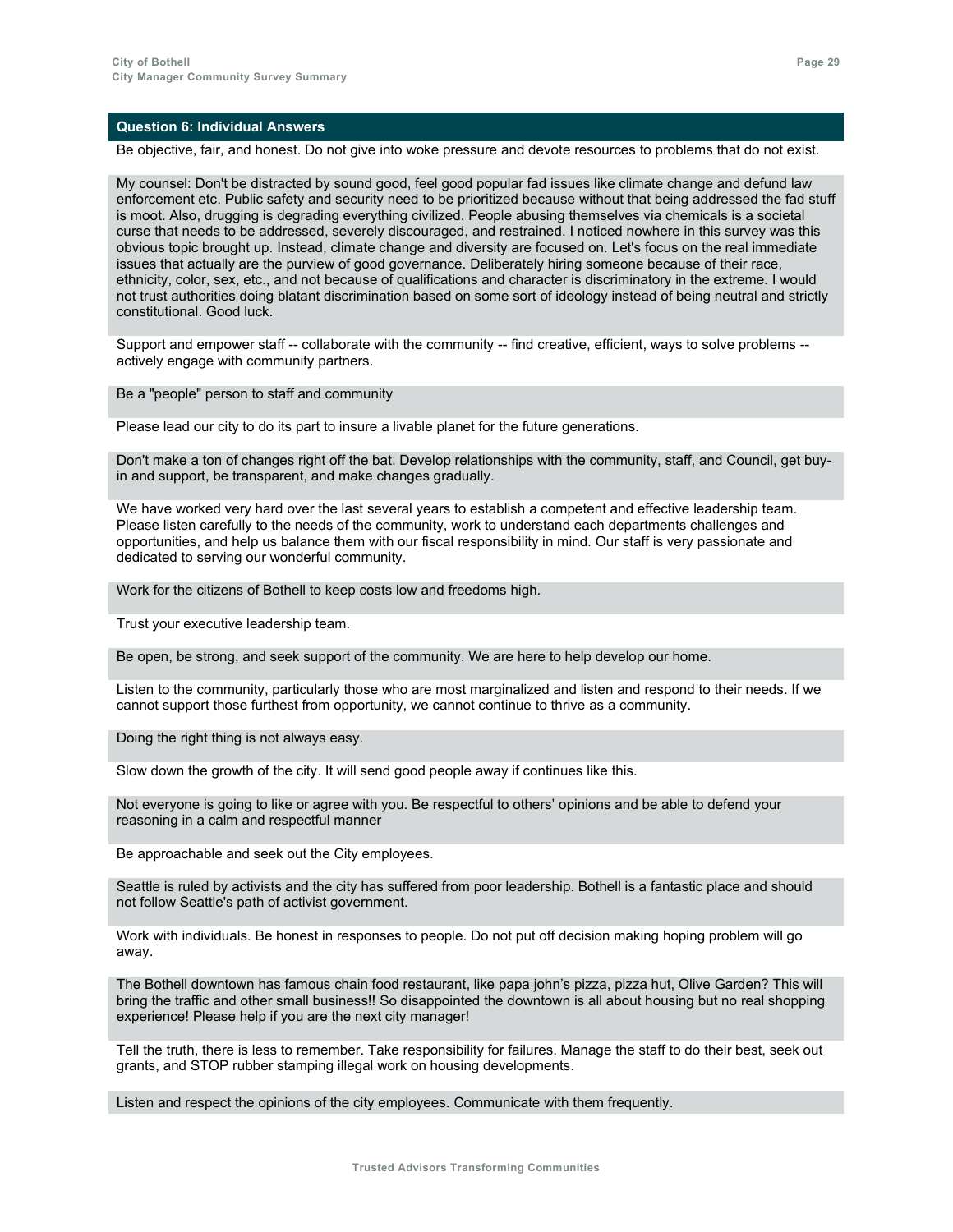Please co-create a solution with community members, so we can all feel safe and celebrated. Right now, we feel unheard and disrespected by the city leaders. Compared to Mill Creek who welcomed people of color with open arms. Also, please leverage the community's talents. There are many of us and we have expertise ranging from social justice, public safety, city development, finance, accounting, business, economics, etc. We want the people in Bothell and the surrounding areas (including unincorporated) to thrive and not just survive. There are too many people of color who are leaving because they cannot afford to live here or open up a business here. Budget is important, but there are other ways to make a city prosperous than to continually sell land to outside developers who have no stake in the community whatsoever.

Bothell is a great place to live. We want to encourage people to spend their time and money here, not just sleep and commute. Our downtown, in particular, can thrive economically if it maintains the plan of being people-oriented, with (small) businesses and community gathering spaces.

Have the courage and conviction to enforce the vision for Bothell and don't let developers marginalize that vision

Engage with community advocacy groups. Seek transparency - we've been burned before. Don't lead with "No;" the community will back you up if you take risks. Think long-term: we're willing to invest time, energy, and money in Bothell for a better tomorrow here.

Buckle up and buckle down. You have a lot of work ahead of you, but also a lot of opportunity and a great staff.

Bring your creativity and an open mind to this job. Solicit opinions and find solutions to meet the changing needs of our community.

Mentor junior staff.

Work with what Bothell has, don't building anything else Don't develop any more property!!! Let it rest Ban fireworks

Please recognize that many Bothell residents are very distressed over the overwhelming amount of residential development here, especially in the north end.

Care more about the wellbeing of the city and its residents than your own position, reputation, and ease.

To be willing to engage the community and develop solutions that benefit the community and not just business interests.

Watch out for the small vocal groups who wield a lot of power in this city.

work to solve issues collaboratively

Have the courage to lead, do what's best for the community as a whole and never give in to a mob.

Be sensible practical and reliable. Don't get caught up in all the politically correct work stuff - focus on the job! Treat everyone with respect and remember your please and thank you's.

Post covid community engagement and opportunities for diverse activities will matter to bring a broad range of perspectives together for a connection in our community.

Be a courageous listener, be innovative and nurture partnerships between city government and other organizations who have the goal of meeting the needs and desires of the Bothell community, i.e., who have similar goals as City of Bothell government.

Fix the parking downtown

Make Bothell a model city for the state or even for the entire country!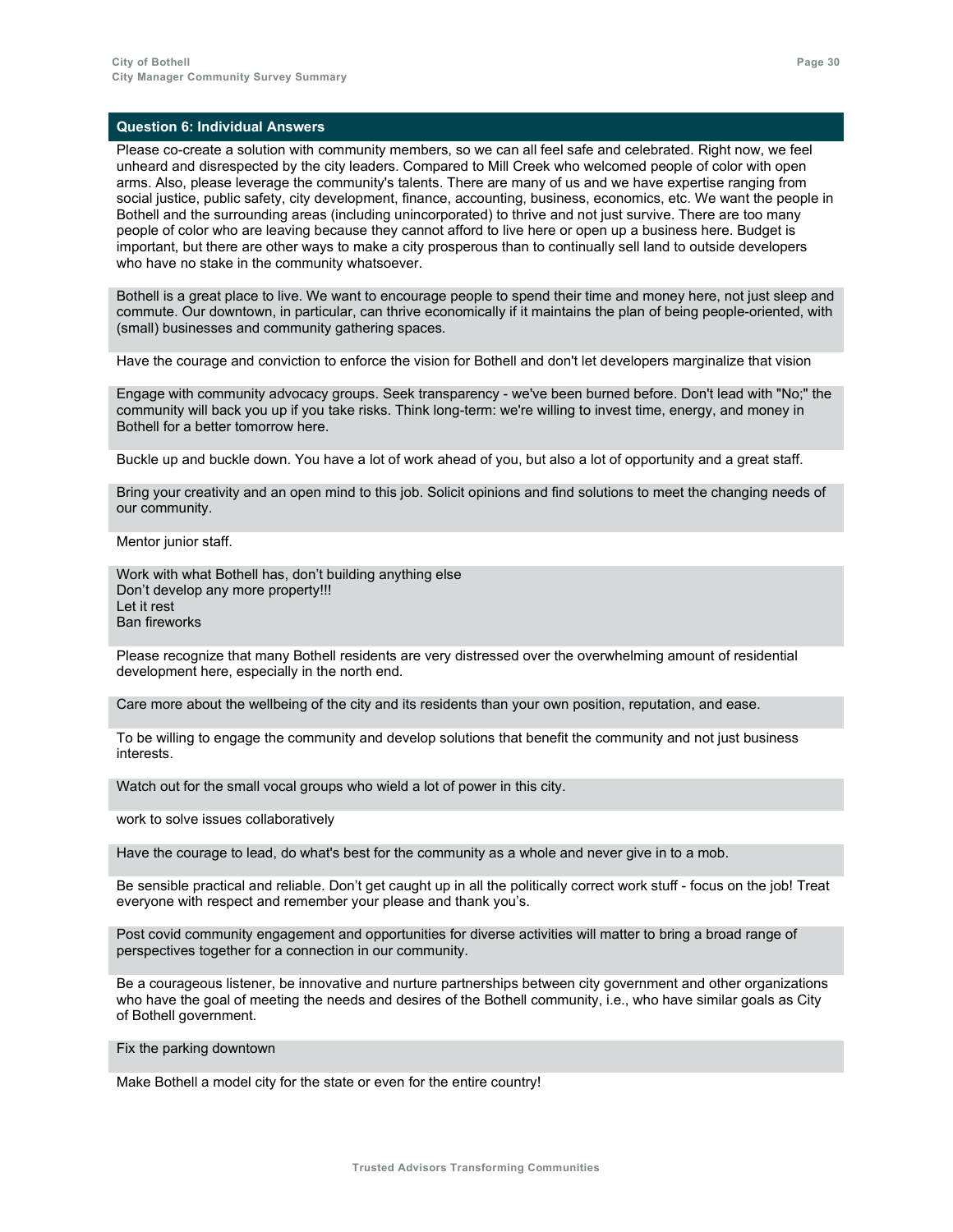Stand strong against some of the closed-minded council members that no longer believe in our country. Pretty sad when they fight what our country stands for.

The constant building of houses and super tax load upon the citizens has to slow down. I've lived in Bothell since 1976 and its explosion of population has been a disaster. Spending billions of dollars on the SWITCH Buses without any riders. Who collected the data that was ever needed? I hope the people who felt it necessary, are at least riding it. Every time I see a SWITCH Bus pass no one is on it besides the driver. My advice is to collect data to prove something is needed before implementing it and using our hard-earned tax dollars. Represent us not use us. For example, 35th Ave. SE we the people attended many meetings for a few years. We voiced our concerns, but you already knew exactly what you were going to do before the very 1st meeting. You had us list our names so you could further contact us. Just to say that you'd taken our input. In the end it wasted my valuable time to even attend the meetings. YOUR JOB IS TO REPRESENT OUR COMMUNITY AND THAT MEANS OUR INPUT SHOULD COUNT FOR SOMETHING.

Prioritize public safety, fiscal responsibility, and individual rights/freedoms.

Listen. Use your emotional intelligence. Learn from staff. Trust your employees. Lead with empathy. Many were driven out. Those who remain have been through a lot.

Listen to and respect existing leadership, and also maybe more importantly, city staff that has been in place for the long term. While a new city manager will want to make their own mark on the city, it is valuable to remember that they are walking into an environment with an established culture that is very positive, efficient, and functional. The need to respect existing culture, while also working to improve the city where it is needed and look towards the future as the city continues to grow should be well balanced.

Get out into the community at the beginning - walk around different areas of Bothell and talk with citizens; bike around, drive around.

**Build!** 

Understand where we came from, help make where we're going happen

Listen to the community but don't get stuck in the past or current ways of being. Bring in innovative ideas for all people to thrive. ALL people.

Be true to yourself and trust your gut. go for it!

Learn about the City and its issues. Listen to staff and citizens.

Everyone has an agenda...you just have to decide if that agenda is what is best for the City of Bothell and its residents.

Listen to the people of color, I hope that we have new city council that they are aware what really is going on in Bothell

Think about how the downtown core can best be utilized to encourage small businesses to plant and thrive. Revisit parking requirements and reduce the number of parking spaces need.

Please serve those who funds the City- Property owners, don't leave us behind or ignore us. Thank you.

Be humble. Listen to the citizens. Don't make the huge mistake of a past manager when he pushed through the building of the huge and unsightly city hall building without listening to what the people wanted.

The Bothell I moved to was about people and community. Lately all I see are more cars and expensive housing. The people who live in Bothell aren't going to be able to afford to live here. Keep our community the great place we love.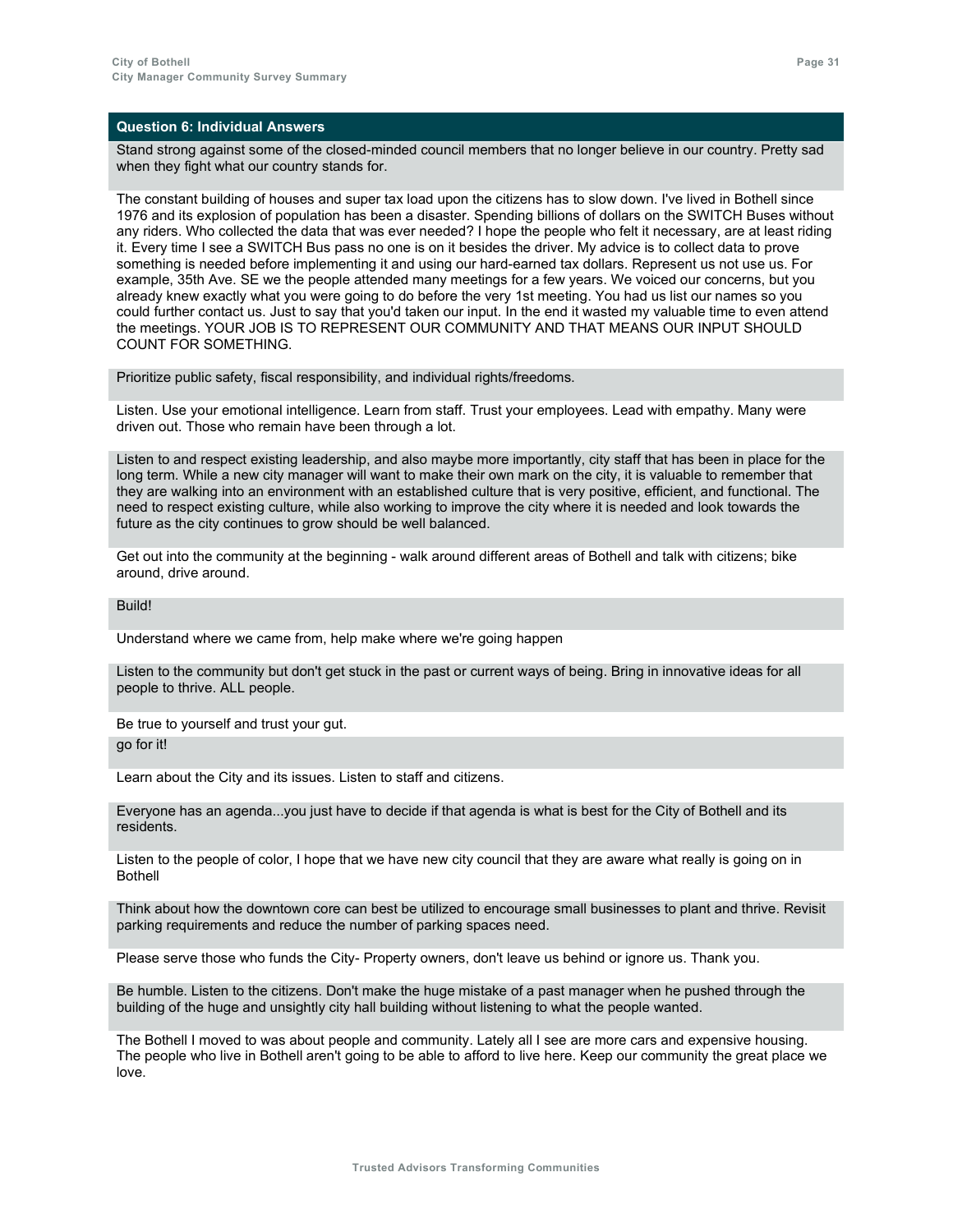Be creative. Be transparent. Be efficient. Be someone we can be proud of.

Stay strong.

Empower staff and be responsive to constituencies.

Be your own leader, of course, but review and consider what the previous CM/Leader did, in general, to see the values, policies and standards that were implemented. She did a lot to connect with staff and get to know each person in City Hall. She was very clear in what her expectations were, but you also knew what you could expect from her (full support to do your job). This led to a very positive, inviting, and equitable environment overall. Also, review the mistakes made by Council's decision on an ICM in 2016 (unprofessional/outdated thinking). Also consider the pitfalls the CM prior to 2016 made in many regards.

The City of Bothell is a great place to work and has been for many years, but it has been at its best between 2017 and 2020, so know the bar is set at a respectably elevated level. We have high standards in who we hire and what we expect from them but at the same time we support, advocate, and train our staff in needed areas. Many of the manager's and Directors are experts in their field of work and this is why, even after the CM left, our strong ELT and great management teams are continuing to steer things effectively and positively. Foster what is here, now, and build from it. Something great can always become even better.

We expect change, it's inevitable, but know that on our side of things, the systems, processes, and policies in place are fairly efficient. You will have great staff to build your team with, to obtain advice from procedurally and technically, and most importantly to assure non-managers are not forgotten in this transition.

Have an open mind and use your time meeting people to listen to their needs and solve the problems of the city for the better good of all of us.

- 1. Invest your time so it is balanced in thirds: Council, Community, and Staff.
- 2. Develop a strategic plan for the organization
- 3. Switch to programmatic and participatory budgeting so \$\$ reflect priorities in the strategic plan

Be involved and visible in the community and at community activities.

Think progressively. Look to future growth and how that coincides with both the needs of the environment and the people who live here.

When inevitable need for change occurs, it should be done in a timely manner, however not a knee jerk reaction before the consequences are well thought out.

Look to the future, not the past. Bothell needs to evolve and have the amenities of other small cities. A permanent dog park, a skate park, a freestanding Starbucks, better maintenance/tidiness of streets and sidewalks, sightlines enforce the maintenance and clearance of sidewalk encroachments. Keep Main Street closed as a pedestrian mall and encourage more shopper friendly businesses. Get a Trader Joe's or Metropolitan Market a drug store etc. on the old town part of town.

Always remember that you work for the council, not the other way around.

Do not be afraid to speak honestly about the challenges of being a rapidly changing city in a region experiencing enormous suburban-to-urban transformation. The next few years can be extraordinarily exciting in our community. Bothell will become a 'next gen' city on your watch, you must be willing to (and know how to) coach the Council and lead the community through that metamorphosis and into that future.

There are many of us not in favor of liberal and far left policies. Please don't pretend that we don't exist.

Keep open lines of communication between City government, residents, and the business community.

understand that Bothell is not just the downtown core and reach out to the entire community through thoughtful and effective communications in the same manner and efforts that the police chief is exhibiting right now.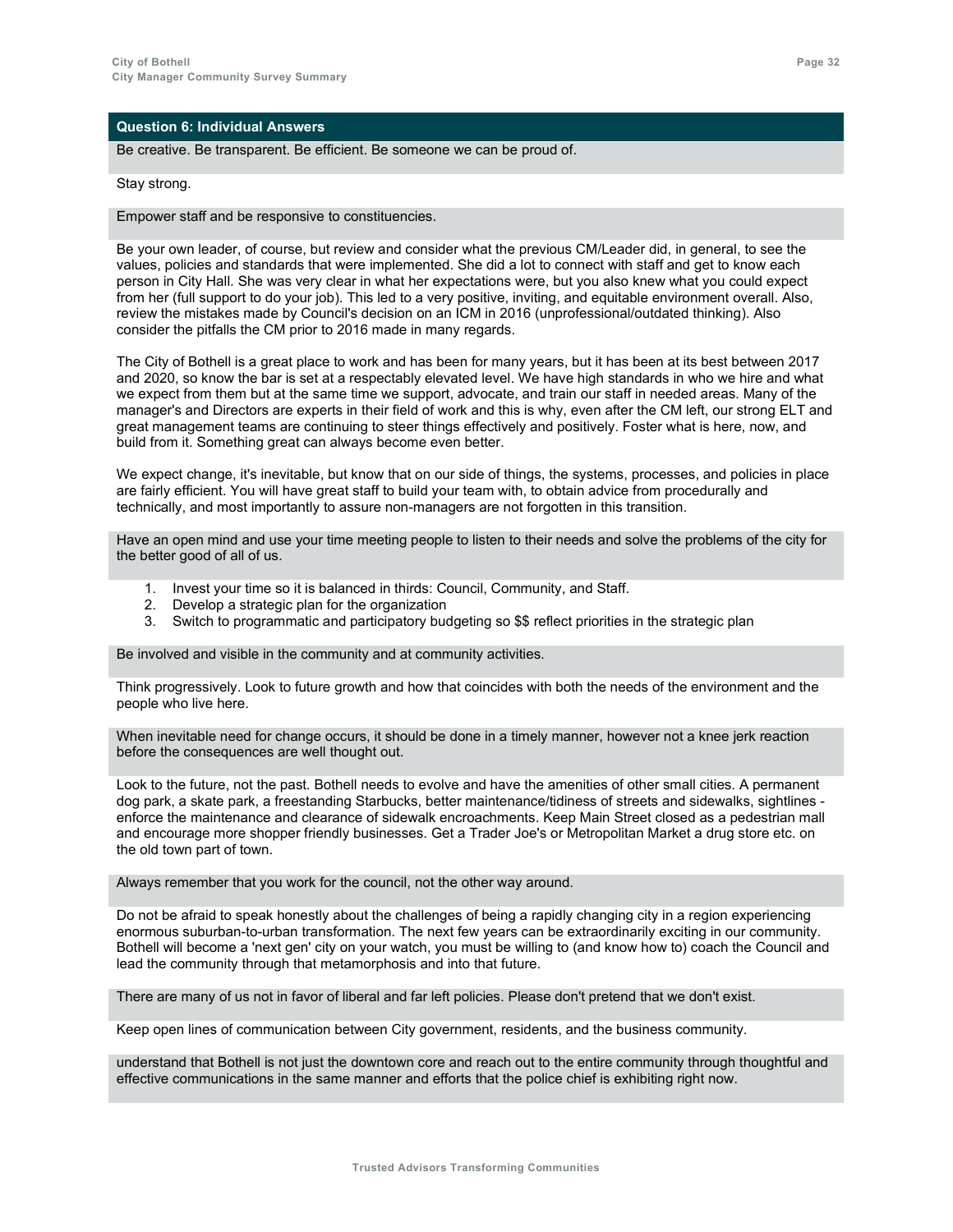listen to staff

Be strong on behalf of our community, promote unity and lead by example.

Be aggressive and innovative in handling parking issues

I hope the next city manager is someone from our community. I like the saying "build nothing for them, without them". We also need to address the fact that Bothell pays more for its police department than 75% of other cities per capita and address agile changes to the way that public safety is addressed. We can save money and approach community safety better than just throwing more and more money at it when we are obviously in a financial crisis. Finally, the city manager shouldn't get paid the same as Washington's governor. irresponsible spending is what got us into this situation in the first place. Promote Erin Leonheart and let's get to work making Bothell a great place to live, work and go to school!

Pls prioritize the balance between building and roads. Make developers responsible for ensuring lighting, sidewalks, and roads. Don't approve additional congestion.

Bring an open mind and a listening heart and ideas to get raise more monies for parks and open space.

You need to be a leader that listens to all (Public, Council & Staff)

I'm sure that you didn't get to where you are without having the technical expertise in running a city government. So, I trust your ability there. But Bothell is growing and becoming more diverse city. Please be open and transparent, reachable, and empathetic.

The City employs an excellent staff. Believe in them.

Create an environment where City staff connects with the community instinctively (not just a form processor).

Be creative with the challenge of the fact that Bothell is growing, but a common value shared in Bothell is the smalltown feel. How do we grow and maintain that small town feel?

Stop raising taxes/non-stop ballot initiatives that deliver little of what they promise. Sidewalks aren't any safer, we keep paying more for less. Focus on the basics (roads, utilities, jobs etc.) stop with the social justice distractions.

Good luck. It's tough working in a split city.

Please don't mess up Bothell

The preservation of our large trees in order to protect the environment and wildlife. Maintaining the open spaces will help to maintain our homes values.

Please don't bring Seattle's politics into our neighborhood. We love Bothell. Too many people coming to change Bothell.

Who has a big picture and vision for the city and work with council and lead staffs to the next level?

Keep Bothell on the right track with a strong support for public safety, clean and safe parks and public spaces, and encouragement of private business growth, especially in the downtown area.

Think about the next 30 years. Consider making diverse spaces with affordable and accessible spaces so that we can have safe and inclusive spaces for All. Build tall, not spread out. Use the space thoughtfully for both residential and commercial. Make Bothell a destination, not just a pass through. Would love a large market space with a combination of commercial, public, and residential uses.

Listen to the elders who make the effort to contribute; treat them as real people not pinochle players

Don't cave to mobs. Facts and science, not feelings.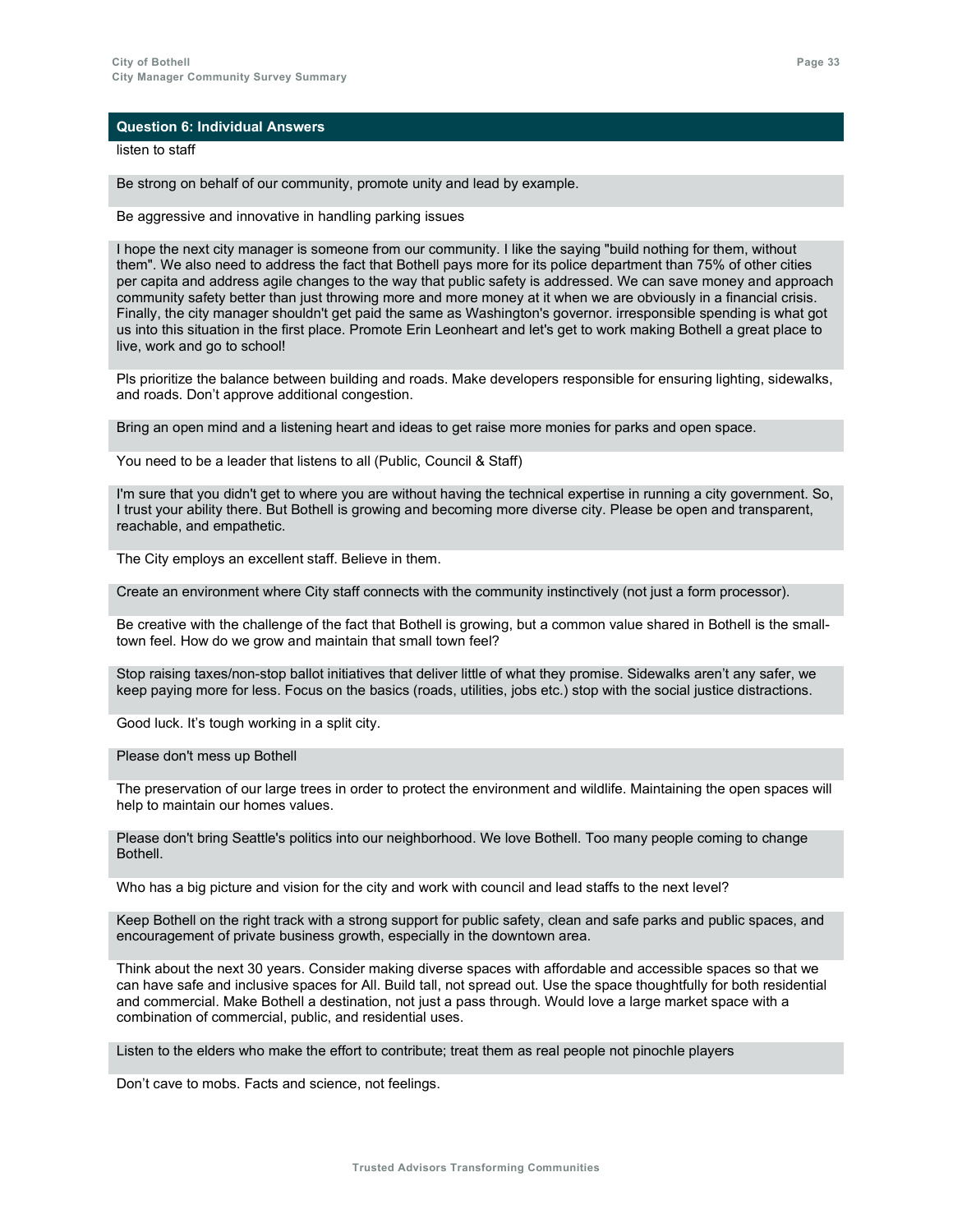Hmmm, be careful as it is a tough job? Actually, focus on what makes Bothell a great place to live and don't squander it. Developers can (and should) pay more.

Focus on actual, tangible issues like traffic, business, and parks and less on political buzz words like diversity, inclusion, and equity.

Please be familiar with and have an interest in the principles of the non-profit Strong Towns. This is critical. Please be familiar with the work of Joe Minicozzi and Urban3 and have an understanding of New Urbanism and form-based codes.

Get to know the community, get engaged listen to all perspectives.

Stand firm against bad actors who wish to erode American values, promote fiscal responsibility, and wisely spend our residents' tax dollars to better our community.

Don't be afraid to "speak the truth," especially to the city council - but do it in a way they will accept without alienating them, so you talk yourself out of a job.

Listen to the people who live and work in Bothell. Be ethical and principled in your decision making. Think about the long-term health and sustainability of Bothell when setting the agenda.

In the 15 years I have lived here, I have always experienced a very responsive and citizen-friendly city government. Please keep it that way.

Bothell MUST make itself unique and interesting for the youth to continue to drive the housing prices. We have a lack of resources and investments for children, and it must be addressed.

Celebrate different cultures... Though pockets of Bothell have very diverse pockets of communities, my family and friends visiting downtown Bothell (from South King County) have the perception that it's very "White".

Maintaining Council goals so there's clear communication between Council, Staff, Boards/Commissions, and the community. Also, redistribution of finances. This communities lack of funding for parks maintenance, youth programming, and recreational facilities is very much out of stride with other King County communities. And, finally, Bothell must continue meeting the needs of DEI and applaud the work to date.

Allow time to get to know the city and the different city departments. Try not to overly relay on hearsay as other's views may not be accurate.

To provide an environment conducive to inclusivity of all its citizens.

The City Council is basically citizen volunteers whose goals may not include a vision or understanding of how to accomplish them or what the trade-offs are. the Manager has to lead them there.

Communication, Honesty, and Integrity

Whether from within or outside, meet w/ all staff (senior staff individually, others in small groups if necessary) to hear first-hand their concerns and ideas.

Please do what's best for residents, not your political future or for non-local business or development companies

Be transparent

City council members change with elections. New members may not like how you do your job even if you serve in your job capacity well. Know your job is never secure but do your best anyways. Your job is to serve the people of the city the best you can even if that means disagreeing with some of the council.

Don't listen to the few who have the loudest voices. Bothell is a great city. Police reform may be needed in many places, but Bothell is not one of them.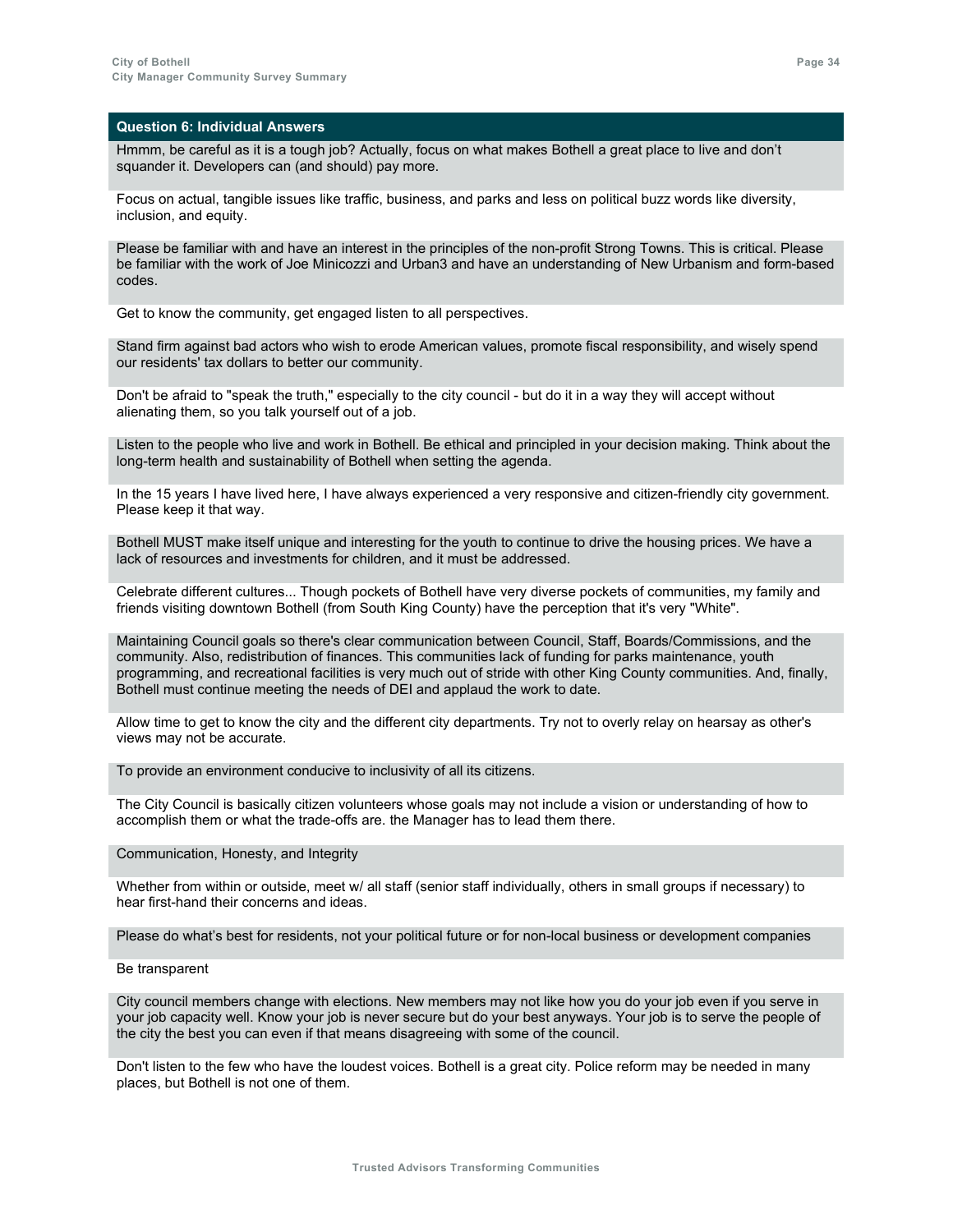I am a mom living in Maywood with three small children on a quiet suburban street that is now used as a racetrack for cars going from downtown to Canyon Park. I have been told by city of Bothell staff that there is no funding for a study to put in speed bumps or other traffic mitigating measures on my street. We have had to resort to putting out our own signs and asking people ourselves to slow down. This has increased as new housing developments have sprung up everywhere around us. I am all for new housing being built in Bothell, this is such a wonderful place to live. However, I am shocked and disappointed that keeping infrastructure updated with the pace of development is not a priority. Your longtime residents are suffering and feel far less valued than the priority of expanding and developing Bothell. My advice is: please please please create a plan to keep our streets safe, and divert traffic going 35mph to the streets designed for traffic this fast. Please don't wait until a child dies and/or there is a physical altercation between adults.

Don't allow over-development just to fund city expenses.

As our population grows, we need to put an emphasis on increasing staffing and resources in Public Safety. Staffing models from 20 years ago are null and void. If Health and Wellness of City employees is important... then this needs to be addressed. We also need to address our traffic issues. Adding green bikes and bike lanes aren't cutting it. It rains in Washington 9 months out of the year and it's not realistic that people are going to ride a bike or get around the city by foot. A better infrastructure plan is needed. More retail is also needed. The city has no businesses such as a Target, Walmart, Costco, modern shopping centers, etc. Citizens have to travel outside of the city to spend their money and get everyday items for the home and personal use. We missed the boat with our Downtown revitalization projects - a SHAG right in the heart of Bothell. Another senior living facility. Really? How about some retail to generate some tax revenue? We just came out of one of the strongest economies on record and the City of Bothell always seems to have a budget shortfall. Why? Mismanagement, poor future growth, and development planning, etc. The constant Doom and Gloom narrative is getting old!

The nature of local governments in Washington State is changing as we are asked to meet challenges that state/federal governments are ignoring or failing to meet Change is needed and the City will need to start performing new and challenging functions for the community.

Having worked with four CMs in my tenure with the city, I would advise the new city manager to really know what's happening behind the scenes. Listen to staff below management level. Hold everyone accountable.

Come in with an open mind. Be honest, approachable, and positive!

Don't let the council bully you.

Be hardworking, positive, and collaborative and lead the city to the vision and desires of the majority of our community. Listen to all community members and not just those pushing themselves to the front of the line.

Fix the budget and neighborhood roads

Be a leader, don't bow to a small, boisterous percentage of the population like other Cities that have fallen into that trap. Bothell is a great area, with great citizens and great employees. Keep Bothell Great

Get to know all the department heads throughout all city departments, visit the departments to see what we do and what value we bring to the city.

Be a student of history. It helps us make sense of the present and avoid making the same mistakes again and again. Your greatest strength is found in recognizing your limitations and relying on those who can fill the gaps. (humility)

Remember the structure of the city and the role of the City Manager. Seek to empower city council through developing solid goals and objectives and listen to the priorities they set based on citizen engagement.

Keep what is happening in Seattle from happening to Bothell. It started with prosecutors not prosecuting.

Make better use of City's Boards and Commissions and set up much more efficient and productive methods of communication with all Bothell residents!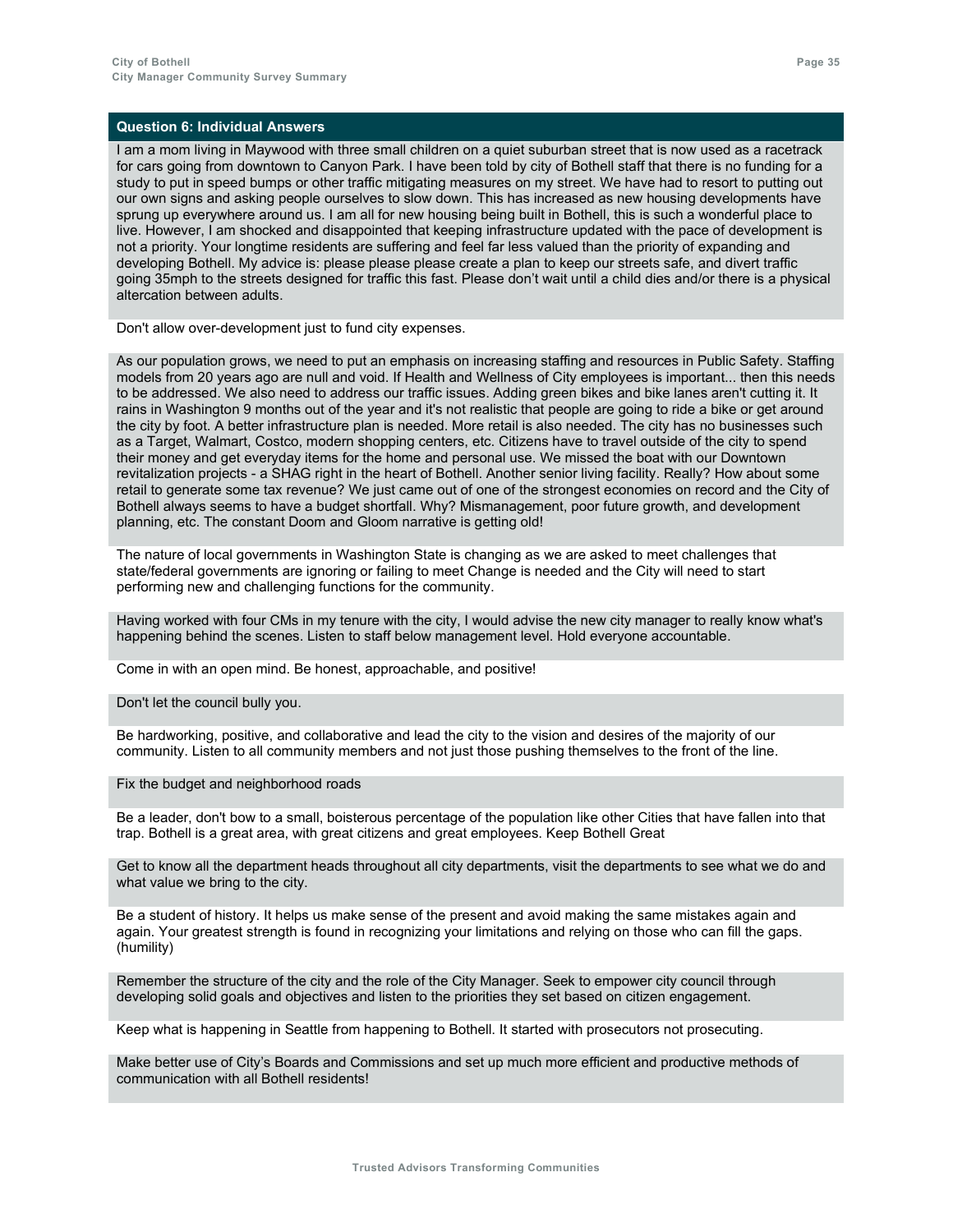When coming to Bothell make yourself available and do a listening tour with your stakeholders including your residents, business leaders, and education leaders. The interim City Manager before Jennifer did this and learned so much about Bothell. City staff is important, but they are not the only stakeholders in building our City.

#### Be inclusive, active, and transparent

Look for efficiency opportunities via improved technology. We like to buy overpriced, underperforming software that we're stuck with for years. Utilities maintenance and infrastructure seems to have been overlooked in spite of our rapid growth. This is expensive to the City. Need to fix existing situation and realistically plan for future services.

Current city staff level is top heavy. Don't sacrifice "lower level" staff only to hire executive positions

Be present and approachable to employees and the general public.

Work with the Council to engage residents and businesses in a positive and productive way. Work with Council on resisting the urge to let social media chatter guide decision making at the City. Just because someone posted something on Facebook on a Friday at 7pm doesn't mean we should drop everything and go full throttle on Monday to address. Social media is a tool, but it is also very toxic and often leads to policies being created that have unintentional consequences which disproportionally effect the silent majority of our 48,000 residents. Current Council members engage too often on divisive issues within the community using social media platforms as their tool of choice to set up unrealistic expectations about delivery of City services. This ultimately sets staff up for failure.

Staff want to feel supported and will work harder and be more motivated for someone who can keep up the current positive environment and who has open communication.

Trust your Executive Leadership Team and staff. They are very experienced, knowledgeable, and talented.

We are adding tons of housing at various levels. School, Fire, and other services need to expand at the same rate.

Just to be an active community member, and transparent. It's EXTREMELY important we as a community know who you are considering you're the "Quarterback" of the city. We need a city manager who will listen to the people which includes our city council members. I'd also like our city manager to be on the progressive side of the political spectrum considering Bothell is a Democratic city by voting history. At the end of the day, I want our beautiful city to flourish, and the next city manager will have tall tasks to make that happen. Be bold but do so responsibly. Lastly, I'd like our city manager to be in it for the long term. Ideally 10+ years.

Support wellness, sustainability, and innovation both with our community and our staff. Be transparent, accountable, and present. Be brave and vulnerable.

Think more of the people who call Bothell home, instead of only deferring to businesses.

Engage with the community

My advice would be to embrace technology and lean practices, elicit information from all levels of staff not just senior leadership, dig into the financial aspects for accountability and be approachable to all.

Be fair and actually hold people, including other directors and managers, accountable.

Relationships at the council level and outside the City organization are vital.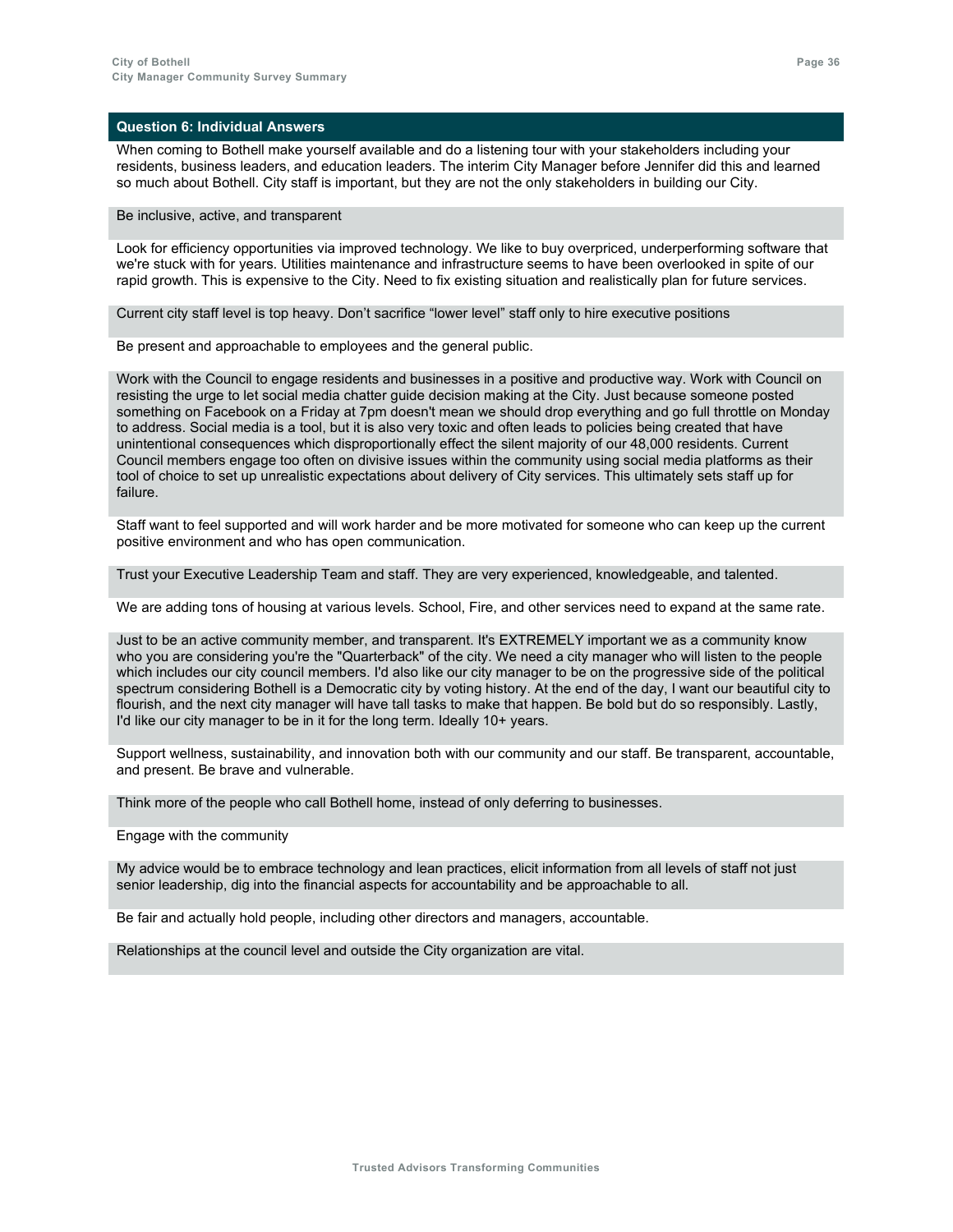### **Where would you like to see the City of Bothell in ten (10) years?**

350 respondents wrote in answers to this open-ended question.

| <b>Question 7: Summary by Category</b>   |              |                |  |
|------------------------------------------|--------------|----------------|--|
| <b>Category</b>                          | <b>Count</b> | <b>Percent</b> |  |
| <b>Transportation and Walkability</b>    | 61           | 174%           |  |
| <b>Affordable Housing and Livability</b> | 56           | 16.0%          |  |
| <b>Public Safety and Policing</b>        | 55           | 15.7%          |  |
| <b>Business and Economic Development</b> | 53           | 15.1%          |  |
| <b>Strong Community</b>                  | 51           | 14.6%          |  |
| <b>Enhanced Parks and Open Spaces</b>    | 51           | 14.6%          |  |
| <b>Thriving Destination</b>              | 48           | 13.7%          |  |
| <b>Diversity and Inclusivity</b>         | 43           | 12.3%          |  |
| <b>Sustainability and Cleanliness</b>    | 38           | 10.9%          |  |
| <b>Fiscally Sound</b>                    | 32           | 9.1%           |  |
| <b>Improvements</b>                      | 32           | 9.1%           |  |
| <b>Family Focus</b>                      | 29           | 8.3%           |  |
| Reference to Seattle, Redmond, Kirkland  | 25           | 7.1%           |  |
| <b>Population Growth</b>                 | 21           | 6.0%           |  |
| <b>Accessibility</b>                     | 19           | 5.4%           |  |
| <b>Infrastructure</b>                    | 18           | 5.1%           |  |

### **Question 7: Individual Answers**

It looks like were competing with Bellevue. God help us if we get there.

Developed with a focus on tree retention, parks/green space, and walkability/bike-ability. With direct light rail access.

Progressive leader in sustainability and open space preservation.

Accessible place for families

Reforested, lots of public transportation options, bike friendly, preservation of remaining natural spaces, building up rather than continuing to spread out, instilling a culture of kindness, empathy, and compassion in its citizens, providing affordable (or free) housing to populations most at-risk/in need,

Open spaces. Affordable place to live. No tolerance for racism and injustice.

A community who has been enriched by moving its bloated police budget back into the community and becoming a leader on the east side in police abolition. Along with ensuring that Bothell is a safe place for BIPOC community members when it currently is not.

better transportation/less traffic less crowded housing developments

Economically viable. A diverse city which is family friendly.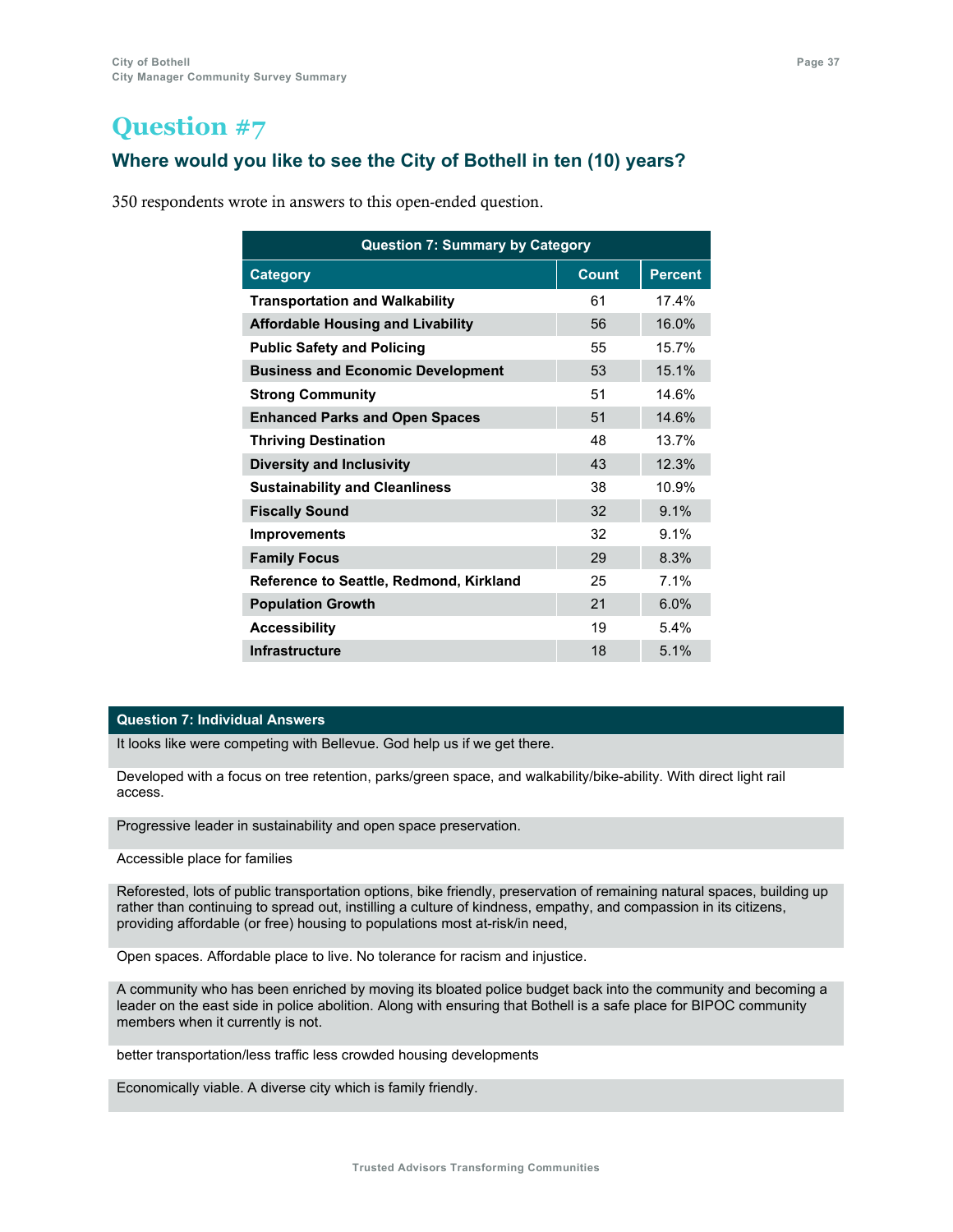Still have some forests and some trees. NOT a bunch of apartments.

Well established as a city people love to visit, safe and affordable place to live and an enjoyable/safe place to work.

Calmly, sensibly, responsibly moving forward.

More inclusive of different race and ethnic groups as well as families from all financial backgrounds. A place where low-income families can live and work, buy a home, send their children to good schools. A place where diversity is valued, and everyone's voice can be heard. Where we reduce waste, have a positive impact on climate change, and preserve the natural environment for wildlife and encourage people to enjoy the outdoors responsibly.

It would be nice to feel like there was a reason to be proud of Bothell. As it is, the only point of community pride - Country Village - was razed in favor of hundreds of ugly homes - without even requiring a big public square/recreation area/restaurant portion in that huge property. Developers want to maximize their dollars- the city needs to insist on the inclusion of the things that bring quality of life. (Not a postage stamp park with a bench, either. Basketball courts, a lawn for soccer, etc. for 100+ townhomes are not unreasonable.)

Be brave with the City Council and treat Bothell like your kids live here and you want your grandkids to live here.

A treed place. Not a place that looks like downtown Redmond (high rise apts and condos.) A city of electric cars, clean energy, no woodfire burning fireplaces. CCC/UWB need to be reduced in size - NO more useless/unneeded buildings. Outlaw gas leaf-blowers.

A welcoming place for people to live and work.

Population holding at current levels. More festivals and events. Keeping hometown look and feel.

A thriving downtown retail corridor with business you can actually shop at/not just eat and drink. An outdoor pavilion to host concerts and community building events. In the black and not in the red.

Diverse, accessible Bothell unified north and south and with the surrounding area by the trail.

Less growth of dense housing. More businesses

A leader in lifting the voices of marginalized groups of people, conscientiously pursuing equity across class, race, age, ability, gender (including trans and non-binary)

Downtown offers a public market and other businesses where people want to visit and gather, and it is designed to be walkable and well connected to public transit

No loud mufflers

More parks, green spaces, and forests within the city. Natural forests with hiking trails are a much better use of space than multimillion, modern single-family homes.

Less new construction, more parks, and open spaces for everyone.

A place as inviting as other local towns: Edmonds, Issaquah, and Kirkland to name a few...with great spaces and activities for its citizens and promoting a sense of history, which the City has in spades.

Thriving!

Less Apartment buildings and with better traffic plans in place to support the incoming residents.

Thriving and beautiful. Not a further expanse of tent cities, drugs and crime expanded from Seattle.

Diverse, welcoming, buzzing but not overgrown/overpopulated.

A profitable and fun city to live in and visit!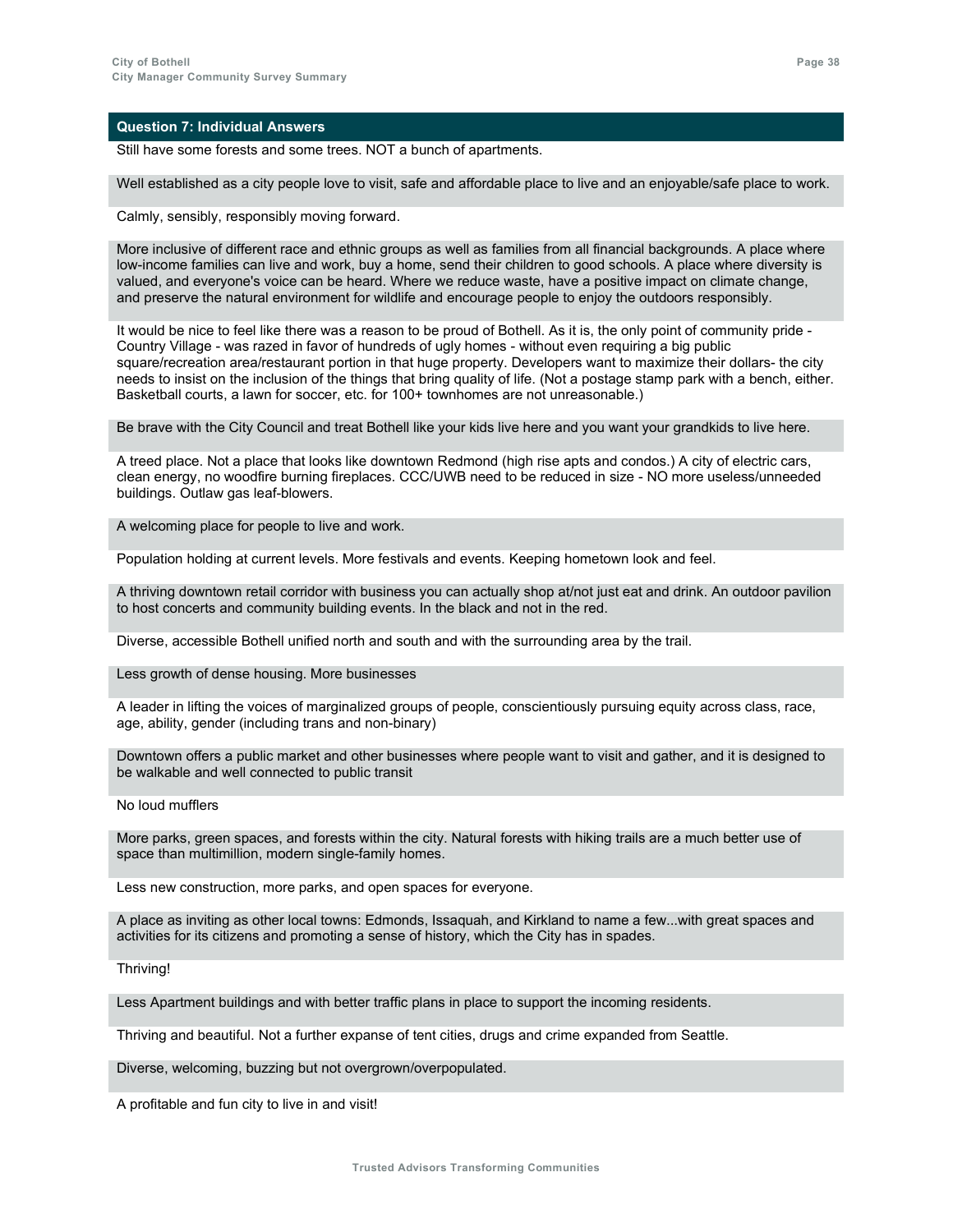As a leader in sustainable growth. Keeping the environmental toll to a minimum, creating spaces for all community to gather and engage, maintaining community culture (local merchants, not chains).

Enriched parks and recreation. More local businesses. Efficient service delivery (for example: volunteer fire supplementation, not just build/hire more).

Safe community, good schools & affordable housing

Continued business growth: small businesses and restaurants; good traffic management for vehicles, bikes, and pedestrians. A reining in of the property taxes so that middle class people can thrive and live here

A community where families can gather at an outdoor market, or market hall, teens can recreate at a community center with a skate park, parents can take their young children to a splash pad or aquatic center. Use the land we have in downtown Bothell to create community spaces, NOT more condominiums / apartment homes.

**Thriving** 

Economically sustainable and welcoming to a diverse population

I would like to see a better balance between businesses, housing, and open spaces/parks.

A mixed business (biotech), affordable residential, and light commercial hub. But, with good transportation alternatives.

Stable, safe, affordable, good mix of residential and business

With an established and intentional community gathering area, established large community events especially during the summer months - a destination others want to visit and stay; easier for businesses to start up, grow, collaborate, and prosper

The same size

LOL Still Bothell

La Belle Époque

Main Street as pedestrian only, lots of small businesses all around, a strong senior center and community and hopefully UWB hasn't taken over.

I would love to see downtown Bothell attract more restaurants, small business, farmers market, new city gathering area, park improvements, all to maintain Bothell's charm and small-town feel.

Safe and friendly

for a fee i will tell you

Embracing its possible leadership in bio tech, the UW, and a very pleasant place to live at reasonably affordable housing cost providing the services and amenities that do not require driving out of the city all the time

Legalized drugs

If the past 10 years are any indication, I really have no hope that things will improve.

Better access to public transportation would be great. Traffic is a growing concern as development occurs.

A truly multi-cultural, free, prosperous, no crime, and loving environment. Celebrate those on a faith journey. Respect everybody. Get rid of focus on sexuality, gender, race, religion, and groupthink. Focus on freedom and love and success!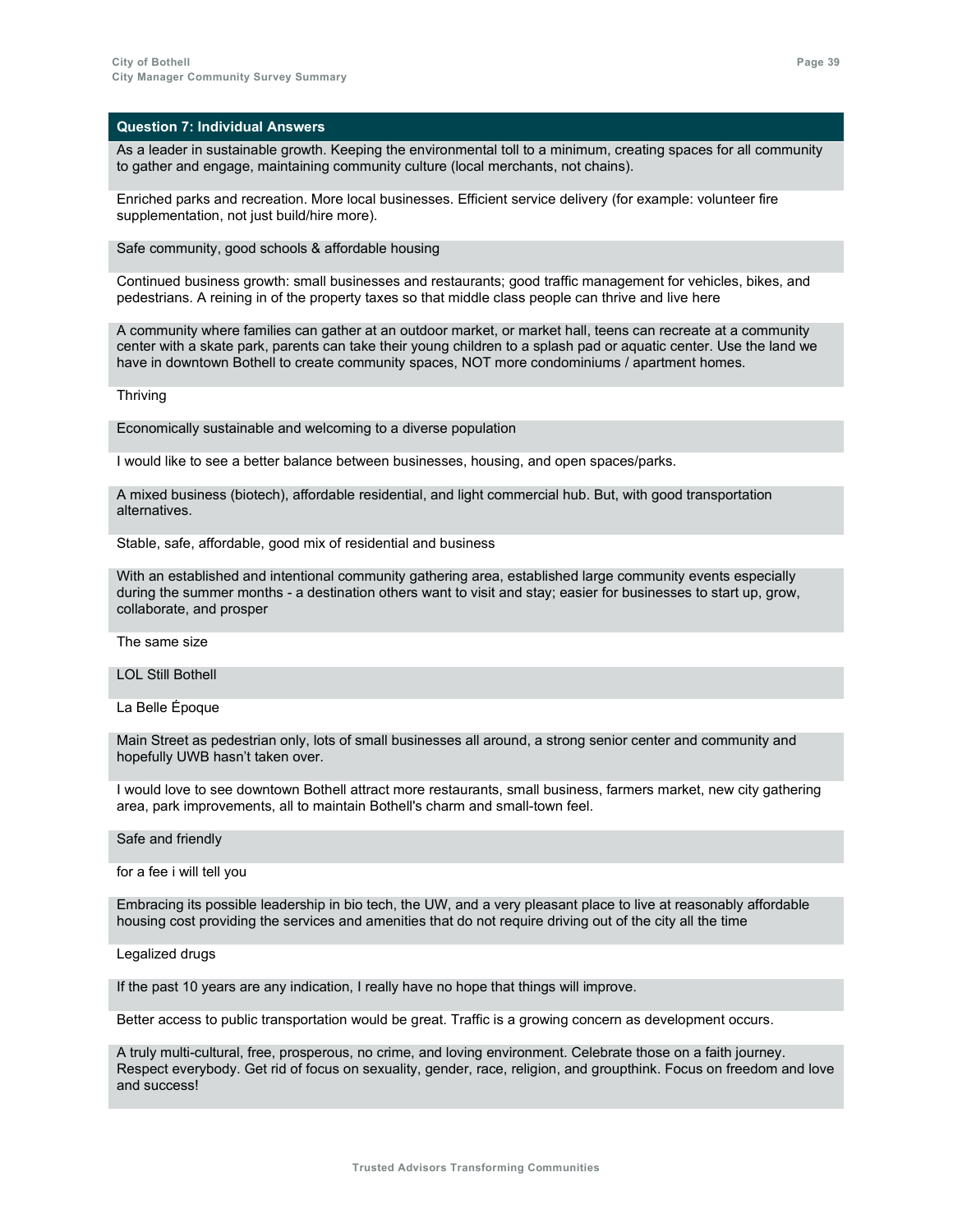Leading in sustainability innovation, preserve green spaces, affordable access to housing, easy transit system, and more local businesses (vegan businesses would be cool)

A prosperous small city with a solid financial footing with well managed growth. Specifically, a small city with a distinct localized 'urban' setting surrounded by a strong single family residential zone.

More pedestrian friendly. Manage traffic without just building more roads. Encourage local owned business (not just big companies with a local presence like fast food joints and big box retailers). Make downtown a destination. The city should have a mix of income levels with affordable housing across the entire economic spectrum. Make mass transit easy for people. Preserve our open spaces and make our schools safe, with high standards

Not like Seattle!

I would like to see a green, ethnically, and ideologically diverse, community-based city that prioritizes the physical and mental wellbeing of its citizens. So much of Bothell seems to be about 'drawing people in' rather than giving people reasons to stay. Craft a city that people enjoy living in, a city with green spaces and accessible housing. We are not a 'ritzy' place, and we shouldn't try to be.

A flourishing city with a wide range of businesses and opportunities for its citizens.

Rich relationship with UWB, good sidewalks and pedestrian/bike access, community control of police, affordable housing, and mixed-use architecture for downtown Bothell

Safer, stand by your police.

an alternative to Bellevue / Seattle for small tech companies to ponder with a higher more breathable quality of living.

An economically and environmentally sustainable city with efforts well under way to mitigate or remove institutional biases

Retain its sense of history and charm. Be affordable for all people. Not become overgrown.

more inclusive and doing more about climate change

Be able to have a way to generate income, besides having to raise property taxes. The NSD already soaks us blind, so please don't let the residents have to provide more. I think that Bob Stowe had a good vision, but it fell short in money. (Vulcan lease for CH???). We've turned down Costco twice, and Brightwater, which could have helped with our budget.

I'd like to see us develop our 'brand' better. There's no identity for the city to sell. Ok....ya, we're a 'beer city' to Wdvl's wine culture?

Less reliant on giant housing communities and big box stores.

Thriving and less traffic congestion.

a more affordable, diverse community

Pretty happy how it is now, manage its growth and don't mess it up

Growing slowly and sustainably. Diverse. Economically sound. Thriving Main Street. A BLUE ZONE.

Hopefully still in the same place. I'm hoping our infrastructure could survive a major earthquake. But maybe focusing on infrastructure so that Bothell doesn't move too much :)

Safe and stable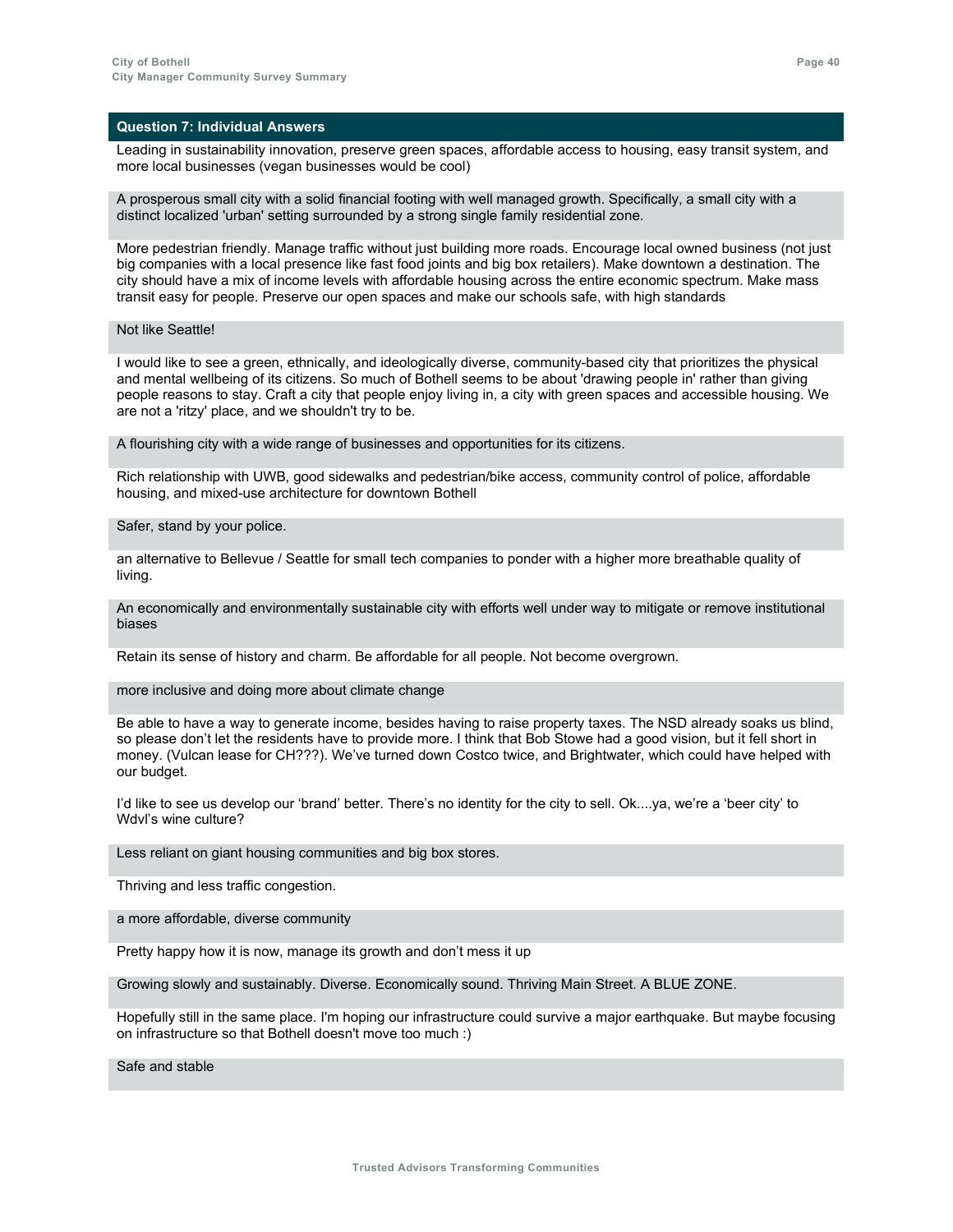A quiet green city with less noise and more trees. Also, streets are safe for all road users, including bicycles and pedestrians not just ever speeding cars.

I'd like to see Bothell being one of the best places to live in the Puget Sound, a place where everyone is safe and there's a lot to enjoy especially in the local parks and businesses. Where we live up to being a great place to visit for a day, or a lifetime.

Walkable

Nearby

Back to the way it was 10 years ago.

I would like to see sidewalk improvements in downtown. Fire hydrants need to be relocated, ADA ramps need to be installed, turning radius needs to be increased, the bridge from Riverside to downtown needs to be widened. I would love for the city to invest in a community center, city pool, city gym, and a more creative playground.

Maintain the hometown feel. We do not want to be like Redmond.

I would love to see Bothell be a place where life is affirmed and celebrated at all ages and stages. People love one another and their country and make decisions based on character, not immutable traits like skin color.

Vibrant, unique downtown; safe neighborhoods

#### Similar to Sammamish

Stay clean, safe, affordable, environmentally protected, and have a n opportunity plan for each age, sex, social, and financial sector of our community. Plan to action before a crisis hits, public and private awareness of upcoming issues that have viable approaches for our citizens.

I would like to see a diverse community that is welcoming to all new arrivals; a thriving downtown that supports small businesses; and a robust education system to support all ages.

Pretty much as it is now. With more focus on clean energy and minimal waste.

Community oriented and friendly. I'd like to have green spaces that interlink the city so you don't necessarily need a car to go downtown. Having a trail system that the community can use for walking and biking in linked green spaces without having to use streets would be ideal.

Continued growth in walkability & nurturing of local businesses.

More affordable - those of us who've lived here a long time can barely afford to stay. More family-friendly community events. No more empty lots downtown. More parking. No new taxes! Better bike lanes along Bothell-Everett Hwy. so people can bike to work in the business centers near canyon park. Incentives for businesses to move to Bothell.

In a better position to sustain its infrastructure, with a Downtown and Regional Growth Center that are successful.

I really like that Bothell has been able to maintain some of its small-town charm while growing. I really don't want to lose that. I'm so tired of seeing apartment complex after apartment complex go up. We don't need more people. In ten years, I hope that Bothell will have figured out a happy medium between being affluent and small town.

I would like to see Bothell use the arts to drive economic development and to be a catalyst in thinking about placemaking and creating a more dynamic Bothell.

Not much different from today. I don't want Bothell to become the next Redmond.

Bothell is kinda like two cities, north of i405 and south or i405. It would be cool to feel more integrated. It would also be nice to have something like country village again where it's tiny retail and community space. I do like how Main Street has shaped up, more of that is good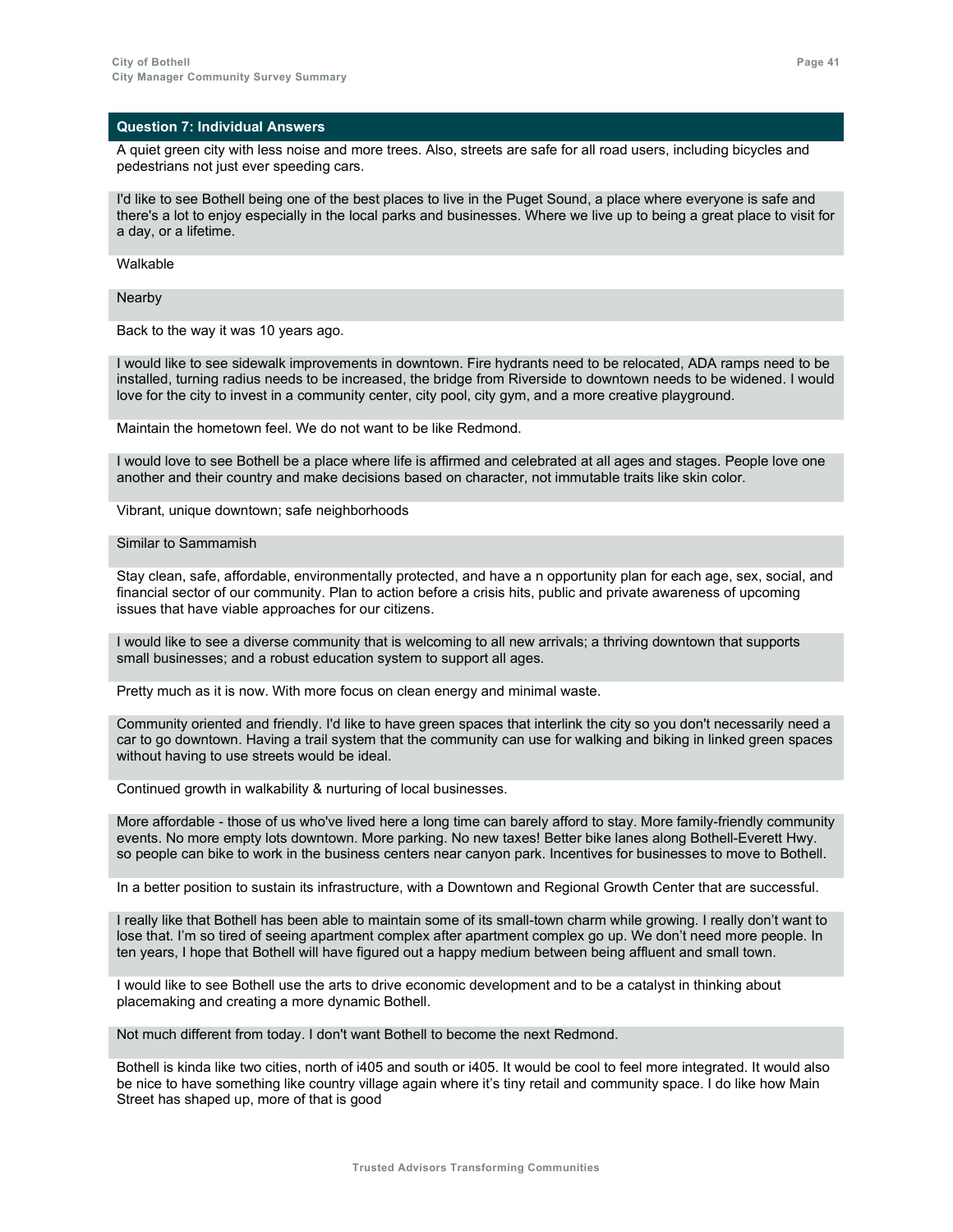Economically stable, with affordable housing and supporting mental health services.

Implementing environmental resiliency plans!

A completed downtown redevelopment.

I want to see a city in which the Black population is more than 2% of the overall population. I want to see young people not having to quadruple up in an apartment because they can't afford to pay the \$2000/mo rents individually. I want to see our city reverse decades of exclusionary zoning policies that make it illegal to build anything but really expensive single-family homes. I want to see a police department that employs full time mental health professionals and other unarmed professionals to de-escalate situations and not have people of color end up shot dead. I want to see a budget that reflects our city's true values and not have an upside-down budget allocation, with the most important services getting the least budgets and/or getting cut all together (e.g., parks department).

Make new apartments and housing have enough space for vehicles, grocery stores near apartments such as another one on downs town Bothell so people won't need to drive, they can walk, Main Street a walk only zone, but Shelton view forest, preserve green space in north Bothell, make new developments put in sidewalks

Fiscally sound.

Still with a great school system. More neighborhood parks/playgrounds especially in areas with new housing. Good transportation options including connected bike lanes and robust bus service to new light rail system to avoid traffic issues.

More stable economically - for staff, citizens, business owners, developers... this will help take the City to the next level, whatever route is decided.

I'd like to see it have a much better mix of stores, restaurants, and way more parking.

An intentionally diverse (racial, economic, etc.) community committed to see all it's members thrive.

Community Focused, still with Hometown values yet keeping up with technology

Most livable City

Affordable housing!!!

thriving local businesses that embraces diversity and environmental change

A safe and healthy place for families to live and work with smart controlled growth.

More parks and green spaces and dense development in only certain zones

Not overly developed.

Leading on social justice issues and providing more green space in East Bothell.

Establish a comprehensive Climate Plan. Become known as a City that has high standards for protection of the environment. Reduce the temperatures of the Sammamish River and North Creek and tributaries so fish can migrate up stream and into North Creek.

Working towards carbon neutrality with flourishing parks and efficient alternative means of transportation (bike lanes, buses, etc.). More affordable housing.

Redmond is a tech business city. Seattle is a tech business city. Bellevue is a tech business city. Kirkland is a tech business city. Why can't Bothell secure a \_major\_ outpost from one of the FAANG companies (or similar)? Right now, we are mostly biotech. Time to diversify!

Strong fiscally with a solid community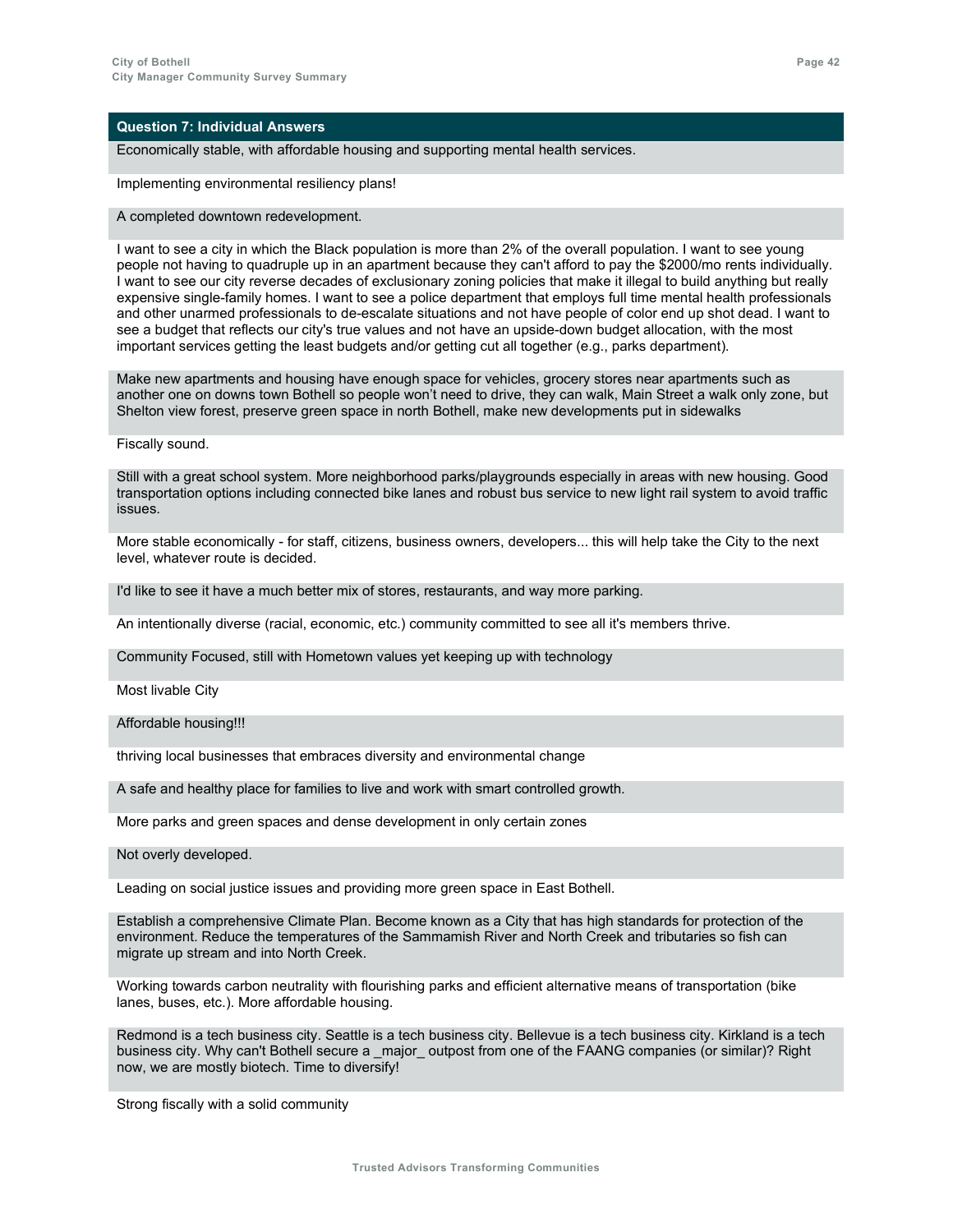A thriving city that has an identity of its own that can draw in businesses and tourists alike. While also being a diverse city that celebrates and embraces the many faces of Bothell. We will know our history while we grow and change.

Without police

Having a well-respected public safety program - police and fire. Expanded parks and a legitimate recreation program. Financial stability that includes a variety of revenue sources.

- Be a place where people of ALL identities feel welcome.
- People and nature thrive together.
- Close the budget gap.
- Community members understand that if they want to keep all the great things about Bothell (parks, neighborhoods, places where families can grow) they have to invest in their community in ways that may challenge them (paying more taxes, allowing more folks to live in their neighborhoods).

A clean progressive and inclusive city for all its citizens.

A diverse, greener city, with a robust Parks and Rec Department with a large variety of offerings for classes and activities, where all the people and businesses thrive and are proud to call Bothell there home and want to raise their family here or a destination to visit for a day or weekend.

A classy business-like city. One that does not look overly developed like most successful cities.

Economically and ethnically diverse with affordable housing choices.

Less congestion (stop building apartments on every piece of open land and remove stop lights on freeway onramps); less crime (need more police)

An official dog park continued efforts in improving parks and rec, more BIPOC businesses, and more effort into improving climate (e.g., no more plastic bags in Bothell).

A thriving community that prioritizes resident's health and well-being. A community that balances rapid growth with adequate services including but not limited to parks and green space, infrastructure, social services like childcare, affordable housing, alternative transportation, opportunities for small businesses, and more. Rather than building boutique resorts that no one wants, Bothell will be a place that listens to the people and institutes the changes we really need.

Fiscally viable/surplus; including the ability to reinvest in businesses and infrastructure projects without concern of cost overruns and taxation base.

Fully implemented sustainable infrastructure and diversity, equity, and inclusion

As a climate change action city!

A thriving, safe city.

A vibrant diverse community where residents can live, work and play.

I would like to see a larger revenue sources brought to the City to help with budget issues.

I envision a fiscally responsible city that does not have a council majority that fires people while they are on family vacation.

Slow down with traffic and development. Infrastructure needs to catch up to growth.

To be a place like Redmond or Bellevue where people come from all over the East Side to spend the day, night, and dollars. I think we can do this if we are more open to hosting City-sponsored and Community sponsored events.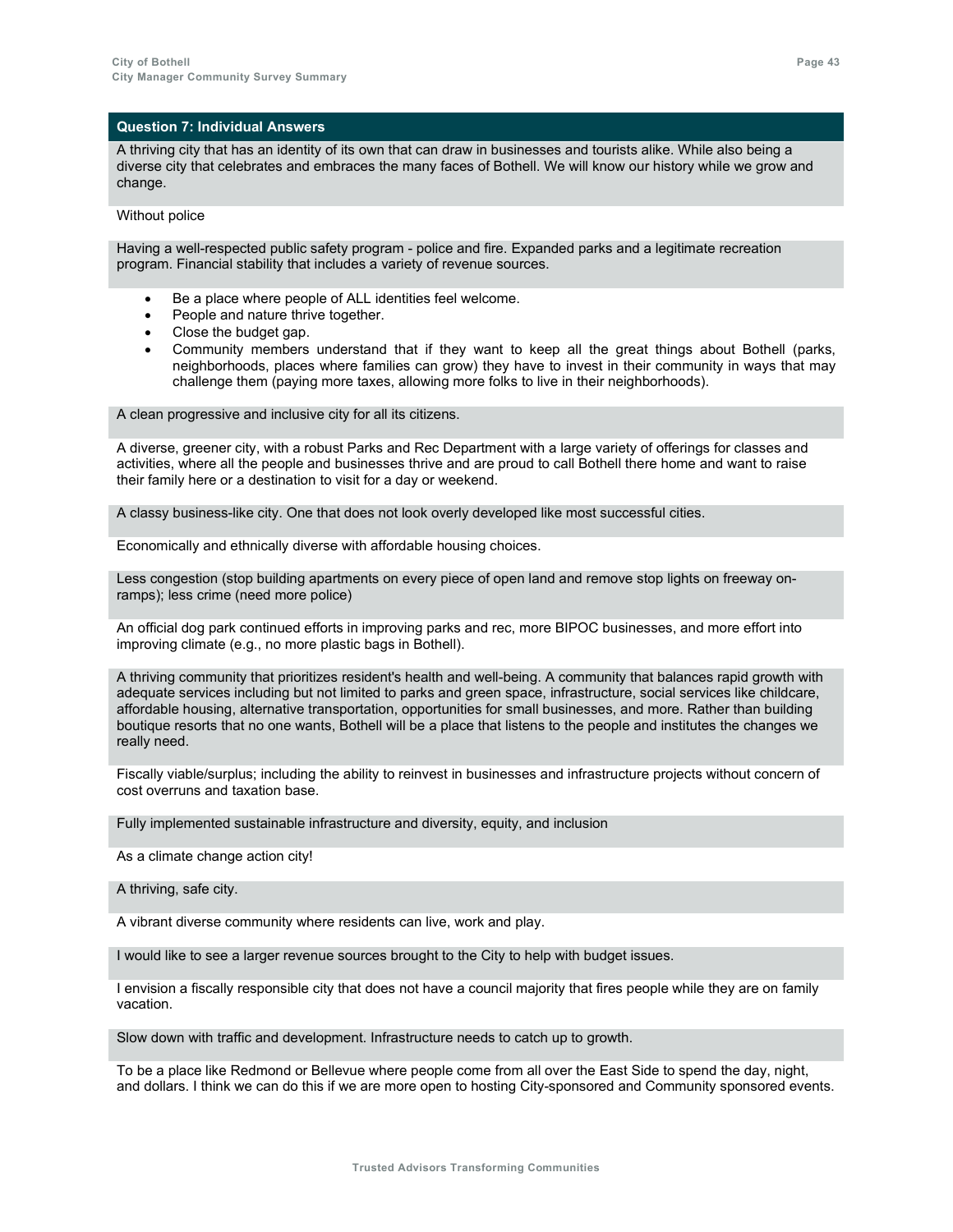Fewer 2 & 3-story houses 10' apart. This trend will wreck a multi-generation community because "stairs" are deal breakers with aging (or even after giving birth). Developers tell me they must build big to re-coop costs of permitting and now, lumber. Tell them they may be in the wrong business for profit and investors. Yes, expensive houses bring tax revenue, but trade-offs are (1) pricing multiple parts of our demographic OUT of Bothell, (2) houses too big to heat/cool efficiently, (3) demand for timber, the very resource we realize is a push-back to global warming.

I would love to see an ethnically diverse city, making huge strides towards climate change, that is safe and has fabulous Parks and Rec offerings for its citizens.

I want to see Bothell Parks & Recreation not only restored but expanded. The dismantling of our recreation division may be because of our current budget crisis. However, recreation services, community events, and a physical community hub (a Community Center) is vital for a healthy & unified community. Our City government has deprioritized this for way too long.

Working toward the building of a Bothell Community Center.

I work in another local municipality, so I have the luxury of comparing and contrasting our two cities. I hope that our future City Council and City Manager will lead with transparency, more community engagement opportunities, and less negativity and in-fighting. I believe our City Council & leadership to resemble a dysfunctional and heartbreaking family for many years.

To maintain the small-town feel, keep it safe and proud for all generations who live here.

Having a more walkable, rideable footprint. Roads that are less congested. More affordable housing, not apartment living.

With increased economic development, improved health conditions, and a healthy cities initiative implement.

Current location is just fine.

The City of Bothell should be financially stable with the infrastructure to support growth, development, and meet the needs of the citizens.

Healthy, prosperous and has a large amount of walkability to services etc.

Healthy

Top city to live/work in the US

The best in Eastside

40% green areas. Trees, forests, wetlands, natural, undeveloped areas.

Clean env, more afford houses, empowering homeless care, clearing visa GC citizenship for existing visa holders.

A shining example of how a small city can successfully grow into medium-sized city and be a model for other cities in a metropolitan area.

As a top level in safety ranking in USA

A healthy and safe community that is thriving economically.

Less growth; no more excessive spending; police are reformed

Less reliance on cars, more people living close to mixed use spaces where they can get meals, groceries, and socialization opportunities. Solve traffic, environmental impact, affordable housing, community positivity, resident commitment to the area, and increasing economy all at the same time.

Growth in business, roads and infrastructure and population.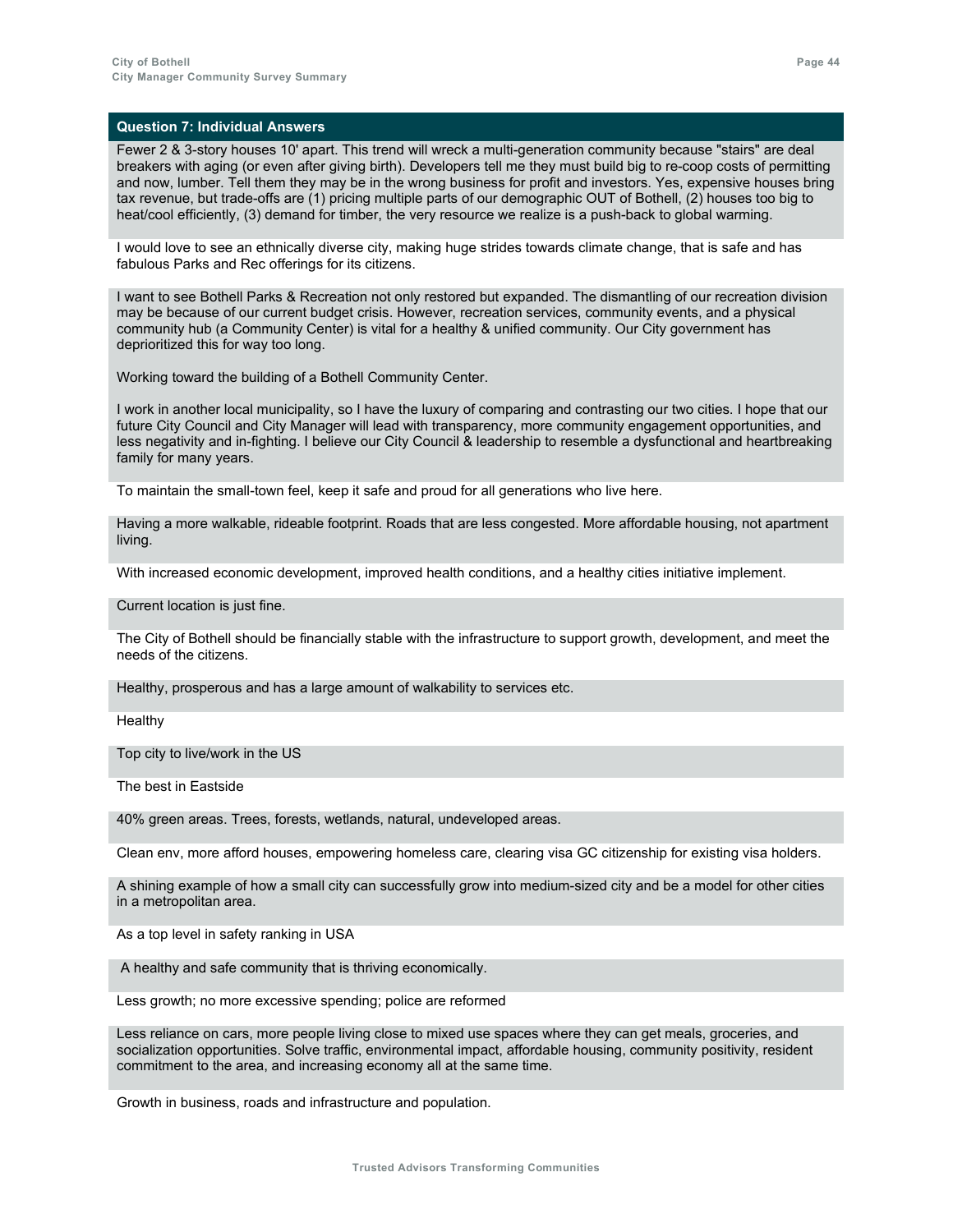The downtown redevelopment complete, and redevelopment of Canyon Park to have begun.

With affordable housing, and high regard for our natural environment. Fewer million-dollar mansions...

Keep it livable for single family households. Keep the traffic under control. Maintain sound infrastructure/roads. Live within our means but look for revenue enhancements wherever possible. Make it a good visitor destination.

Less apartments and more single-family homes.

Should have well thought planning need much needed better shopping experience and finding a Saul for the small town which it lacks.

Financially solvent, with better transportation options, available affordable housing that's mixed in with the available housing, continued police focus on community-based service, and leadership that respects the past while moving forward to create and follow the will of the constituencies of Bothell.

the growth is great but the infrastructure surrounding. it has not matched the development. Downtown needs more family friendly business and amenities, particularly for youth.

Willing to work with the citizens of Bothell and changes that need to be made

 $N<sub>0</sub>$ 

No bigger than it already is. Other use I'll gladly watch it recede in my rear-view mirror. I have lived here 40 years. I miss the town I moved to and fell in love With

On the same path we're on now. Continue to grow, fine tune, adjust where necessary, and keep Bothell a great place for families and business.

Still a friendly, safe city with limited large housing developments. Let's stay a small town.

I would like to see a more family friendly city. We lack local destination places that other cities have. Better ingress/egress from the city and neighborhoods. Sidewalks everywhere

A city with growing pains.

I hope Bothell stays the same. We love Bothell the way it is.

about the same size and working efficient

Community that is more diversified, inclusive, and equitable in every aspect...not just say it but do it.

A solid unified community with thriving businesses.

Sustainable growth, culture, our youth leading the future, strong economy, education system reformed, people oriented downtown area, UWB contained

Much more walkable; affordable for a median wage family; more access to arts

Nowhere near where Seattle is or will be. Let's not be followers instead be leaders. Bothell is an excellent place and let's keep it that way!!!

more staff

With more restrained growth, better traffic, and more attention to green spaces.

I want Bothell to be a city that brings different communities together.

A great place to live, a sustainable city, diverse, a place that makes me proud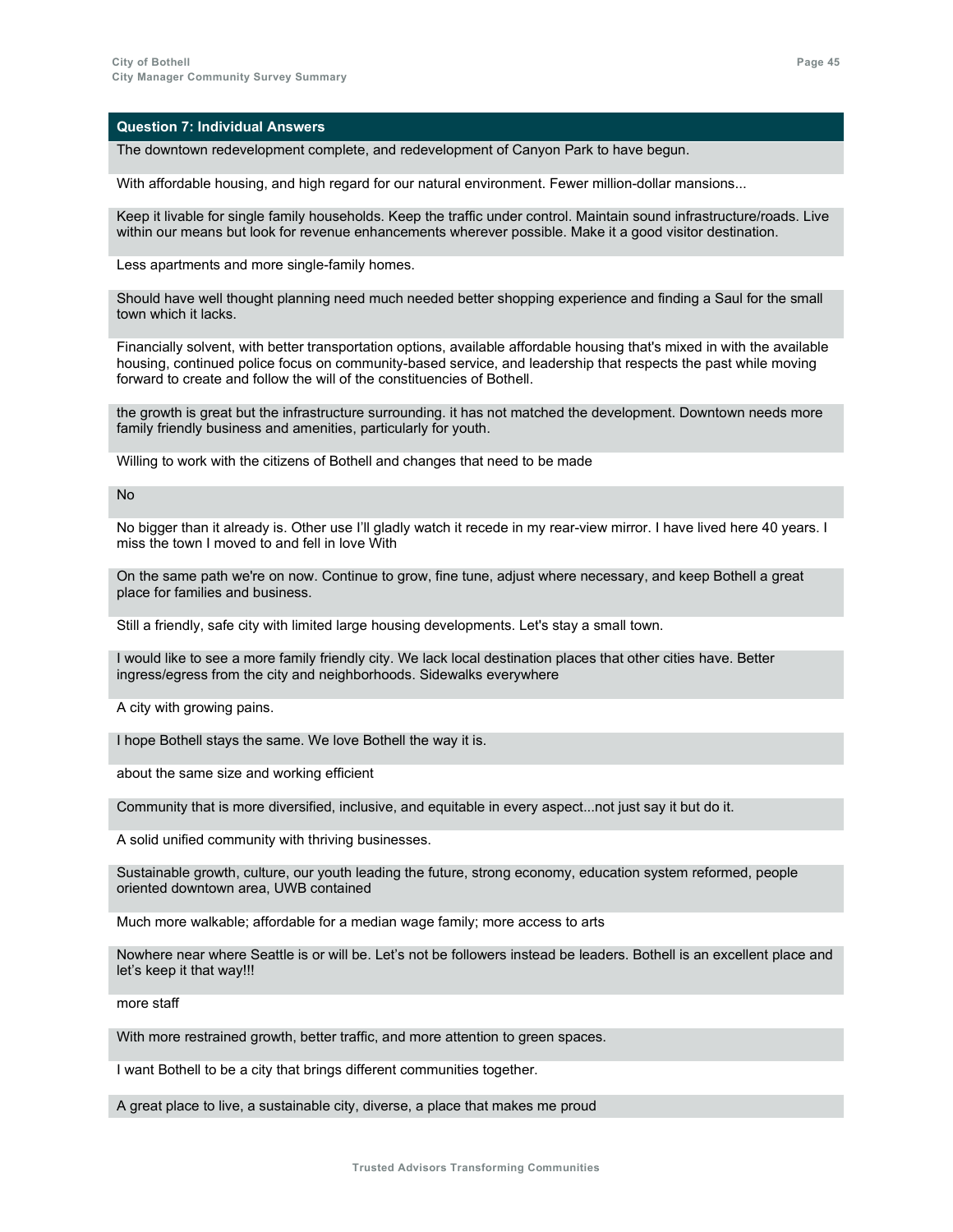A destination City

A thriving city with small town values.

A good place to live.

A safer, more civilized city. This means controlling wildlife intrusions, more managed vegetation for controlling fire hazards and hiding predators, severely clamping down on drugging and crime, MORE law enforcement and supporting them 100 percent against the people who don't want to behave civilized and be respectful of others and their property. The law abiding should not have to feel like they need to take the law into their own hands to protect their property and person. Control criminals, do not the bother the low hanging fruit of the law abiding as is the current policy in evidence in 'summer of love' trashed Seattle. Thank you.

A cultural hub with a strong sense of community. More local activities and shopping. More pedestrian friendly

A vibrant and walkable downtown area with restaurants, pubs and entertainment woven seamlessly with parks and outdoor space. A family friendly environment with a large and interactive community full of activities and events.

Midsized but with good commercial growth so the core "old" district is vibrant with eating and small shopping establishments: antiques, art, boutiques etc. I miss Country Village and wish for the pedestrian/gardens/ community spaces again. That place had personality!

A welcoming, diverse community with thriving businesses, outdoor eating, strong schools, community gathering places, beautiful parks, community events coordinated in partnership by local organizations and the City of Bothell - all within a sustainable City budget.

Still growing but with affordable housing for workers and people of moderate means

On a path to meet and continue to meet the greenhouse gas emission targets of K4C

I hope the development boom has stopped by then. I'd like to see the Canyon Park area be more vibrant like the downtown area.

Thriving community with access to excellent services, amenities, public transportation, and open space. A community that protects its critical areas, wildlife, and natural environment.

A true live/work community.

Access point to the city and connected to other cities with its own identity and commercial center. Increased walkability between developments and maintaining the current parks and recreational services.

Annexed to the North

Has a reputation for being inclusive, equitable, innovative, and transformative?

An inclusive, sustainable, vibrant community

I would like to see the city full of people walking the streets and not being afraid of being robbed.

More community oriented, more events downtown, a destination city, connected to Kenmore and Woodinville, better and more diverse transportation, affordable to low to moderate incomes, more vibrant and people oriented, more sustainable

Larger, a place where people want to come

I'd love to see Bothell more walkable and more bike-able. I'd also like to see a community center.

Continue with the plan for careful, thoughtful growth and not let Bothell become sprawling like Lynnwood, or dysfunctional and reactionary like Seattle.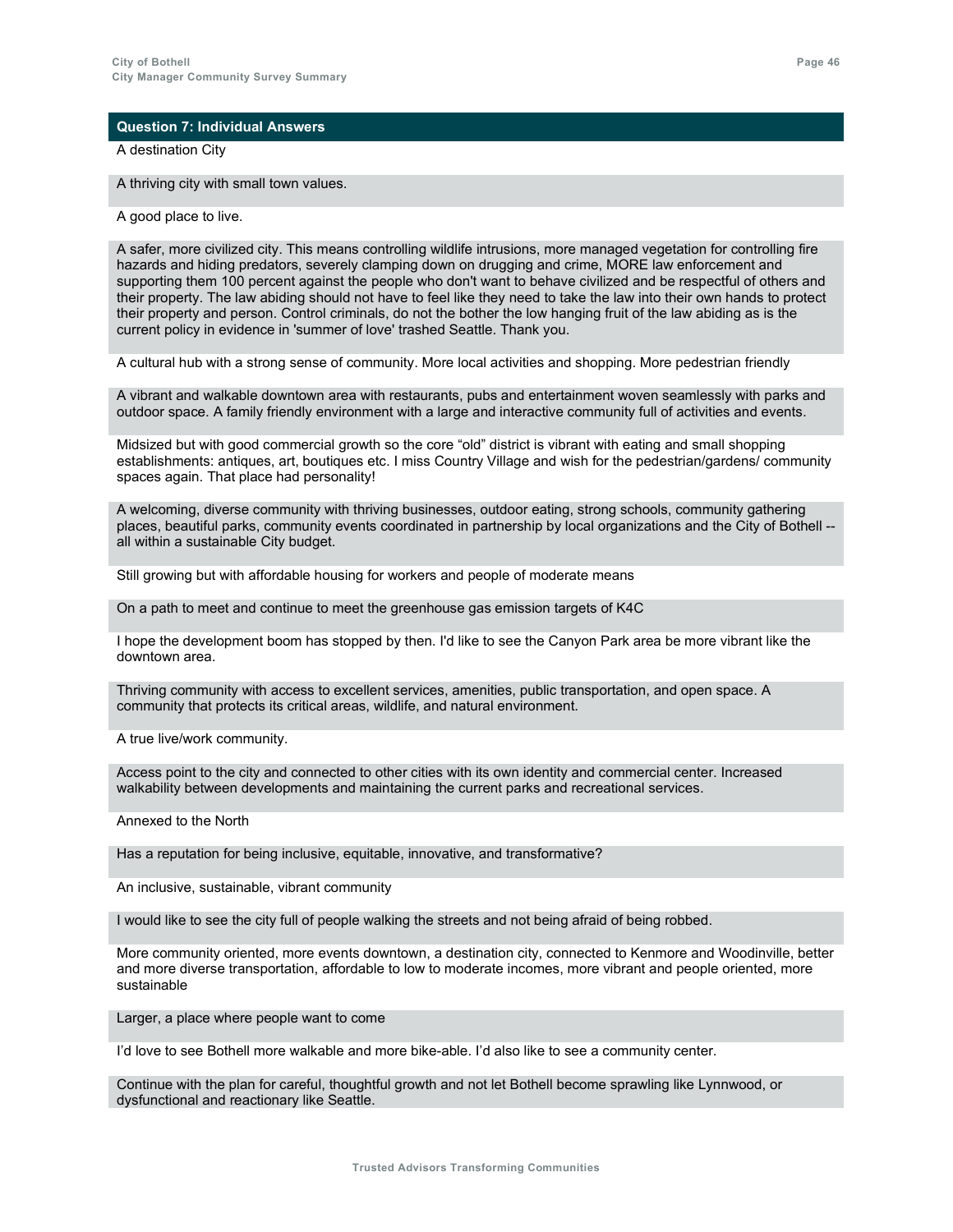Less construction of buildings/rezoning so there is no Bothell only apartments/condos and restaurants.

Good shopping, eating, night life, energetic download business center. We do not need that many housing in downtown area!!!

Being able to get from Canyon Park to Thrashers Corner in less than 20-30mins during rush hour, Aquatic recreation center, fewer single family homes with more dense but better designed and cheaper apartments with better mix-used retail on the main levels (i.e. not like the big boxes that are in downtown, better mix of various building types, that have equal density, with open courtyards for the public, and a varied mix of retail and eating establishments, etc.), a conveniently placed and preferably wooded, permanent dog park (see Montlake Terrence Off Leash as a prime example.)

A place where you can swim in a healthy slough, where seniors and others can live in one level homes, a city that merges with other cities such as Kenmore to save on redundancy and services.

create a plan that reduces the amount of "named housing developments" and keeps more open space.

It needs to be a safe place for our marginalized community members including BIPOC, LGBTQIA+, disabled, mentally and cognitively impaired, etc. Right now, our Black community members are leaving because they don't feel Bothell is safe for them. If they remain in Bothell, they won't leave their houses at night for fear of harassment from police (they have been continually harassed by police). Our API community members won't leave their houses for fear of anyone causing them harm. Our parents with mentally disabled children are afraid their children will be killed by police because they have seen it happen with Juan Rene Hummel, Jr. Bothell is only safe for well-off, white, CIS, straight, men and that is a sad thing. Other places nearby are safer for marginalized people.

I would like to see Bothell be economically viable, welcoming, and people oriented. It would be great to be easily walkable and bikeable, with daily living needs, as well as shopping, dining, and community events readily accessible.

As a vibrant, healthy, and progressive community with a healthy, livable, and sustainable mix of residential, commercial, industrial, and institutional uses that is part of a regional transit network

Dense, walkable, and full of amenities that work for the people who live, work, and play here. Harmonious relations between civil services and the community. A diverse and well-tenured city staff leading with creativity and with capacity to handle cutting-edge projects. A place with well-paying jobs and enough housing affordable for the workforce. A prepared community, resilient enough to handle a natural disaster.

### Stop growing

Financially stable and all downtown properties sold with development completed

Easy to live in, great shopping for real life, more sidewalks easy to get around without a car, and cheaper for people to make improvements

A cool downtown with walkable restaurants, shops and green belts that enhance Bothell's sense of community and charm. It should be a place in which people want to live, visit, and congregate. Please, no more apartments squished into downtown! Let's use this opportunity to make a cohesive plan that will make Bothell a desirable place...for a day or a lifetime (I couldn't resist  $\circledcirc$ ).

An economic leader powering the surrounding communities with employment

About the same population as today with more infrastructure, better roads, and less traffic.

#### Empty with deer, owls, coyotes

A safe community for all with the infrastructure, leadership, services, and staff that all understand what that means, and how to support it.

#### More affordable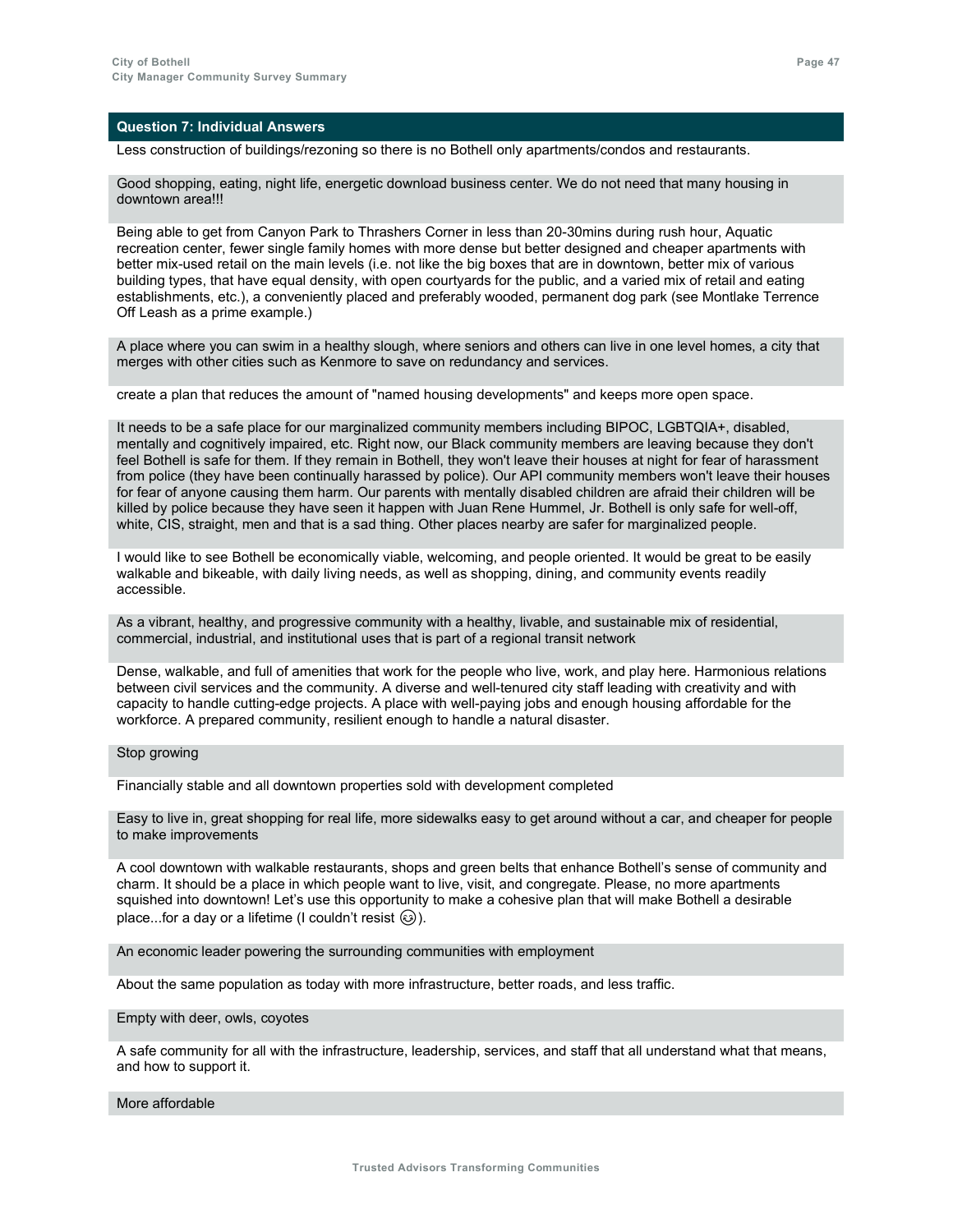To be a regional example of a livable city with well-maintained infrastructure, walkable core, and parks and services that draw residents as well as visitors.

Have good businesses that are worth visiting. I spend my time and money in Woodinville and Kirkland.

Regional strength that attracts families and growing businesses.

I left Seattle after 25 years because the city leaders allowed it to turn into an urban nightmare. In 10 years, I pray that Bothell is still a safe, clean, and thriving community.

a well-planned city not a collection of apartment buildings with no services

I would love to see a Bothell with a thriving community that is designed and welcoming for people (not cars!) of all abilities, backgrounds, and social status.

A great safe place to live.

Like Kirkland!

With more grocery and retail stores such as Trader Joe's and Target/Walmart.

I would like to see developers held to improve infrastructure surrounding new residential developments. 30+ homes where there used to be two and no improvements to roads.

A well-planned small city that has or is in the final stages of addressing the needs of the people; housing (including affordable housing), transportation, sufficient community gathering locales, enticing restaurants and stores, education, and health & wellness including adequate access to human service providers.

Like Redmond, Better schools, more parks

Be like Kirkland

A safe heaven that has multiple food forests and parks for all who live and work in Bothell.

Growth of businesses and continued support of public safety.

Bothell should listen and take into consideration what the citizens have to say. Be financially responsible for our tax money as you are with your own.

The next Kirkland

A safe, clean, affordable community with many parks and trails and without traffic congestion.

Strong partnerships with UWB and Cascadia College lead to an educated workforce with graduates who can afford to live and work in Bothell. Nice parks. Improved traffic. Safe.

We know that Bothell will continue to grow and is also actively planning on how that growth will be shaped. The city will continue to become a popular area for residential growth, as well as continued economic growth in the biotech sector. I see the city continuing create more diversity in housing types and greater mixed-use areas, generally a more complete city in terms of balance of services, jobs, and housing. I would like to see that pattern continue.

I would like to see a forward-facing community that values quality of life and environmental sustainability as much as economic vitality.

I would like to see Bothell as a city, not a countryside village as it is now.

A safe, walk-able community with greater opportunities for education, employment, and family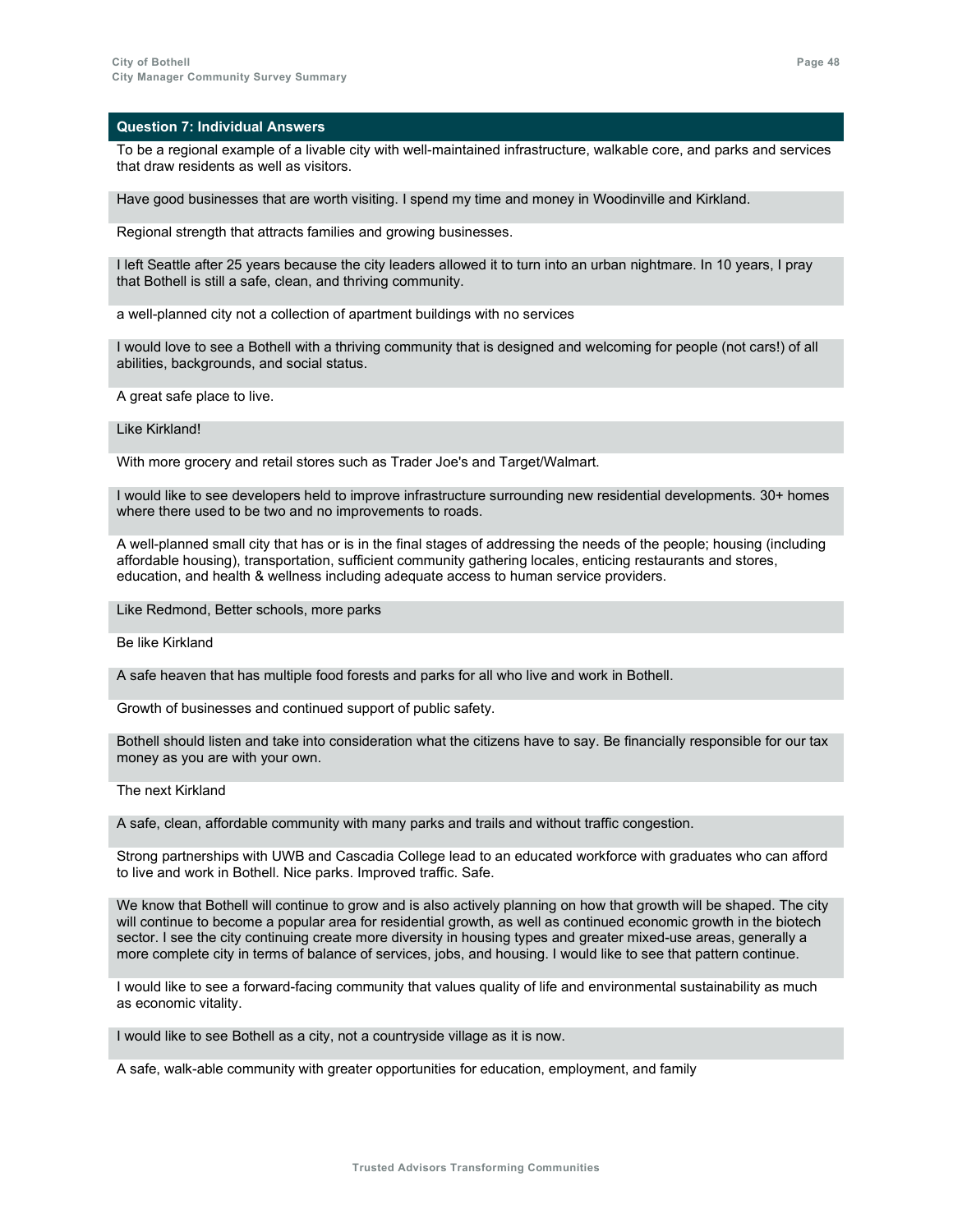In the same location, I hope. A safe and secure community whose leadership acts in the best interests of the majority of its citizens and avoids [politically] expedient or trendy social experiments.

Friendly, walkable, affordable housing in the downtown area. Expectations of diversity and cultural differences everywhere is a good thing!

Recovered budget, environmentally responsible, sustainable growth and focus on development of community

here~!

I would like to see more shopping and services to meet the growing population. I would like to see the hometown feel that Bothell has always had remain, so that people who live here feel connected.

Offering more to the art scene, more reasons to want to come here for a day trip or a lifetime, bringing in something that makes it stand out as a different vibe than the rest of the east side cities (we lost that with the sale of Country Village), and making sure we aren't just selling all the amazing properties around here to build more and more houses to up the city's tax revenue...think before you leap. Is the infrastructure going to support this population growth?

A vibrant downtown and other community centers, strong financial management, clean and healthy environment

Less development/ NO Sound Transit gigantic parking garage in downtown... wider streets that we can drive and see the pedestrian ...

Double or triple the number of small businesses and light rail stations near downtown core and the UW/Cascadia campuses.

Thriving businesses, happy tax paying property owners who feels supported by those who protect us and staff at City of Bothell. New and beautiful DT Bothell with amenities like Kirkland has and more

Retain whatever history we can, don't overbuild, don't ruin our heritage.

Downtown completed. Businesses thriving. Not too crowded. Well respected.

A walking community

Vibrant with successful businesses, a walkable downtown filled with an eclectic mix of food establishments and locally owned stores (not regional and national chains), an inviting lively parks scene with activities, music, picnic grounds, dog park, etc. Better/easier parking for business patrons who require a car. Controlled multifamily housing developments. Please do not let it take over the city and destroy the atmosphere.

The city needs to grow into an entity that determines staffing on what fills up a person's day on a frequent basis. Every year between now and 2031, staffing should be analyzed to assure staff can manage primary and secondary/tertiary workloads; not just primary. Items such as promoting and encouraging time off also needs to to be considered, while not impacting others. In most Depts, now, losing one person from a division, (vacation, maternity leave, FMLA, sick leave, injury, etc.) drastically impacts that division. We seem to tell the public we're no longer a small community but our practices in this regard show we still haven't grown out that line of thinking ourselves. We're growing and will continue growing and we need to plan for this, and we can't sustain a working format where everyone always had the needle buried.

I see Bothell expanding, especially if any portions of surrounding county area are annexed, which again needs to include the staffing discussion. I see a walkable downtown and a Canyon Park area with several modes of transportation. I see a city standardizing how things are done in the region.

Not too large.

Bothell is a financially sustainable and high-functioning organization. Council, staff, and the community have a clear understanding of the organization's values and project priorities. Power is shared between City leaders, Boards and Commissions, staff, and community members and accountability is appropriately placed. Robust community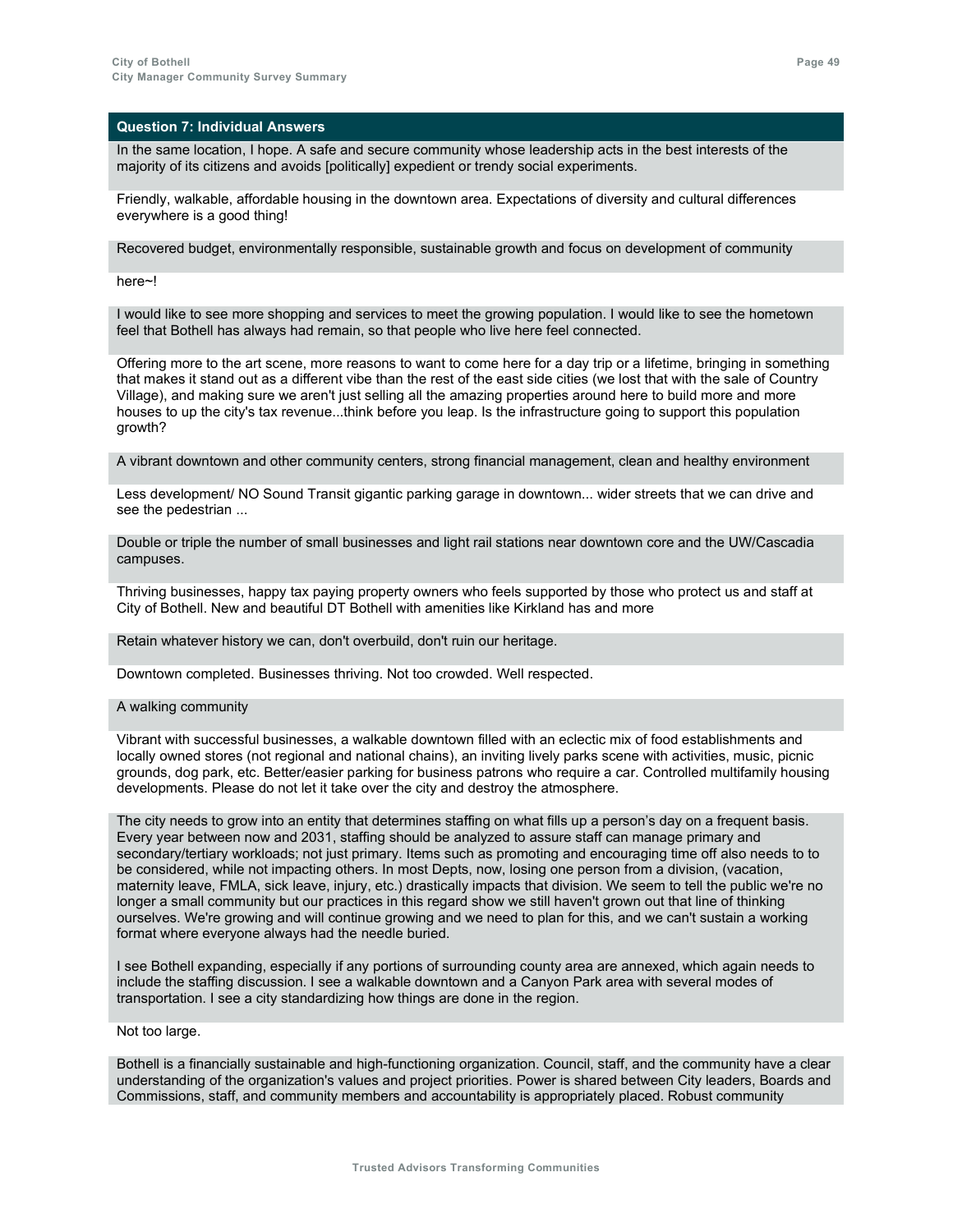engagement processes allow for continual updates to the Strategic Plan, setting the path forward for the community and organization. Programmatic and participatory budgeting ensure the City meets the community's needs while maintaining good financial standing. Internal processes for City staff are well-documented and can scale as the organization grows. Staff value inclusive community engagement and it is an expectation of staff to apply an equity lens to processes and policies, to ensure services benefit all in the community.

On strong fiscal footing and continuing to grow gracefully.

I am hoping to see a community that continues to stand up for what is right (i.e., unifying our voice for preserving the Yakima Fruit Market).

Improved sidewalks, streets, and more business growth of downtown. I would like to continue to work and live in a safe community. Support our Police and do not take money away from them. The police need our support in these trying times.

With more businesses. More multi-use village centers throughout the City, similar to the new Totem Lake. It was a long time coming but it's awesome. Bothell needs something like that to drive people to the City and to connect. A walkable City with more sidewalks.

Some more restaurants would be nice. On the cutting edge of transportation and sustainable living. An abundance of green slaves for families to enjoy. A tolerant and inclusive community.

I would like more sidewalks and pedestrian friendly. I would like it to keep some of it's roots in rural attitude.

More evolved and less clinging to the fantasy of the old days.

In the next 10 years I would like to see Bothell mature into a vibrant, diverse, modern, people-centric urban community that maintains a healthy connection between all its basic elements: citizens (aged 1 to 100!), employers, educators, and governors (city staff). I would like to see Bothell stand out as the premier example of how a multifaceted community can thrive amidst robust and rapid forces of change.

Numerous affordable housing choices set along vibrant, activated streetscapes with equitable mobility options for all to move throughout the city to access employment and recreate.

Great place to live with well managed infrastructure, facilities like parks, libraries, and local entertainment opportunities.

Back to real Christian love and caring for ALL people.

Leading and setting an example for other WA cities in sustainability, safety, and community development.

Canyon Park transformed like Downtown is now.

safe and sane. Family friendly - parks and activities. more engagement with non-downtown residents. Keeping the city from becoming Seattle.

A unified community; supporting our police, education of young people, helping the needy and building strong families.

A diverse, affordable place that is truly welcoming to all in our community. A place that centers the most in need in our community and not just business and profits. Intentional density (up-zoning) while also expanding and protecting our green spaces for everyone to enjoy.

Leading the region in promoting environmentally conscious policies and investment, defunding police, and empowering communities, providing affordable housing, committing to anti-racist policies at all levels and branches, hiring employees that better represent all of Bothell, and developing an institutional safe space for all

A pleasant place to live, work, visit. More like Redmond and Edmonds than Lynnwood, Bellevue, Kirkland. Focus on "a day or a lifetime" … Keep the small hometown feel… a safe place.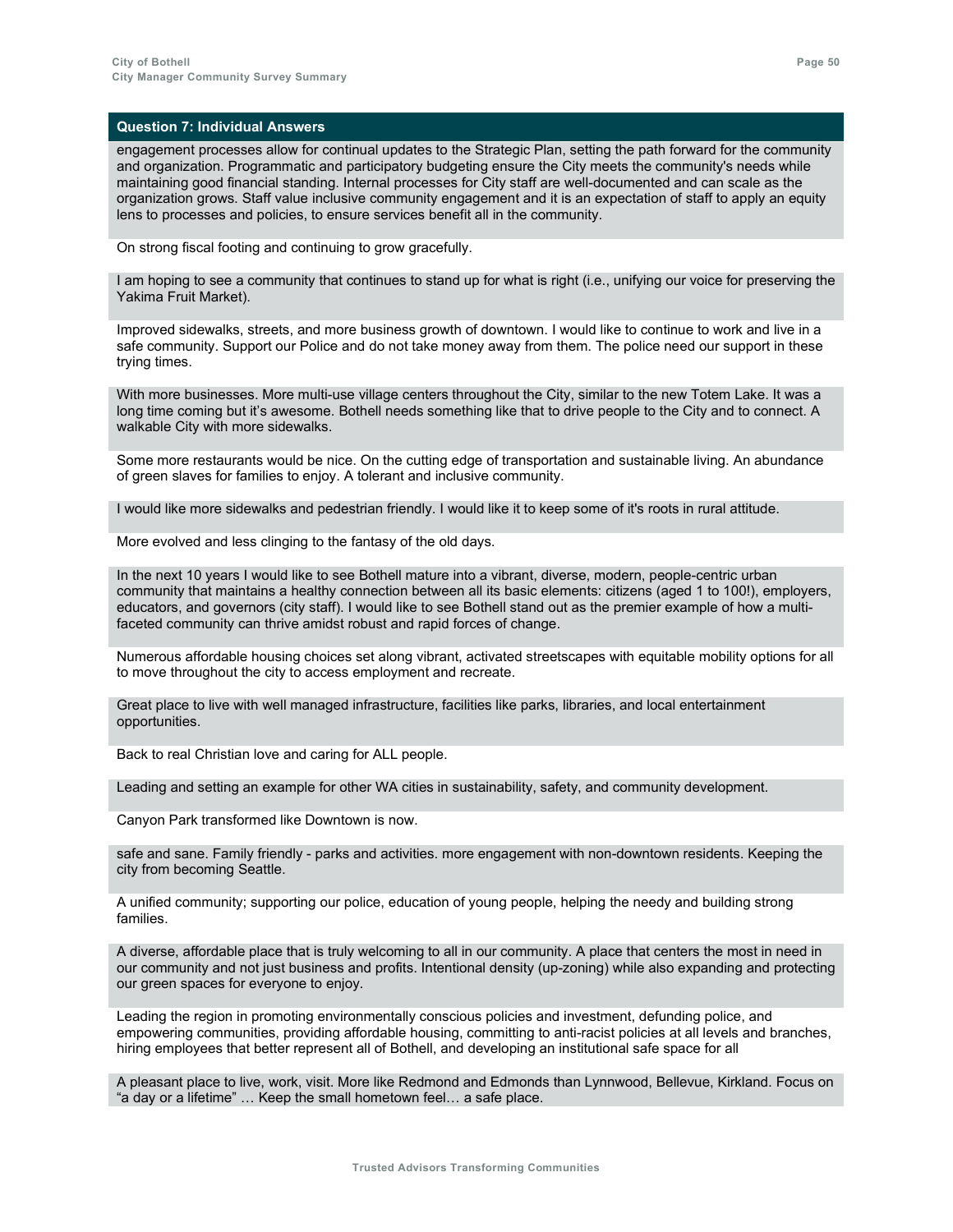Improved parks, still has a friendly small town feel and successful budgeting.

Responsible growth management, improved public transportation, a distinct identity, community services, equity & justice-oriented community

To be less of a vehicle centered community; focused on community and neighborhood needs without the need of a vehicle; develop according to needs and not vehicles.

The same cozy, friendly place to raise a family, take a walk, live a full life

I'd like to see a more diverse, economically vibrant community that leads the Seattle metro area in terms of accountability, transparency, and integrity to its residents.

I would like to see Bothell offering more opportunities for the community to come together. I would also like to see Bothell celebrate the arts. And I would like to see Bothell be a cool place to visit and live with lots of small, unique businesses and shops.

Good core services, low taxes and focused on sustainable and safe family communities.

Finished downtown development. Better roads and better traffic management.

Walkable, upscale, and safe, much like it is now.

Improvements to parks, trails, and public spaces. Fill out the "gaps" in the development of downtown with mixed-use development (housing/businesses, etc.) Keep Bothell a family friendly town where people are proud to raise their kids. Strong, well-trained police and fire depts as they are the backbone of a healthy community!

Public transportation to Seattle. Keeping the same percentage of green space.

### I don't know

A very well built, upgraded and unique city.

Destination, not a pass through. Market spaces, more affordable housing. More attention and action on creating inclusive spaces.

Green building codes and green operations, zero emissions plan adopted and being implemented

More pedestrian safety, less car-centric, better public transportation, better wheelchair accessibility

A city that has balanced growth with the preservation of park space and bike and walking trails along with encouraging small businesses over corporate monoliths.

Our compact, walkable Main Street should be 10x bigger, and be mostly car-free. Those new businesses and buildings would be providing much more money due to an economically productive development pattern. And anyone who wants can live in Bothell without a car and easily get around on other modes of travel like foot, bike, transit, etc. Our land use code would be changed such that there are no longer apartment bans in our city and people of all socioeconomic strata are living near each other and within 15 minutes of most services, school, work, etc. Additionally, the land use code would change to unleash small developers to build naturally affordable homes across the city, especially in business districts.

Downtown is vibrant, a second city center is Snohomish County. More walkable and less traffic

I'd like to see Bothell as a similar downtown to that of Kirkland

Focused on inclusive welcome for all, ahead of the curve on climate change, engaged with residents.

Less congestion, more parking, common sense building plans that don't fill the City with apartments or other forms of "affordable housing" at the expense of quality of life.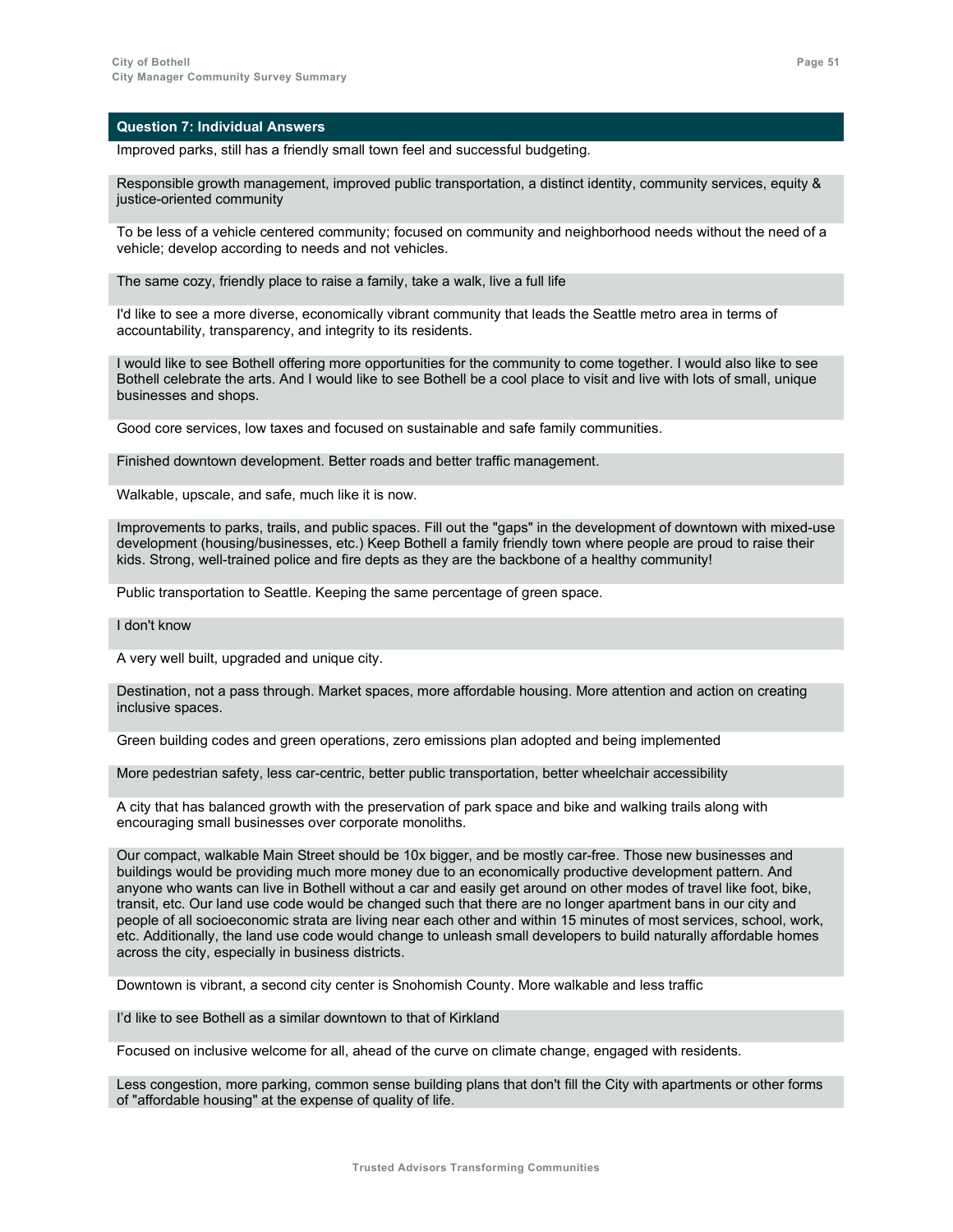A diverse vibrant city that is walkable with a balance between businesses and public spaces. I want inclusive culture that provide for people's needs instead of relying on the broken police and justice system. I want natural spaces for people to enjoy.

- Reliable, affordable, and efficient connection to regional transportation.
- Parks, forest, and open space has been maintained or increased.
- There are more options for affordable housing, I want my kids to have the option of living here if they choose.
- Small town feel is maintained in the old downtown area.
- Sammamish River riparian areas are full of native vegetation.
- Growth at Cascadia/UWB has been mindful of neighborhoods.
- Festivals and markets have returned and flourished.

To be a leader in creating livable spaces, inclusive communities, and high standards for climate issues.

Less cookie cutter. Downtown looks like everywhere else. Very little makes me stop to go there. Make some cool parks, put in some water parks, invest in bringing in businesses that will bring people that will come Downtown and walk around and build community.

More walkability and less traffic

### Not like Seattle

Recreational Center built on the land in-front of and on the side of City Hall with lots of activities for everyone, but especially youth (the lack of activities for youth in and around Bothell is really underserved). Turn Lytle House into a Cultural Facility for arts and culture. Improve the sidewalks on 104th between 185th and Main Street. Continue to plan for Canyon Park to attract residency, that's walkable and bike-able, and attracts restaurants, shops, etc.

Main Street expansion through a GOOD set of mixed-use buildings/spaces on Lot D, and all the city lots and sold and developed into affordable housing, affordable retail, and community spaces. And more parks in Sno Co Bothell. (Just a few small things!)

A balance between economic stability and the environment that our citizens can enjoy.

More services to youth and disabled of our community.

I would like downtown to flourish as an activity and shopping hub

A model for cities that prioritize affordable housing, environmental sustainability, and small business in its economic development plan.

The Downtown Plan substantially implemented, the transformation of Canyon Park into an integrated urban center with growth in both housing and jobs, all connected with high-capacity transit and high-quality trails. A place that I will want to come back to and visit as a retiree!

A city with beautiful parks and recreation, a walkable downtown core with great restaurants, easy parking for and access to mass transit to downtown, homes with decent sized yards with trees and plants. No overdeveloped plots with huge homes right next to each other with no trees. Build up downtown condos and height of condos if more housing is needed.

A variety of locally owned businesses, and a longer-term plan for climate change impacts in this area

Bothell needs more than just places to dine and drink, there needs to be more in Bothell to do, both for the people living in it and to draw people who don't live here to spend here. Reopening main street to cars and but also having it be more vibrant. More sidewalks connecting people and transit across the city and county lines

Thriving, diverse, accessible, affordable, safe.

Strong police force, improved road conditions including sidewalks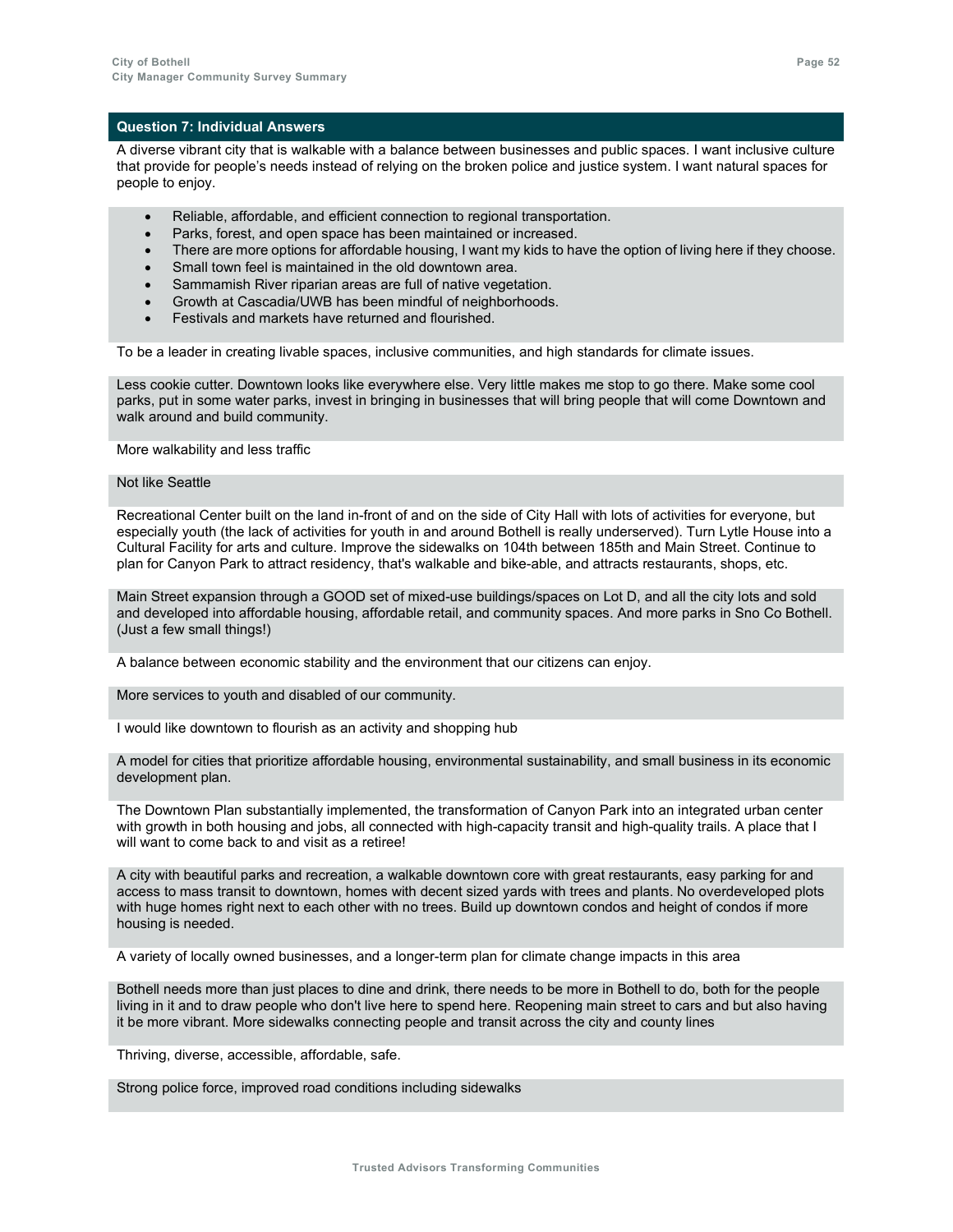The "Day or a lifetime" theme - make it a reality. Currently for me personally... it would be for the day. I couldn't see residing in Bothell because I have to travel outside of the city to have access to retail, shopping, entertainment, etc.

All members of our community should have the same "base" standard of living (affordable housing, medical care, food access, etc.) I want all people to feel safe and protected, particularly members of our BIPOC community who have long dealt with systemic inequalities.

A dense, walkable downtown is complete, with all surplus City-owned properties downtown sold and developed; the City is on strong financially footing with a strong credit rating; The City has an updated comprehensive plan that provides for a strong response to climate change, aggressive multimodal transportation development, and visionary measures to increase and maintain affordable housing.

No more land grabs into unincorporated areas. Figure out how to be a responsible government entity.

A model city for the region with an emphasis on sustainable growth. A place people enjoy coming to visit and a safe community for the residents.

I would like it in the same location...ha!

A true regional destination, with a diverse variety of income-generating resources that can sustain Bothell beyond just property taxes and licensing fees, more parking for residents and visitors, continued focus on parks as open spaces for residents and visitors to get outdoors, less focus on one-time revenue generating sources and more plans to bring in diverse sources that generating recurring revenue.

Safe, welcoming and financially responsible. Do not turn us into a Seattle landscape.

With a cohesive look to all new construction housing and commercial

#### Safe and stable.

Leader in racial and social justice reform, climate change response, budget management, not overgrown (please keep it a small town!), no more overdevelopment, and more services, activities, and resources for children, youth, and seniors.

A fiscally sound government that takes care of its citizens and is not bloated with programs that waste taxpayer's money to make people feel good

I plan to be gone from this area in 10 years. Western Washington, in particular Snohomish, King and Pierce County is turning into a big shit-show. I don't see changes on the horizon that will prevent it from continuing.

I would like to see more first floor retail and affordable units in mixed use buildings, with walkable public spaces, transit, parks and recreation amenities and Navigator response to public safety concerns.

Enjoying the new and improved parks and recreation facilities and programs brought about by a successful citizen supported bond/levy vote!

I would like to see the infrastructure such as sidewalks, schools, parks and recreation, mass transportation and retail catch up with the booming housing growth.

Rapid growth should be over. City should be approaching a stay-the-course mode of operation. Good opportunity for community building.

I would really like to see whole scale improvements to the City's parks and recreation infrastructure. As the 27th largest City in the State, Bothell falls really short when it comes to Parks and Recreation infrastructure. Bothell parks and recreation is critical to the overall health and wellbeing of the community as proven during COVID.

I would like to see more commerce downtown in general but a pho restaurant in particular. If there is no pho restaurant in a city's downtown, it's not yet a big city.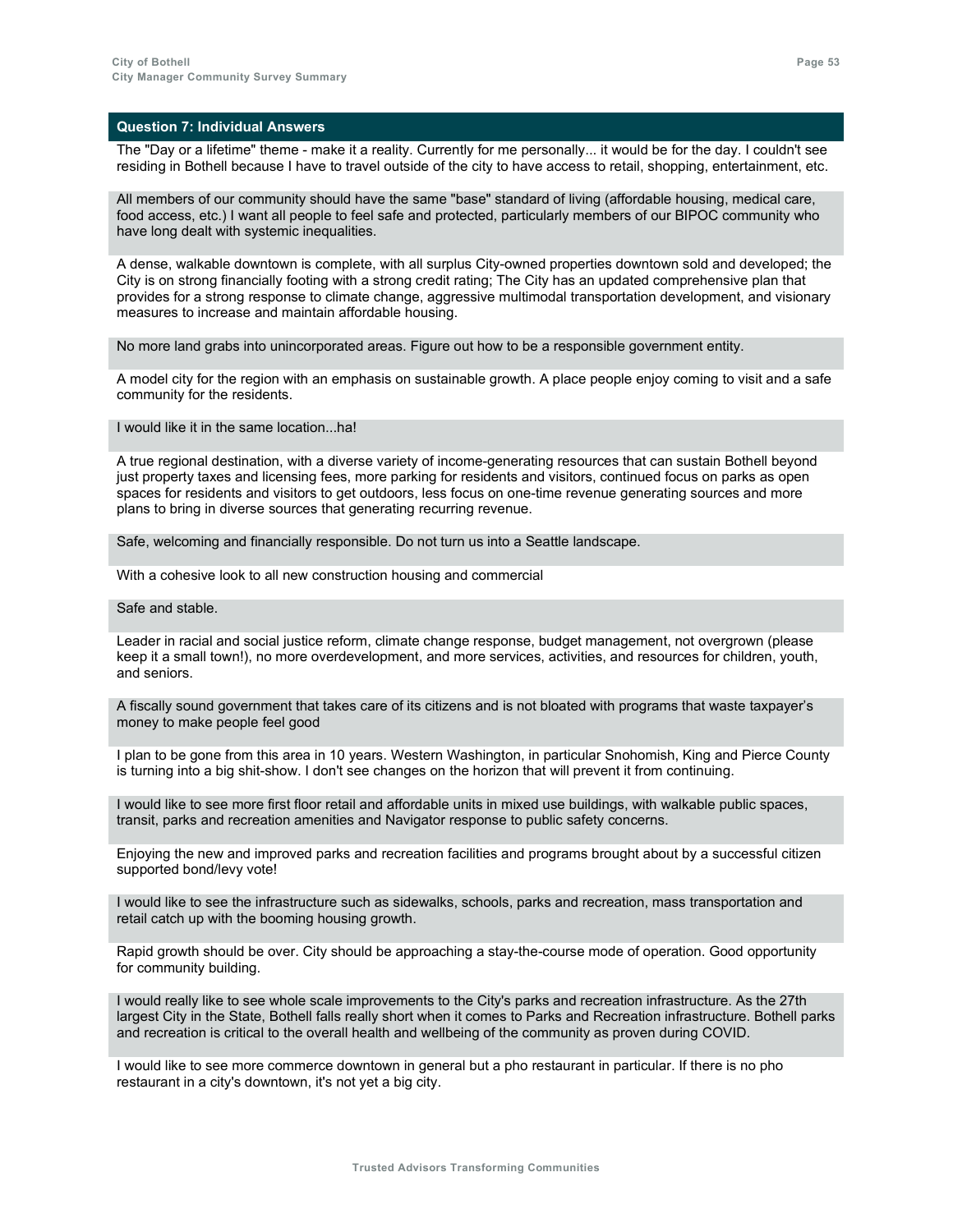The city government be less toxic to its employees.

Better traffic, thoughtfully planned development, more efficient and better able to provide information to the public through better technology services.

The downtown fully developed; affordable housing available; a diverse staff; budget issues resolved

Generating more sales tax revenue to support competitive pay and community services. Open green spaces in areas growing more densely populated. An internal environment focused on training and innovation with staff. More unique shopping and a real destination for tourism.

I'd like to see a walkable, affordable, downtown Bothell with a ton of small businesses as attractions. I'd like to see a Police-civilian commission. I'd love a community center for Bothellites to gather. I'd like to implement a system like CAHOOTS (or expand Radar, preferably CAHOOTS.) I'd like the city to limit growing pains if possible but that's easier said than done. I'd like us to manage traffic which comes with said growing pains. I'd like a balanced budget each time one is formed with a lot of community input. I'd like Bothell to be a city of bold policies, just because a sister city doesn't have a XYZ program doesn't mean Bothell can't.

Better roads to deal with the influx of growth that has been allowed.

I would like to see the financial position of COB to be more stable, refinement of heavy departments and diversity practices to be normalized.

Affordable

A well-managed suburban city.

Financially sustainable, growth to meet service level demands.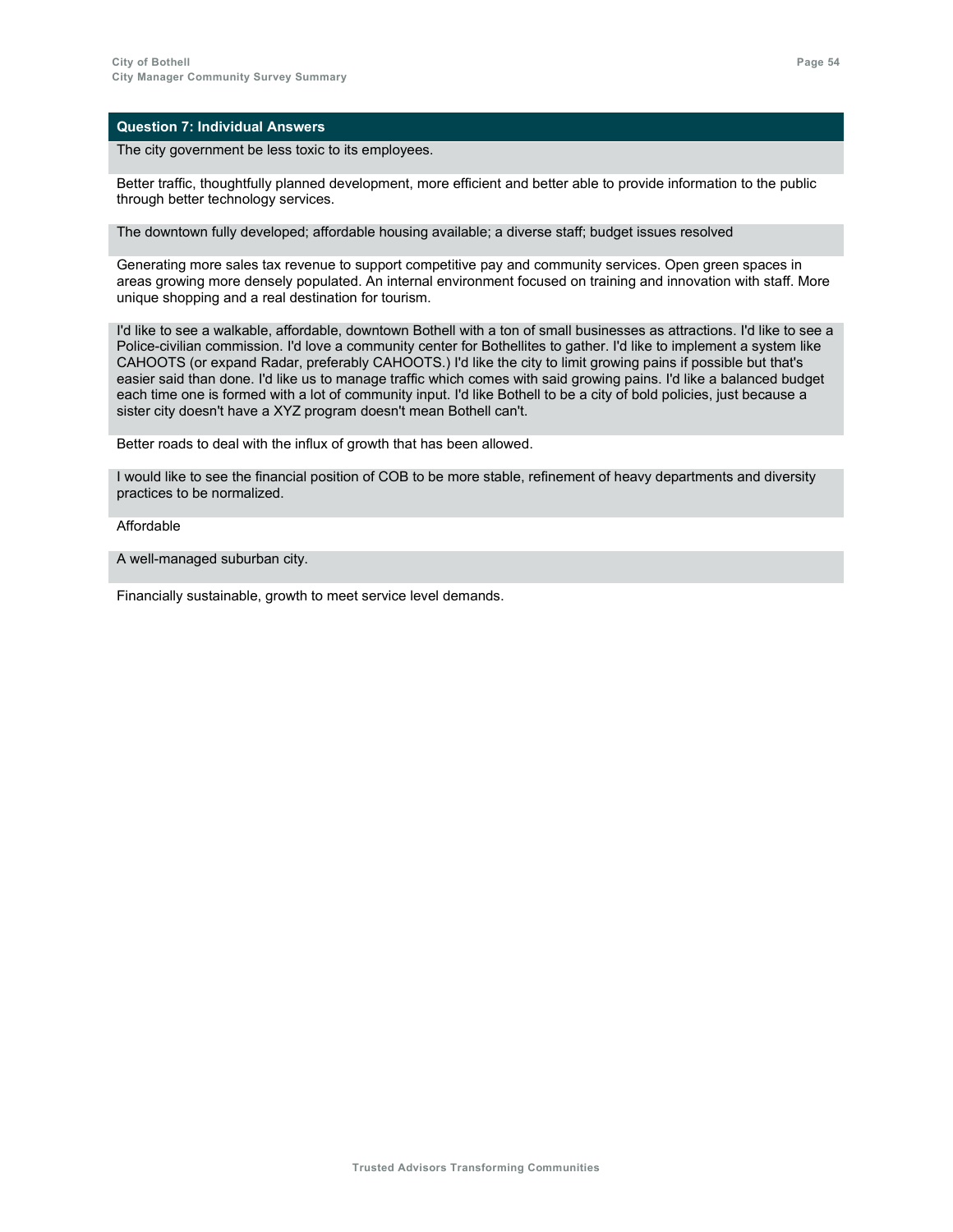### **Is there anything else you would like the City Council to consider when selecting a new City Manager?**

234 respondents wrote in answers to this question.

| <b>Question 8: Summary by Category</b>                            |       |                |  |
|-------------------------------------------------------------------|-------|----------------|--|
| Category                                                          | Count | <b>Percent</b> |  |
| <b>Quality Candidate</b>                                          | 73    | 31.2%          |  |
| <b>Ability to Build Relationships</b>                             | 36    | 15.4%          |  |
| <b>Vested Community Interest and Commitment to Public Service</b> |       | 13.3%          |  |
| <b>Great Place to Work and Live</b>                               |       | 12.8%          |  |
| <b>Diversity and Political Neutrality</b>                         |       | 11.5%          |  |
| <b>Engage the Citizenry</b>                                       | 18    | 7.7%           |  |
| <b>Fiscal Responsibility, Sustainability</b>                      | 10    | 4.3%           |  |

### **Question 8: Individual Answers**

Find someone like Peter Troadson. He had his finger on the pulse of Bothell

Pick someone who believes their job is public service, and that means service to all citizens, not just the rich ones or people who as easy to like. Make sure they have the personal power to manage city employees and lead them to remember that their job also is in public service, and that means all of the public.

You only have one opportunity to preserve green spaces but a million ways to lose them

It will be disappointing to see the position go to a white man.

BIPOC. Progressive. Visible.

Please higher the most qualified applicant.

Please research the track record of the incoming city manager to make sure they have left their previous city in good standing.

I'd like the City Council to know that if the City Manager doesn't always agree with them or say the things they want to hear -- that's a good thing. Elected officials have a different role. Don't go looking for someone who is incapable of saying No to you - when No is what you need to hear. Look for someone who is interested in what you have to say. will sincerely consider what you have to say. but who has the backbone to stand up to any or all of you, if that's what needs to happen to keep Bothell on a steady course?

survivability of life as we know it on our planet is of utmost importance. We cannot do business as usual. Huge building and business growth needs to be limited. Fossil fuel use has to be stopped. Anything we can do to help alternate environmental industries should be fostered.

Honesty

Commitment to preserving our wild spaces, such as Shelton View Forest.

Check their background and don't hire anyone who was fired from their previous job

Someone who supports unifying Bothell (north/south, campus/residential/supportive housing/business), through accessibility: the trail, walkable areas, public transport, affordable housing.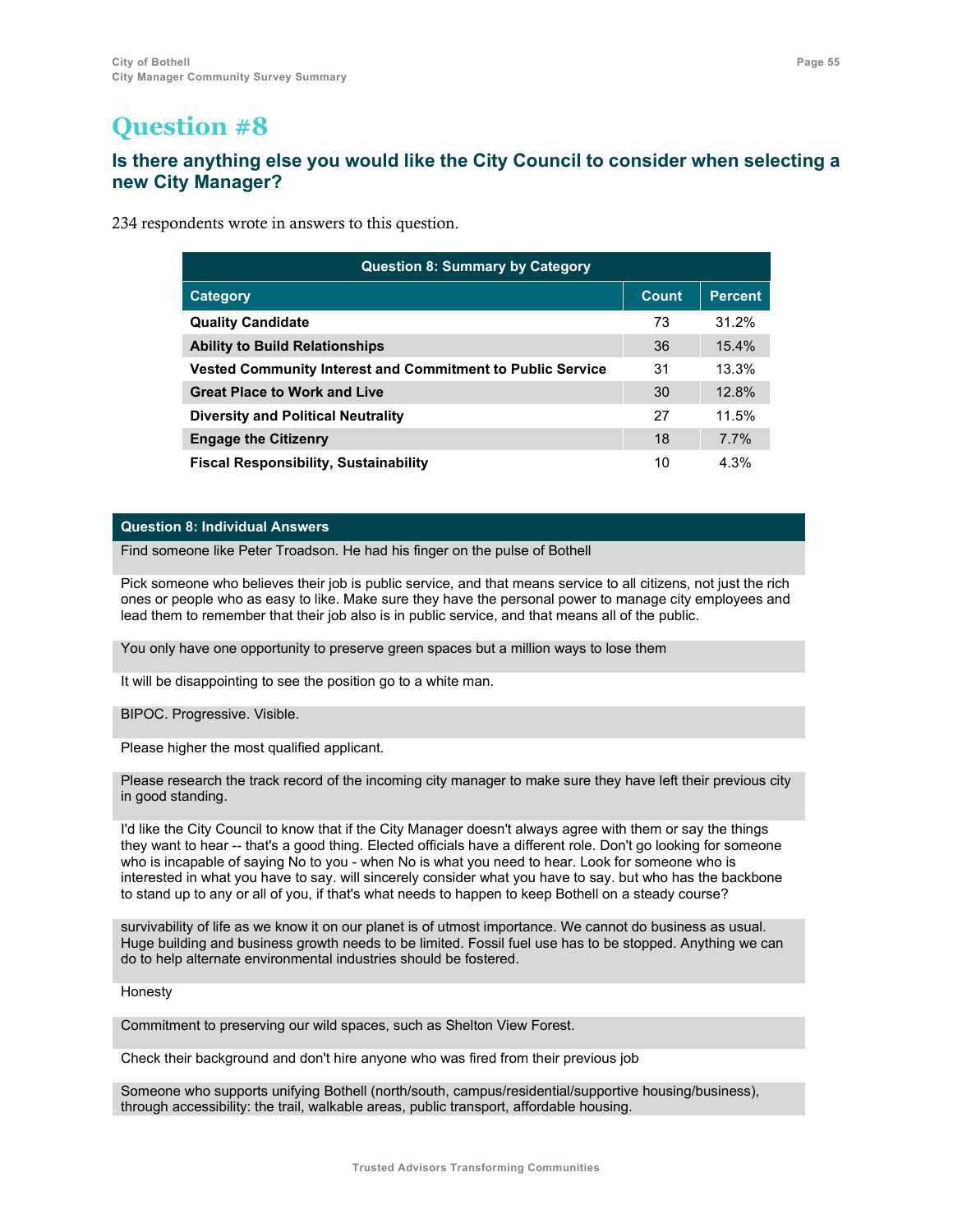### Someone who is willing to admit mistakes and make change for the better

#### Ban loud mufflers

See #6. Passing Asst. City Manager Peter Troedssen over for City Manager was a travesty. I understand that Sequim's former city manager might be a good fit (based on feedback from the former Clyde Hill city manager).

### Sidewalk safety!

I currently live in an area under construction. These projects need to be completed as promised and not scaled back or patched together.

Many of the locals that I talk about this sort of thing with prefer having someone that is part of the community, not hidden away.

### Staff input

They don't need to be able to do all the individual components of the day-to-day work; they do need to be able to facilitate and coordinate resources (human and other) to support those who do the day-to-day work. Communicate openly to all (staff, community, and others) what is being worked on, how decisions are made, and why.

Do not hire simply because someone is diverse. Hire the best talent.

#### Honesty & integrity above all

Someone who can collaborate with local organizations as well as state and federal agencies to create the Bothell that we want for families.

somebody who does not cave to small interest groups who usually have the loudest voices.

Someone with a history of subordinating his/her personal agenda for the greater good.

A manager that has positive administration and staff relations would be helpful.

Don't just check resume- ask the people/small & large business owners/community event planners about the candidate/city contributions

#### Past experience

Someone who can see the big picture and not be swayed easily by outside money!

Stop looking for a unicorn, and consider what options are available without a wide 'national' search. Transferable skills are just as valuable as direct experience and you're not going to bat 1000 for every specific requirement you'd like to tick off the list.

Someone who appreciates Bothell's small-town feel.

Keep politics out of it.

MUST LIVE IN BOTHELL, accept diversity be accountable to all.

Many of the codes (parking) are outdated and need updating. It appears there are also a lot of staff near retirement, managing new staff in a good culture of serving the public will be a priority.

What do the citizens at their last "project" think of them? Not the town leadership, the people who have to now live with this candidate's past decisions.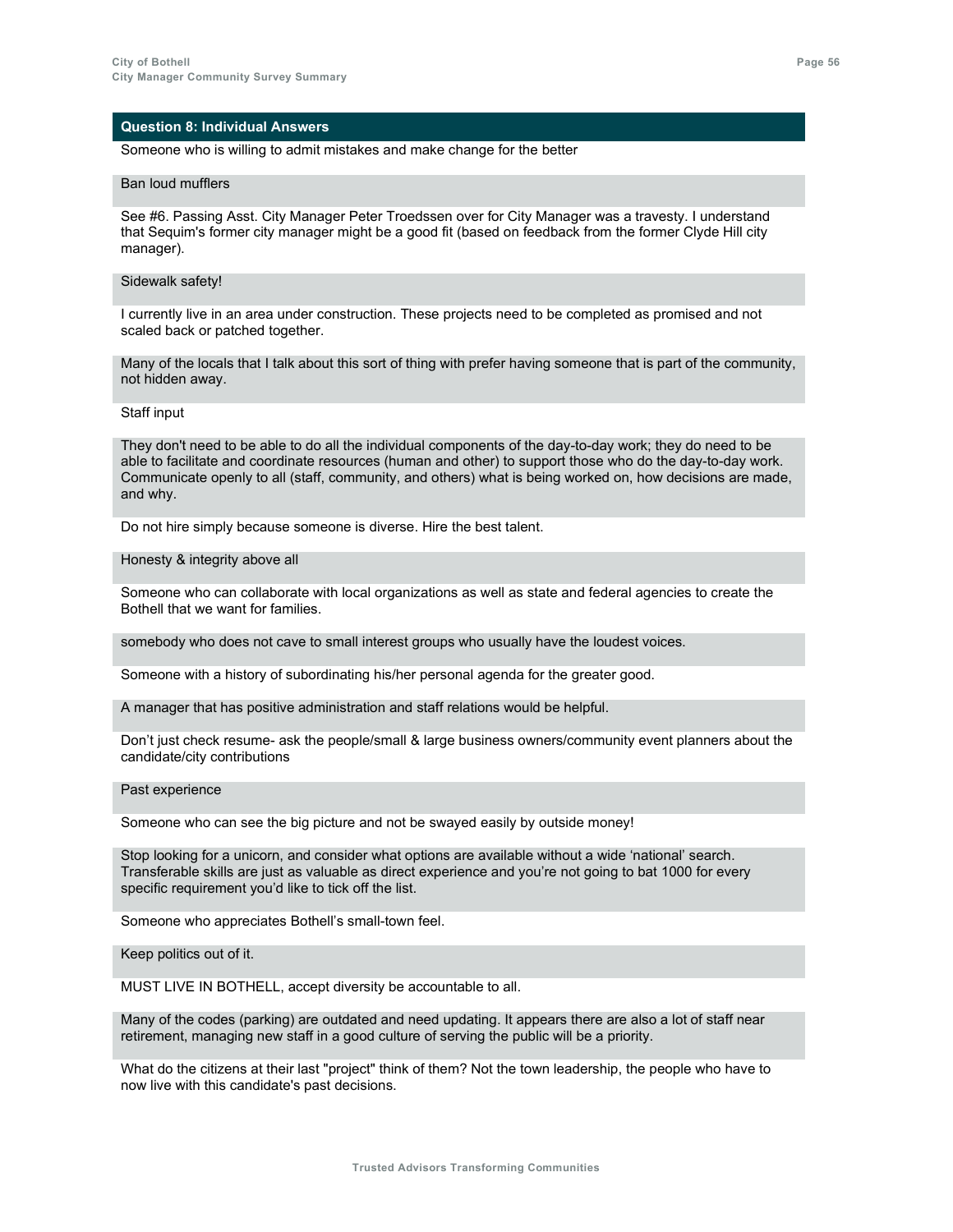I don't know if we're ready for it as a community, but I would really like to see a BIPOC person in a leadership role in this community.

If the candidate uses his/her gender, race, sexual orientation or political party, thoughts on climate crisis (or any other divisive language) as a qualification - I will not endorse that person. Have objective skills and talents. Define measurable results prior to taking action on anything. This position is not to be a personal steppingstone for something else in the future. Have passion for this particular job. Liberalism has become something that it wasn't supposed to be. Abandon it. Start something new. If this candidate hasn't yet gained wisdom about how political sickness negatively affects us all - don't consider them. A person accepting this job can be female, male, black/white/Asian, Hindu/Sikh/Christian - whatever. No one cares about that. Be bold and only accept exceptionalism. That means have a strategy and plan that is objective with measurable results. Tell us the plan, show us the results. Don't be a politician. Be human.

Someone who is committed to managing the city as opposed to managing current social trends.

They really need to know government, and not just have a strong business background. Hire a real politician with a proven track record of success at their last job. Don't limit your search to just local candidates.

We do not want any more business moguls running our city. Give us a people-person who understands community needs and desires. The last city manager only cared about bringing in money. Do not give us another one like that.

We need to hire someone based on their skills more than anything else!

I do feel it is essential that our next city manager commits to living in Bothell, is more personable, and openminded about new approaches to problem-solving.

not at this time

Select a leader with appropriate skills and background

Who would you want in charge of your children's future?

Judge people by the content of their character-not their color

do they understand systemic problems and understand how to make systemic change?

- Yes. Pick someone who's going to work for the city, and not just a 'yes' woman/man for the CC. I'm sure the CC will want to pick a compliant 'do what I'm told' type of person, but that's not leadership.
- The hot topic of the moment is race relations, and I'm sure the CC will want to bend to the squeaky wheel. Careful. I'm a by-product of an inter-racial relationship, and I do not support the 'woke' culture because of the racial overtones they push. They want compliance, not acceptance.
- The next CM needs to have the courage to not just blindly do what the CC wants and have the strength to talk with them.
- Lastly, I only stumbled on this survey by mistake. If you want input, open this up to people who don't surf SM. It's an absolute shame that this appears to be the only medium. Great way to shut out the older population.

No

Best candidate for the job, not for the hiring press release

Do more with what we have, don't expand government just because you can

Someone who knows how to make our city a Blue Zone.

Find the best person for the job. Not the best person that checks off the right racial and sexuality check boxes.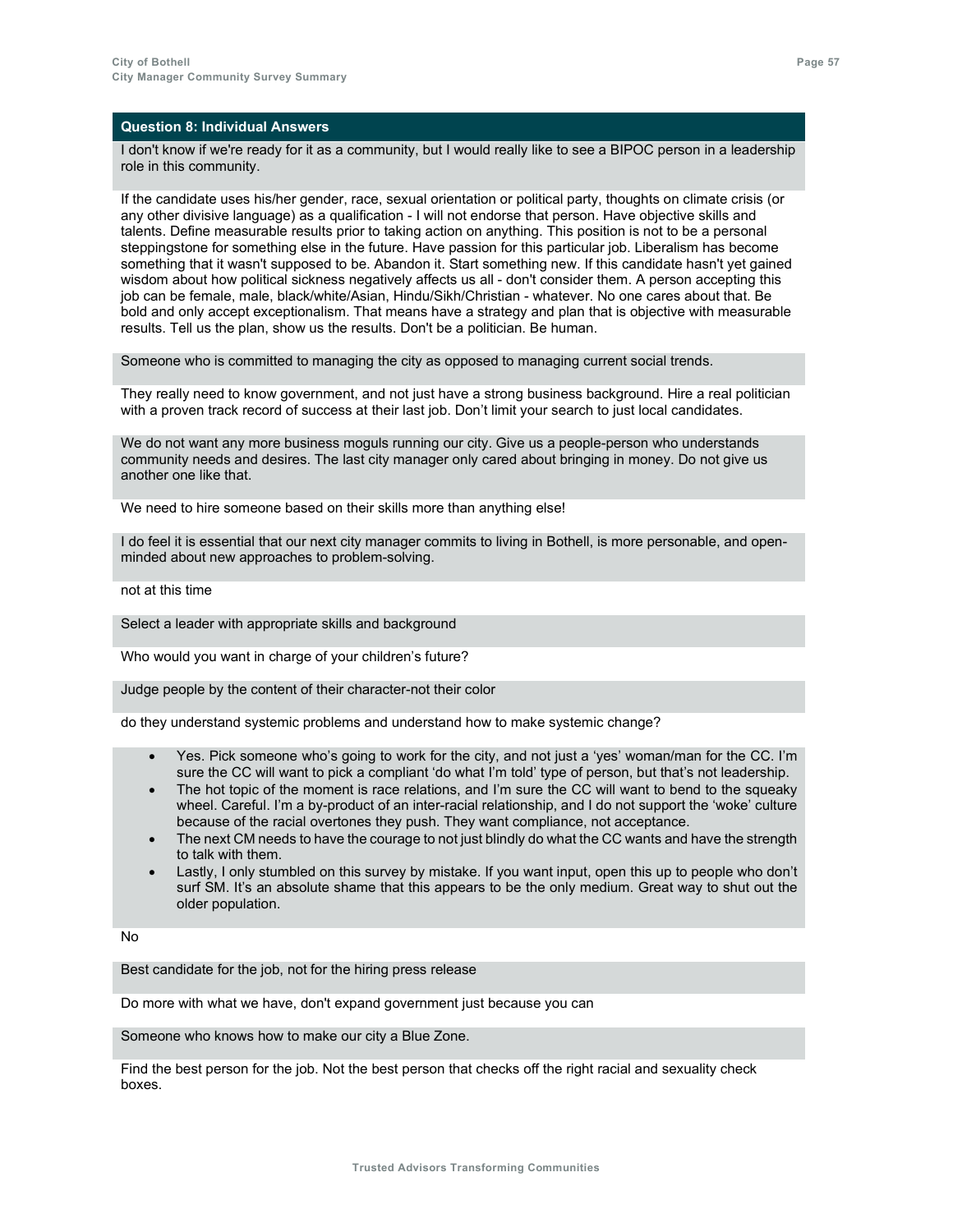Forget all the PC stuff. Pick someone who understands the residents and will be a Bothell resident advocate not a city of Bothell advocate

Let's choose someone who's able to get things done

They need to care about people.

Fiscal conservative not a woke politician.

Experience, community awareness, openness, previous success, and willingness to hold forums and conversations with residents and business owners.

Please select someone that truly loves Bothell and seems genuinely concerned about driving the cities direction

### N/A

Someone who embraces the people who live here. Someone who sees more than a bottom line and regulations. Someone who listens and is kind. Someone who does things for the city and not to pad their resume which seems to happen in other cities. Someone who has experience with very small towns who understands it is the people that make the community.

Please find a candidate that cares and is committed to being a public servant.

The arts are one of those intangible parts of a city. You see it when it is there, notice when a city doesn't have it, and yet, it can be hard to quantify. However, Bothell needs more art and cultural offerings and needs to think about the arts and the greater culture when considering development. I hope that the city manager understands this and is opened to incorporating the arts in development, economics, and understands the importance of art to the families and individuals in Bothell.

Take lessons learned from whatever happened with the last city manager. She should have lasted longer from all the grandiose speak I heard

n/a

I hope that the new City Manager will be intentional and proactive in reaching out to the community, especially ones that have been traditionally marginalized, like immigrants, people of color and young people.

Be prudent and make fiscal decisions based on sound documented fiscal analysis so you have a sound strategy with a known outcome that can be measured.

Like a manager that will help protect wetlands, allow more transportation options to combat climate crisis.

A well-rounded candidate, someone who can do it all and bring some stability. Not someone with major strengths but corresponding major weaknesses.

I would like them to be knowledgeable of how humans impact the environment, and they have a drive to make a change within the city

The CM should be a team player and approachable by the community but also by anyone working at the city. Someone that takes a second to ask, "how are you today?"

The best qualified person. Period.

Competency and environmentally focused.

Nope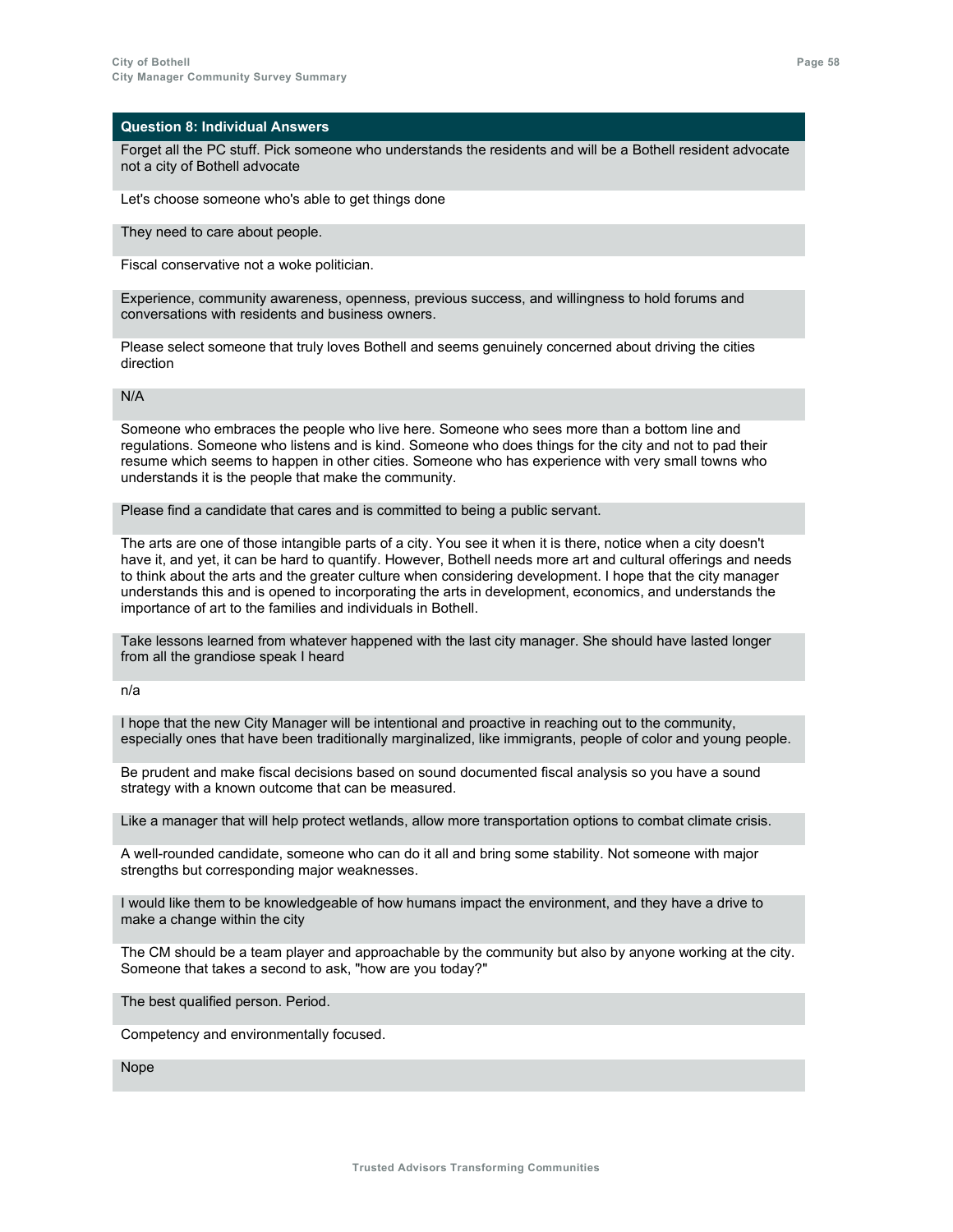It is imperative that the new City Manager is committed to addressing climate change for the health of future generations.

Please put the needs of Parks ahead of Main Street. People need more reason than ever to get outside and lose their COVID induced depression. Where I'm going to eat my next sandwich should not be elevated over where people breathe fresh air and get exercise or enjoy the outdoors.

Hire someone that will make the council stronger and prepare to work together to grow and develop our city.

Hire the best person for the job. Diversity while important should not be outweigh the ability to do the job.

City Council can't push responsibility for tough decisions onto City Manager. Please find someone who can come up with potential solutions. but at the same time, city council will need to ask tough questions and take moral stances... or else we'll end up in the same situation again...

Work toward annexation of the unincorporated area as called for.

I want the new City Manager who wants to engage with and be a part of our community. Not a shady pro-real estate person who does shady deals behind closed doors.

No.

Hire someone with public sector experience and a commitment to Bothell's long term environmental and economic success at the top of her agenda.

I'd really like to see us bring someone on who shares our love for our city and its people, values collaboration, and embodies transparency and empathy.

A person that has a vision that match's the City Council vision for Bothell's moving forward.

Just pick the most qualified candidate regardless of age, gender, ethnicity etc.

Don't let the petty drama between residents distract you.

consider more partnerships with UW Bothell and Cascadia College - to lead and bring more students and community to the city!

Someone who really wants the job!!

Bothell needs to get back to being a leader amongst cities and stop following. Just because other cities have political issues and are calling them out doesn't mean that Bothell does. Focus on what's important to the majority of Bothell, not the handful of people causing problems.

A person who collaborates and empowers staff to their potential.

Set expectations with the new city manager that they may be fired while on family vacation by a council majority that spends money, we don't have on a park we cannot afford to maintain that has attached conservation covenants that don't allow any improvements.

Someone who wants to have relationships with local non-profits and community organizations who also want to see Bothell succeed. Someone who will support the positive work of our police and fire department. Someone who wants to celebrate the different people/cultures that make up our community. Someone who is humble, has SEI, and is more interested in public service than making sure they look good. Someone who is fiscally conservative and who does not believe in victim mentality but victor mentality. I would like to see more events in Bothell, but NOT have the city compromise its budget to do so. More events may just look like "thumbs-up" support from the City and the "go-head" to fundraise. Balancing the budget and keeping taxes low while being honest with themselves and eliminating either ineffective or unnecessary services so that the city can be strong financially is key to having a well-run city.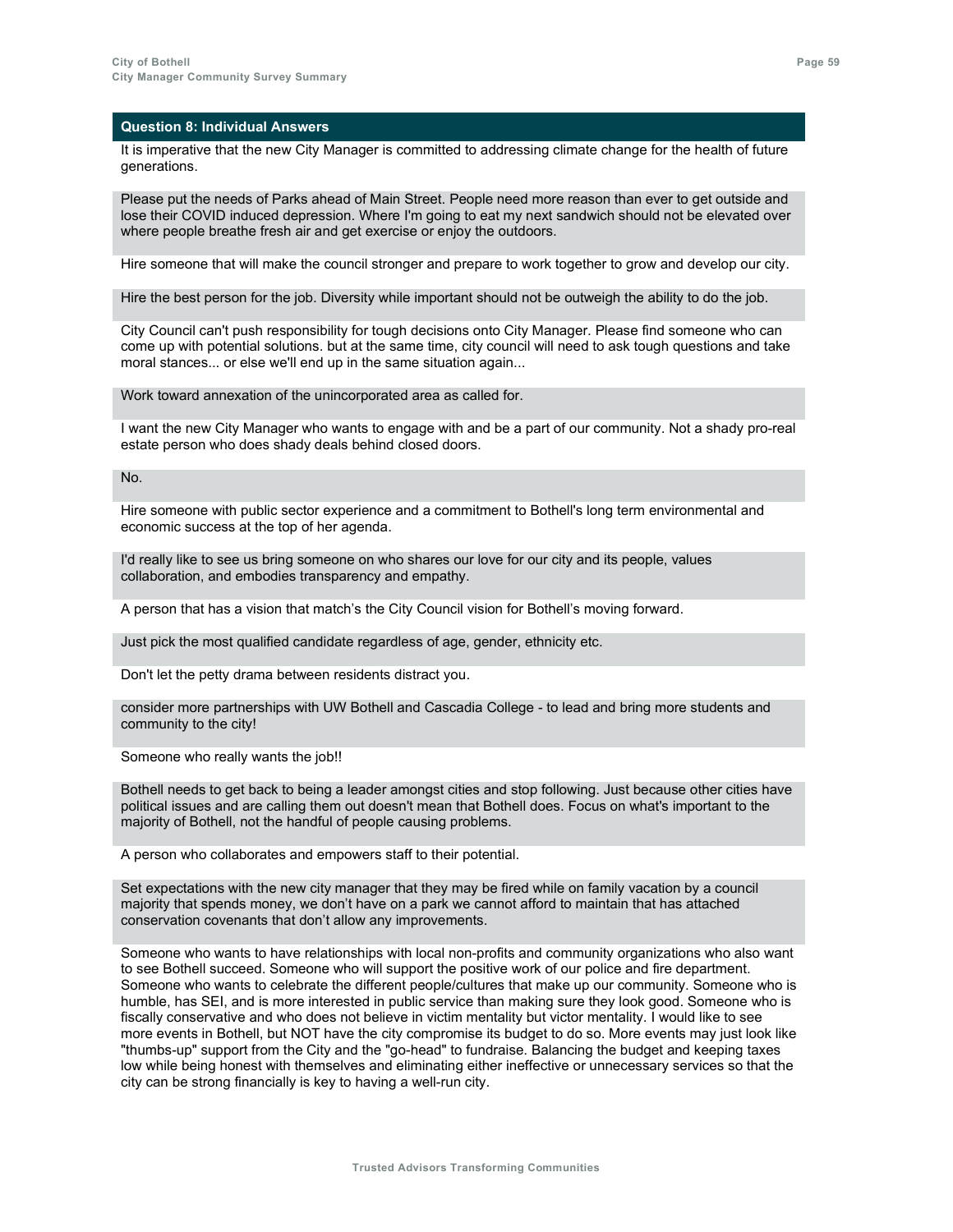#### Not that I can think of.

It absolutely does not matter if this person is man, woman, white, BIPOC, young or old. If they are the right person for the job.... hire them.

Make the workplace a proud place to work.

Roundabouts are not effective in the diverse American culture, please find another alternative if the City is steering away from traffic lights. Also, street parking that blocks visual range for exiting driveways is problematic, as is speeding on 104th Ave NE. Please give greater consideration to this street, and its heavy activity of both foot traffic and vehicles.

Please value integrity, history and experience and choose someone who can take your current vision and execute successfully.

Make better financial decisions. Finish what you start.

Do your homework! Ask questions regarding past positions. Don't ignore warnings.

Listen to your intuition and involve Stakeholders around the community in the decision please!!!!!!

#### Must be better than predecessor

Pick an environmental degree holder.

Jobs for all.

Bothell is in a really good place right now, please choose someone who will build on the good work and leadership that brought us to this point and not undo all that is good about working for the city.

Nope

Bothell is a quickly evolving community with a large influx of residents from other cultures and places. We need some new thinking in the city manager's office!

Personal morality is of a high premium to me.

Look for a solid public administrator with a background in a similar size city. A good collaborator who'll respect all opinions but is willing to make a decision when one is called for.

Look at what are the current issue lacking do not settle for any one always finds the best Candidate.

Require that the City Manager live in Bothell.

No

Arrogance is not an attitude we need in our next CM.

Priority to the best qualified candidate.

Do the right job

Yes, please do not consider candidates that bow to voices that are louder than the silent majority that go to work every day and don't have time or energy to write out which pronoun they prefer. It's all a pile of steaming poo. Just get us candidates that knuckle down and work for the common good please. Oh, and understand the Constitution. Thanks.

Be open-minded and not be so white-oriented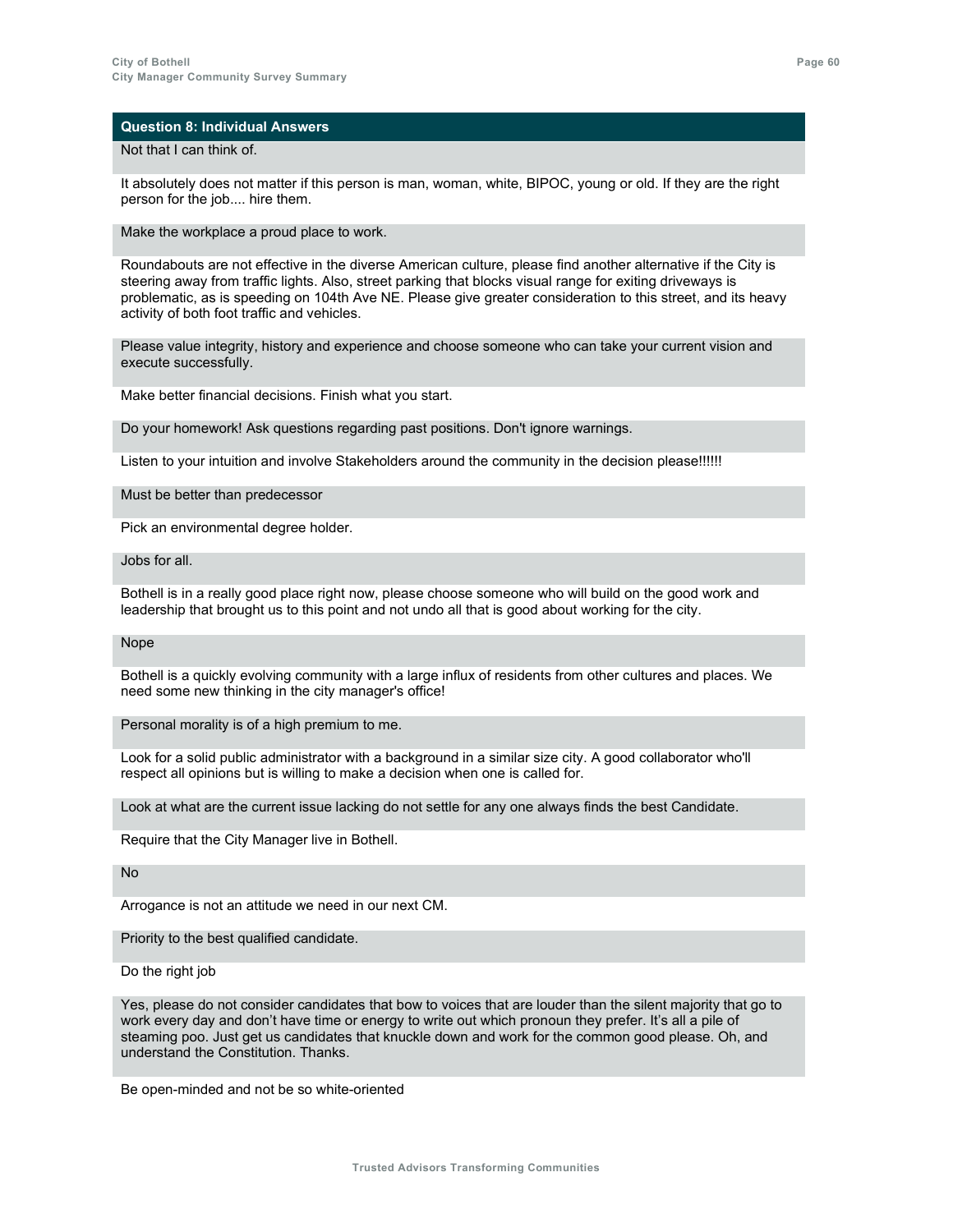No thank you

City Council,

Please pick someone that is QUALIFIED for the position. DON'T pick someone based on race, gender, age, or political beliefs. As those don't in anyway determine if the candidate will be good at the job. LET the candidate's actions and qualifications be the determining factor.

### AGAIN...

DONT LET RACE/GENDER/AGE/POLITICAL BELIEFS BEE THE DETERMING...

Thanks

Do we still get snow days off? :):):)

Hire someone who is a great manager and promotes the welfare of the City employees

Please pick somebody sensible and practical, not a zealot or naive. Thank you.

Hire the right person based on qualifications alone, not racial/gender/orientation demographics

Bothell is made of wonderful City staff, great community leaders, and a collaborative Council. We should welcome an individual who brings all of these strong attributes together to strengthen our community.

Very thorough background check. Ask the hard questions of why they left (or are leaving) their current position. VERIGY

Don't pick someone based on the color of their skin. Pick someone who is actually qualified for the job based on their education and work experience. Someone who has a good reputation and isn't politically driven and supports our first responders.

How can city council, and other units of the government, help filter off factionalism's effects before they infiltrate the city manager's sphere?

Consider hiring someone who represents diversity better than the past CMs.

We have worked very hard to establish a positive working culture that values trust, transparency, integrity, safety, and innovation. Please look for these values when selecting a candidate and strive for someone with a positive attitude.

Being a leader and setting policy is not always popular. Please stop trying to please a small group of vocal residents and activists.

Provide the profiles and have a Q&A session open to the public.

Please include representative number of BIPOC members on your hiring committee and listen to their input. Bothell has a real opportunity to meet the needs of our increasingly growing and diverse community to ensure everyone feels a sense of pride and belonging in the community.

Pick a person that values the town history and at the same time has good values himself

Don't chase the next one off. Learn to listen to varying points of view. Compromise.

The candidate should be a proactive (not reactive) manager who possess the ability to hold people accountable.

Choose from a businessman to develop our city. Look, even the Kirkland totem lake is developing very well compared to Bothell downtown. We have no restaurant to bring back foot traffic.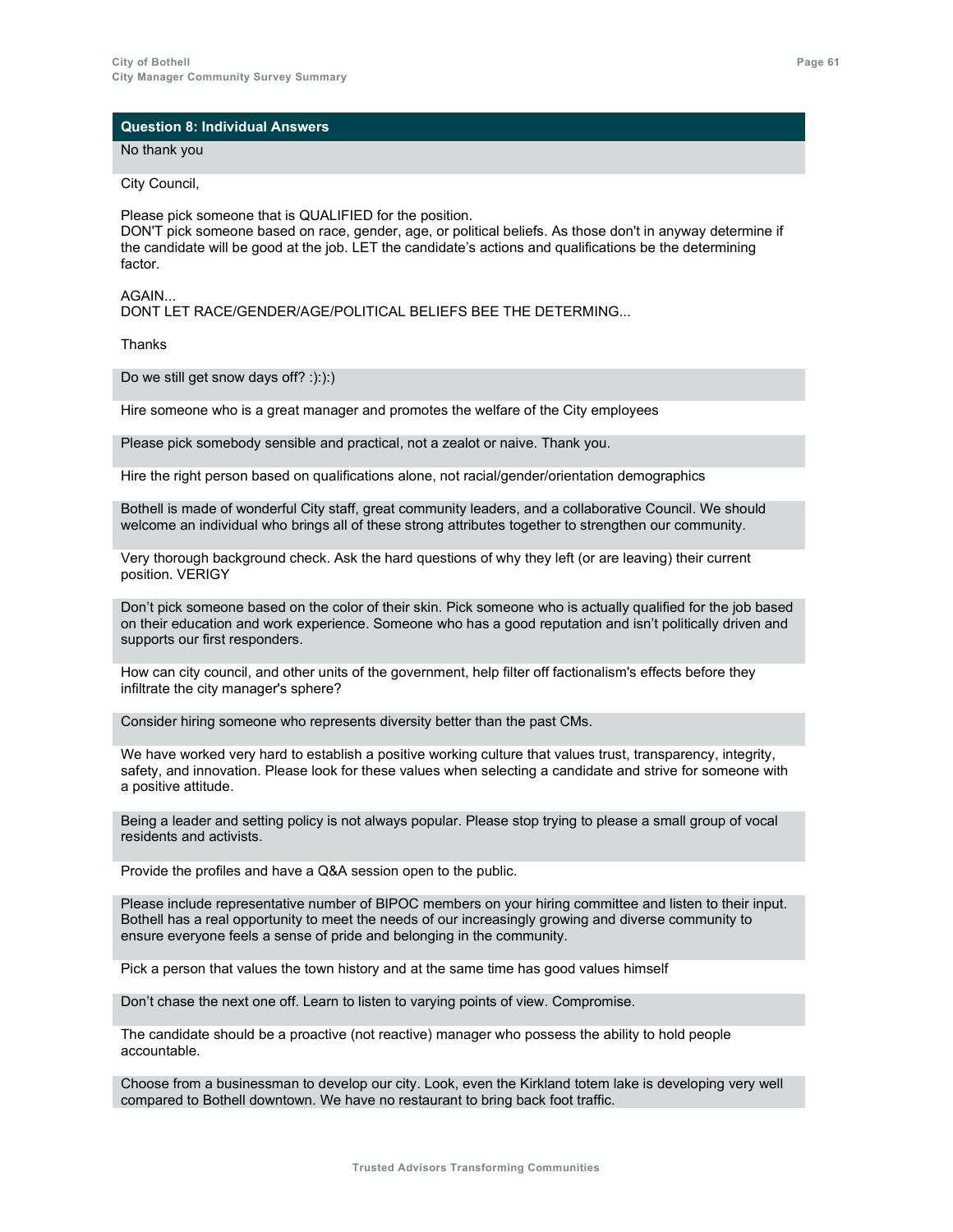Finder a leader, not just a manager - someone who brings out the best in others and positively works to leave things better than they found it (and for others to do the same). This will filter through City staff and into the public. It's no easy task, especially in such a high-profile and stressful job (as Council would know firsthand) but it is an essential ability that cannot be understated.

Hire someone with vision for climate change solutions and who will STOP selling our land to the same old crap developers. Find people in other countries willing to build state of the art projects that are truly sustainable.

Please get someone in who is going to be able to work with City Council to get them the data they need to make decisions. Please also get someone who has lean product management skills that can understand the language of product development because we need people who are not only all about social justice, abolition, and putting marginalized people first, but also someone who can set S.M.A.R.T. goals. People who know how to problem solve and not be a blocker but an impediment remover.

Canyon Park and Thrasher's Corner cultural anchors felt left out of the planning process for the subarea plan, and I'm hopeful that you're making efforts to connect with them with this survey or one in an accessible language.

How did Kenmore land such a fantastic city manager? We need to learn from them; Rob Karlinsey has the respect of the community and has brought creative solutions to the table that seek to solve multiple issues simultaneously.

Select someone who is even keel, can take candid feedback and provide candid feedback, and seeks solutions

### See earlier responses

Please focus on making life better for the people who already live here, rather than spending so much effort on expanding the population. The increase in high density housing, including housing developments, without increasing supporting infrastructure has made living here so much more stressful. The schools, roads, groceries, library, and other businesses are all incredibly overcrowded and overwhelmed.

Stop building structures, stop clearing land and ban fireworks

The city council leans very heavy in one political direction which means our city is missing a balanced perspective. Keep that in mind when choosing a new city manager. Don't just choose someone who will rubber stamp your wishes.

In this highly divisive time, we need more non-partisan leaders who can get along with people of all political stripes.

Accountability and good use of taxpayer money is important along with investing in the right areas.

Focus on creating a community that people want to be a part of. Look at other communities and how they have built a city and have employment opportunities for the community.

Openness, transparency, and equality

Redmond as the model. Better school and more parks facilities

Don't forget about canyon park

An honest person who listens and values the voices of the communities.

Don't push out a good city manager the next time.

Good Luck!!!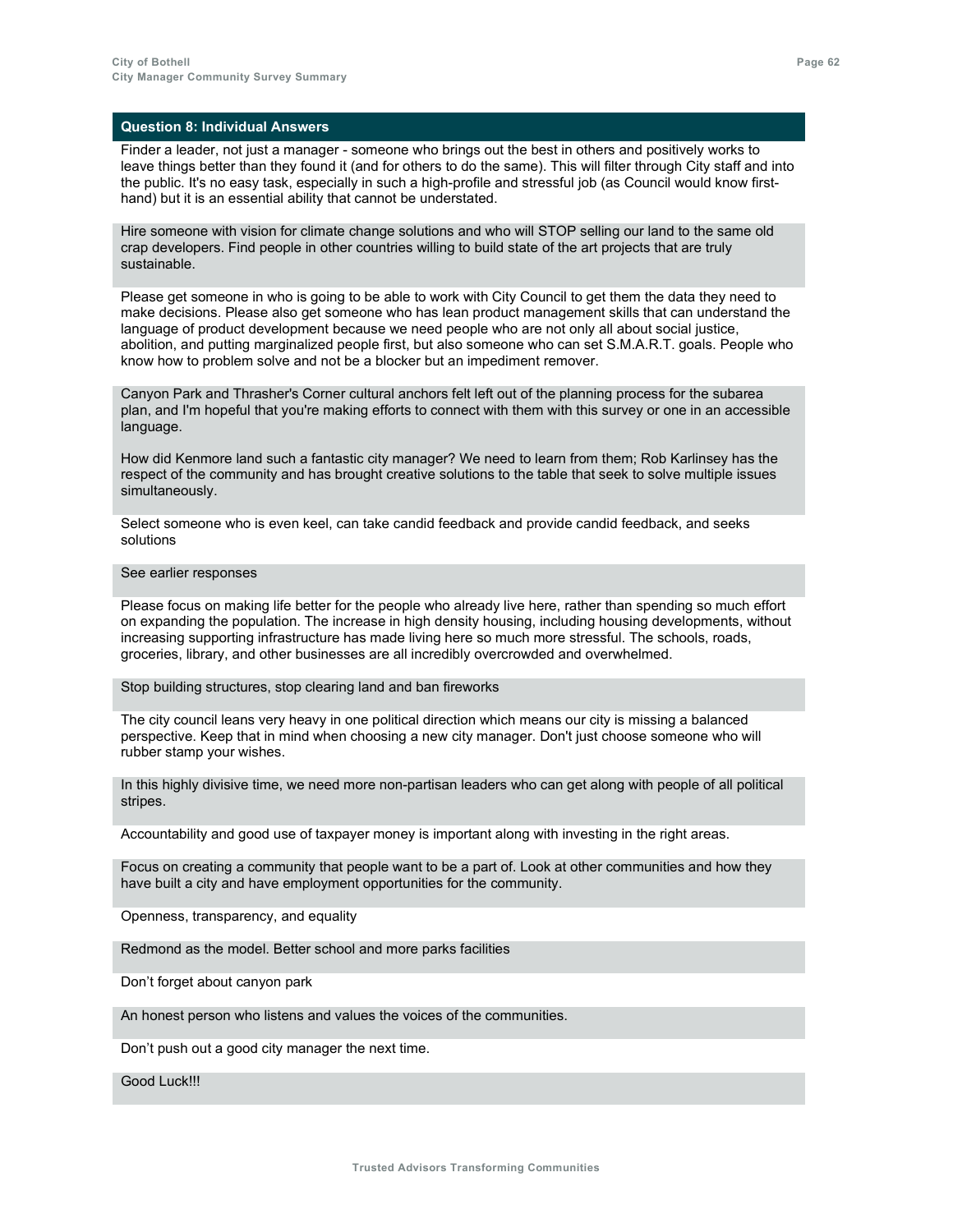Select someone who is fair, honest, and has the skills and experience to run our city efficiently.

#### Integrity is #1.

Bothell needs a City Manager, much like our prior City Manager, who is deeply experienced in all of the aspects that go into the management of a city from public works to public safety, long-range planning, development review, customer service, etc. Particularly as we know Bothell is continuing to grow at a rapid pace and faces the significant challenges that come with that growth, the new City Manager needs to be able to hit the ground running from the beginning. The city is close also to reaching the 50,000-population threshold that moves it into a new category for resources and responsibilities, and the new City Manager will need to be able to leverage and manage those things well.

### Have a sense of humor

Hire someone who's not afraid to be a bit of a contrarian and then LISTEN to what and why they feel the way they do. A strong, silent type is a better listener than a mouthy bully.

Use untraditional ways of finding the right person. Traditional ways are rooted in systems and structures that may not move us into the future.

staying power

#### Leave politics out of it!!!

Diversity understanding of the changes in race composition in Bothell and there is problem with the police

A best person for the job-City Manager regardless of any other factors.

We need someone who is objective, unbiased, not political.

### Staff friendly, staff supporting, and staff trusting.

You know the qualities and values Jennifer Philips brought into Bothell are still here, and that they promoted ethical, safe, innovative, and team focused working styles. This leadership model and her care for employees is why you get eyebrows raised and "wow's" from people outside of Bothell when you say, I work for the City of Bothell. I'm not exaggerating. We have set the standard in many regards in the region, and your many thank you's to staff in council meetings (sometimes just in general) tell us you feel the same way, and we also appreciate it. We know you value staff so please make a decision that supports this.

The bar is set high, and I urge you to not settle. I ask you to find someone who continues to make Bothell a thriving and desired workplace.

Your agenda cannot be implemented well unless you have a high-functioning, modern, sophisticated group of staff and leaders. A City Manager with strong background in public administration will be able to elevate and modernize City processes to meet your goals and the communities.

When selecting a city manager, set aside politics and choose a person with the drive, experience and personal characteristics that make a good leader.

Minority hire.

No, I trust their judgement.

Hire a qualified person, this is not an on-the-job training opportunity! You are hiring a CEO of a \$100m+ company. Get one that knows what they are doing, have robust and constructive conversations with them about the future, listen honestly to what they are telling you and once direction is given, LET THEM LEAD. There is no single right answer to the issues facing a community like Bothell. Hire a CM that will be a cooperative and creative advocate for a positive future. Above all else, hire a CM who is be willing to make the difficult but necessary decisions to get to that preferred future. Hire a CM who will be clear with citizens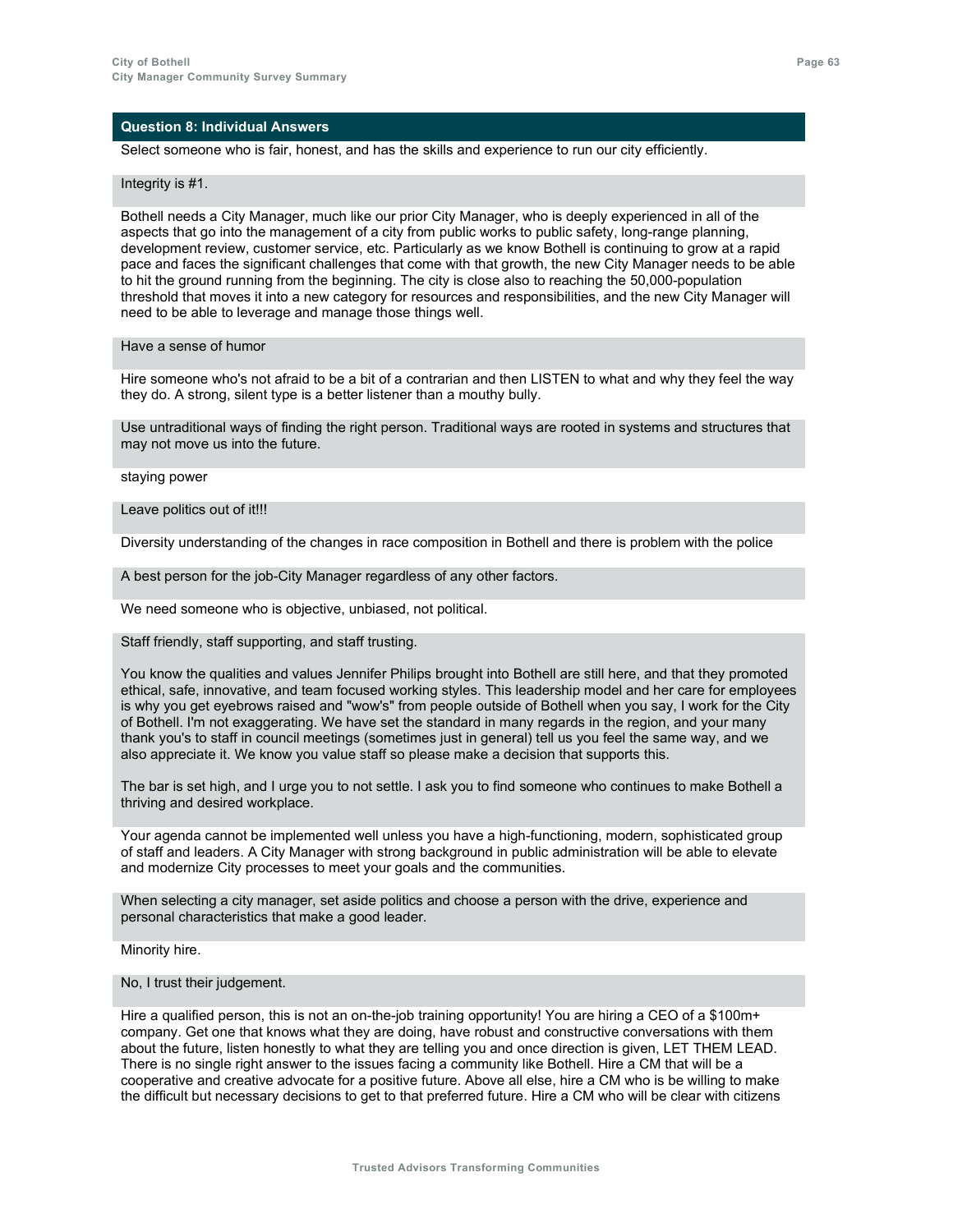about where we are going and then be willing to defend the people and decisions that are required to get us there.

Someone who can work with and relate to many cultures and people. Stick with g with the status quo isn't working.

Find someone willing to look towards the future, not stuck in the past.

To keep the majority of people in mind, who are intimidated to say much and not cater to the noise.

Progressive ideas and vision.

They need to know when to hold 'em, when to fold 'em, when to walk away, and when to run.

Someone who poses and demonstrates a business/operational culture that fits well with City Council priorities.

Someone who can articulate the budget and issues. Other communities are far better (Bellevue, Kirkland for ex.) on keeping the financials and budget issues open and easy to access.

Someone committed to the job - not as a steppingstone to something in the future, but someone who exhibits a vision and can articulate what they see as what kind of place Bothell is and can be... without the divisive partisan influence that breaks communities apart.

Don't focus on what is 'politically' popular; choose a manager who is the best qualified for the position.

Someone who is solely interested in building the community with public service. A "let's do it!" Attitude. And the ability to say no to constant over-development. More parks. Someone who isn't overly business minded has a balance. Won't line their own pockets.

Just hire someone that is willing to empower the council to make strong decisions for Bothell. We must make agile changes during times like this and need people willing to take those risks.

I expect the City Council to commit to anti-racist principles in its selection of a new City Manager

Choose the best and most qualified candidate...not the most politically correct one.

An honest broker who cares about people and making a community better.

Good Luck they have a tough time-consuming job.

I hope you will provide residents with an opportunity to meet and rate the final candidates, as you did when we hired Jennifer Phillips. Also, I hope this process doesn't take "forever."

I am not sure of anything

Please consider looking at candidates that may not initially seem to fit the "norm" of a City Manager but has skills that would be transferable to the work that a City Manager must do.

Please don't hire someone to make drastic changes. I like Bothell as it is

Really know how to work with council and staff well and know where would be next.

We love Bothell's conservative side.

Would love to see a BIPOC person in this role. We need a fresh perspective and a new way to do things!

Team-builder; inevitably this person must delegate a lot and know how to get results through others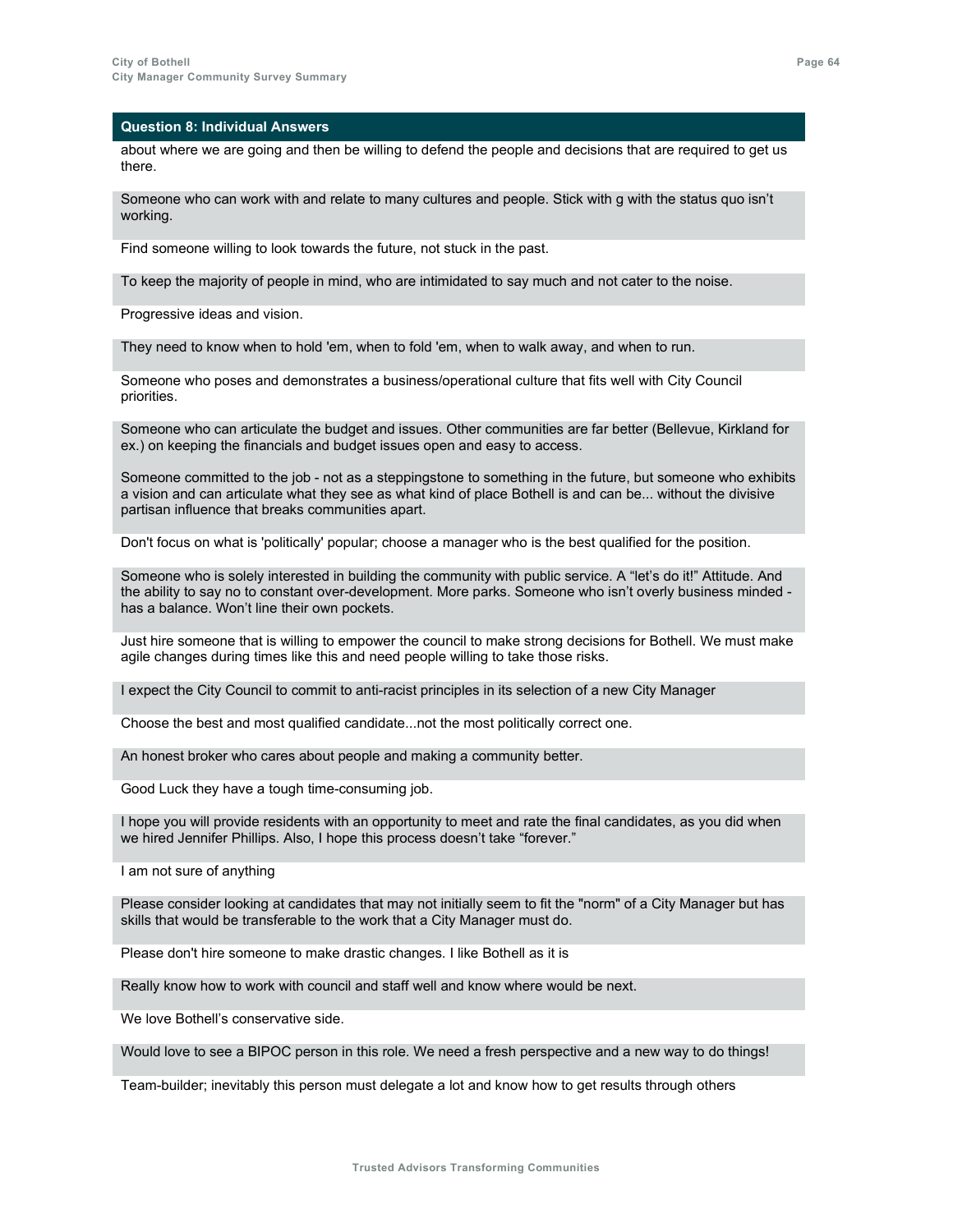The community of Bothell decides what's best for itself. Not activists trying to change a community they are not a part of.

Again, please ask them to be familiar with principles and ideas of the non-profit Strong Towns and having a working knowledge of which areas of a city are productive and which aren't, including a financial understanding of the liabilities of low-density sprawl vs. traditional neighborhood development.

Again, let's focus on tangible talents, not "diversity and inclusion."

Be brave, non-traditional candidates come through nontraditional paths.

Don't make the choice based on political considerations but be objective and choose the best person for the job based on the content of their character, their skill set, and their interpersonal skills.

The city manager should be the kind of person who takes in feedback from many sources, identifies the underlying needs, and works in an ethical and principled manor to meet those needs.

Change what has been happening for the last 5 years. Bring back the promise of what was going to be downtown before people move out.

Highly experienced as a city manager with a resume showing work as either a deputy or city manager of at least Bothell's size.

Someone who can develop the city to be welcoming and walkable to daily amenities

We need someone who doesn't just say no. They should be able to come up with options to make council and community ideas work and be bold. Maybe the options would be so unpalatable council would pass, but there should be options.

An open mind and a willingness to work with others.

No

I think Bothell is on a good course, and a new City Manager should help us maintain that course and move more decisively toward the community visions that have been developed over the last 15-20 years.

Where they are from- local!

Don't just go out and hire a yes person to replace someone who told you no.

The priority needs to be PEOPLE. When choosing a design for a new building—is there a courtyard for the public to gather? When choosing a business— will this serve the maximum amount of residents possible? Decisions should foster community, safety, accessibility, and flourishing of our community.

Be open to alternative backgrounds of candidates. The traditional pathways to executive leadership positions typically favor older white men. Focus on the competencies and experiences of the candidates, rather than the name of the jurisdiction or entity they're coming from or the school they graduated from. 37 years' experience may not make someone a better City Manager than someone with 10 years' experience.

N/A

Listen to staff and constituents.

Keep politics out of it and give us a thinker, doer.

Choose someone who can collaborate with other city leaders and lead us into the future.

Some with plans to bring in more businesses, less apartments, more parking, and more revenue generating sources that aren't housing.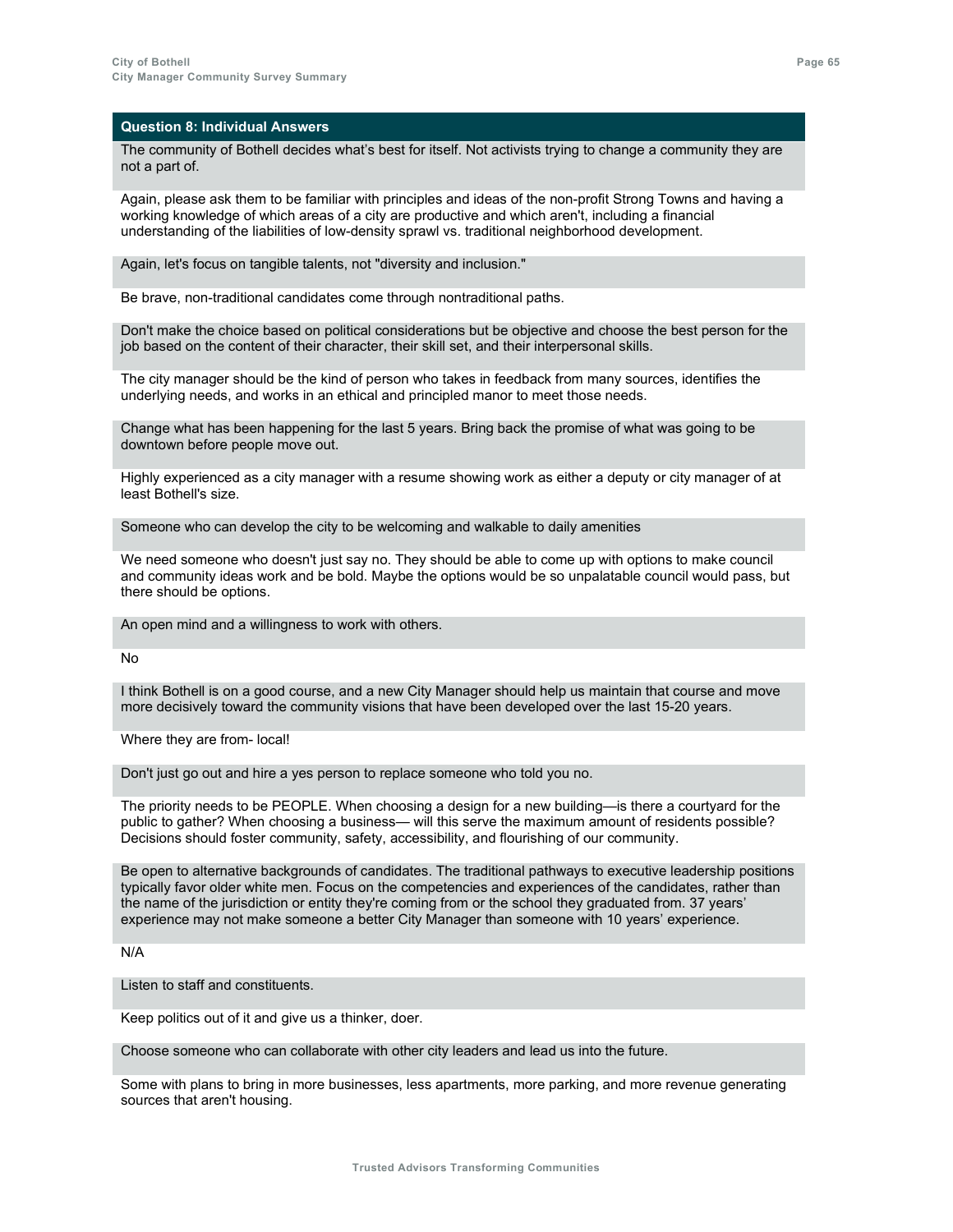Look for long term stability and vision. Not just what is "trending" in the media/social media today. BALANCE

Pick the right person this time unlike the last one.

Pick the person that is the best City Manager! Don't rely on race, sex, or any other factor to make the choice. Don't make a cowardly choice to make you feel better, pick the person that is best for the taxpayers.

Be careful what you wish for, unintended, and intended, consequences of decisions made by the Seattle City Council has destroyed their city, don't let it happen here.

The next City Manager needs to have solid background in diversity, equity, and inclusion in order to repair inequities that exist in Bothell and move towards an equitable future for a changing diverse population.

I would be willing to sit on any community interview board for the hiring of the next City Manager

I would like to see a leader with similar characteristics as the Northshore School District Superintendent. Someone who isn't afraid at looking back to learn, but willing to move forward and including all the stakeholders.

This is an incredibly tough job by any standard. That said, I would really like to see a candidate that genuinely cares about the community, the Council, the wellbeing of staff, our many businesses and all things Bothell. I also believe that the City Manager should live in Bothell. I know there is a severe shortage of affordable housing, but to truly be invested you have to be all in. The salary of the position affords whomever the person is the opportunity to professionally serve while also contributing as a community member. I know this has always been a sticky issue but how can you truly serve a community as the designated leader if you don't live there?

Develop a culture of excellence and service. All departments serve each other as well as the public. We should provide great service to each other. Excellence - If you can do more, why don't you?

How does this person treat the line workers under him/her?

Transparency is of the utmost importance

Please consider someone who possesses positivity, intelligence, who is opened to listening to others, and who enjoys service.

Please give us frequent updates on the hiring status and let your constituency research said city manager candidates. The city manager will be a legacy choice for all 7 of you. He/She/They ideally will be here for a long time and could possibly be in our city government longer than some of you (as councilors.) Please try to get as much input as possible, I appreciate the survey.

Do not undervalue the importance of staff who feel supported, cared about, and valued. We love this community and many of us live in this community that we love to serve.

Someone who understands the community, potentially is a member.

In my opinion, the CM should be able to hold all staff accountable including the department heads for Fire and Police.

Just get the best person for the job and don't try to push the diversity agenda to plug in a subpar applicant to fill a hole.

A quality City Manager can come from a diverse range of backgrounds and professional experience.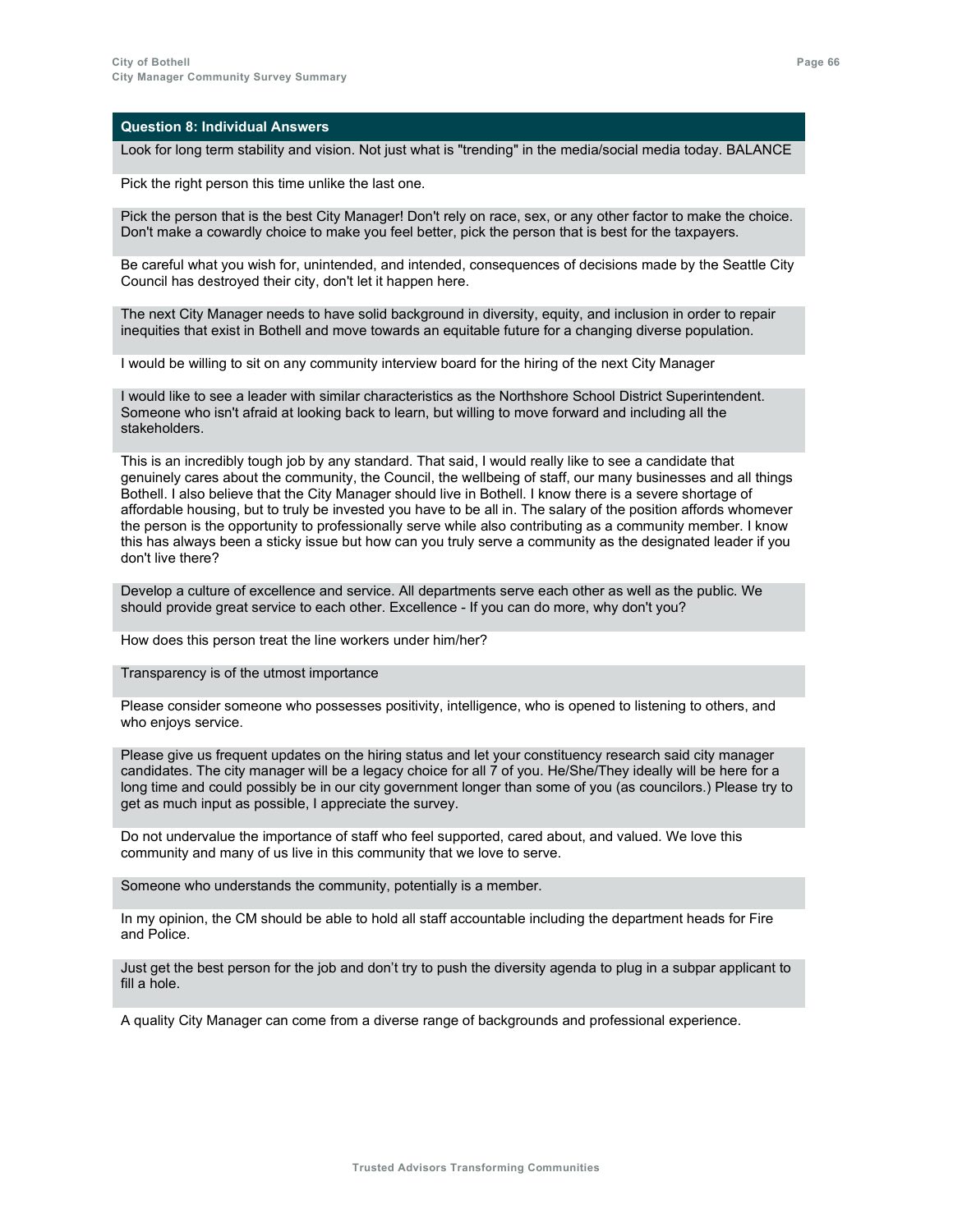### **What is the best way to provide you information on the City Manager recruitment process and other City issues?**

36 respondents wrote in answers to this question.

**Question 9: Individual Answers**

Mail may still be the best not everyone will sign up for emails or social media

Mail

I'm not an expert on this item

Emails

Attend and update local, larger civic and community group meetings

Super bowl ad

Postings at libraries and other public places.

Do live City Council Meetings and put them on social media (YouTube). And then, allow the public to publicly comment and discuss publicly on that particular social media. Meaning, don't block us from communicating with each other. Allow public comments 'where' we actually congregate (YouTube, twitter, city website with comments section, etc.). Keep all communication open, recorded, and available. Don't hide from the discussion or by thwarting our ability to discuss the progress we see.

I would say DON'T advertise on Nextdoor

Linked in? Live networking?

I don't want to hear anything from y'all. If you're doing your job right, I shouldn't hear about it. Just benefit from the good work. I assume if I hear about my local government, it's because they messed something up

Northshore at center newsletter that comes in the mail

Mail

email lists, regular meetings at the library, flyers at businesses, etc.

Chamber of commerce

Bothell Facebook Community Page & its admins

Notify us while we are on family vacation.

Bothell-Kenmore Chamber Morning Meetings and Luncheons

city enews and social media platforms

Every listed option on this question. People have different preferences, there is not one best answer in communication with the public, other than using every available method.

Outside (not the city) reporting.

email